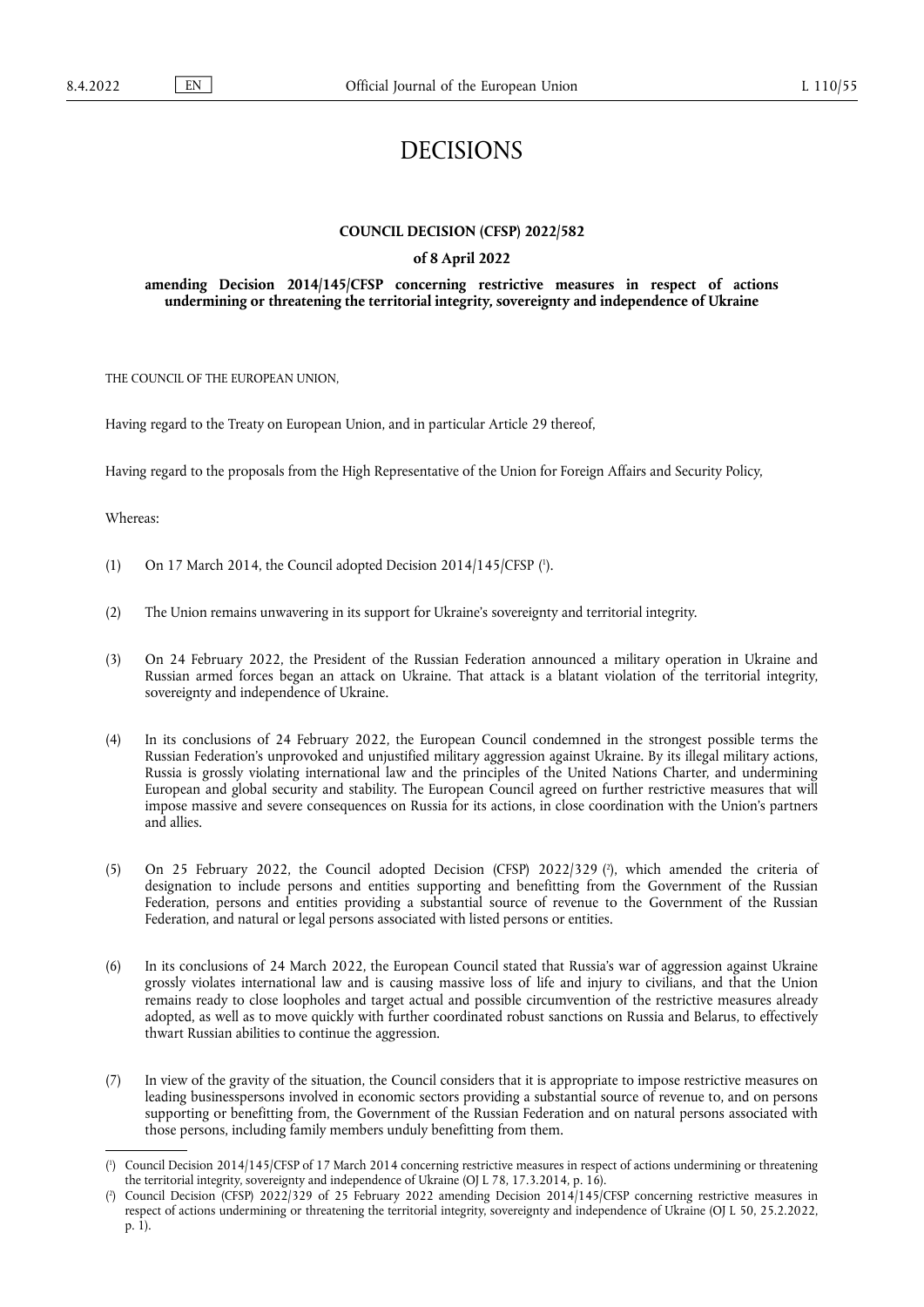- (8) The Council also considers that the Ministers and members of the 'People's Council' of the so-called 'Donetsk People's Republic' and 'Luhansk People's Republic' should be subject to restrictive measures.
- (9) Furthermore, the Council considers that companies supporting, materially or financially, or benefitting from the Government of the Russian Federation and materially or financially supporting actions which undermine or threaten the territorial integrity, sovereignty and independence of Ukraine should also be subject to restrictive measures.
- (10) As a result, 216 individuals and 18 entities should be added to the list of persons, entities and bodies subject to restrictive measures set out in the Annex to Decision 2014/145/CFSP.
- (11) The Council considers that a derogation to the assets freeze and the prohibition from making funds and economic resources available to designated persons and entities should be introduced for diplomatic missions.
- (12) The Council considers that a derogation should be introduced for certain operations applicable to certain entities listed in the Annex to Decision 2014/145/CFSP.
- (13) Decision 2014/145/CFSP should therefore be amended accordingly,

HAS ADOPTED THIS DECISION:

#### *Article 1*

Decision 2014/145/CFSP is amended as follows:

- (1) Article 2 is amended as follows:
	- (a) paragraph 3 is replaced by the following:

The competent authority of a Member State may authorise the release of certain frozen funds or economic resources, or the making available of certain funds or economic resources, under such conditions as it deems appropriate, after having determined that the funds or economic resources concerned are:

- (a) necessary to satisfy the basic needs of the persons listed in the Annex and their dependent family members, including payments for foodstuffs, rent or mortgage, medicines and medical treatment, taxes, insurance premiums, and public utility charges;
- (b) intended exclusively for the payment of reasonable professional fees and the reimbursement of incurred expenses associated with the provision of legal services;
- (c) intended exclusively for the payment of fees or service charges for the routine holding or maintenance of frozen funds or economic resources;
- (d) necessary for extraordinary expenses, provided that the competent authority has notified the competent authorities of the other Member States and the Commission of the grounds on which it considers that a specific authorisation should be granted, at least two weeks prior to the authorisation; or
- (e) to be paid into or from an account belonging to or held by a diplomatic mission, consular post or international organisation enjoying immunities in accordance with international law, insofar as such payments are intended to be used for official purposes of the diplomatic mission, consular post or international organisation.

The Member State concerned shall inform the other Member States and the Commission of any authorisation granted under this paragraph.';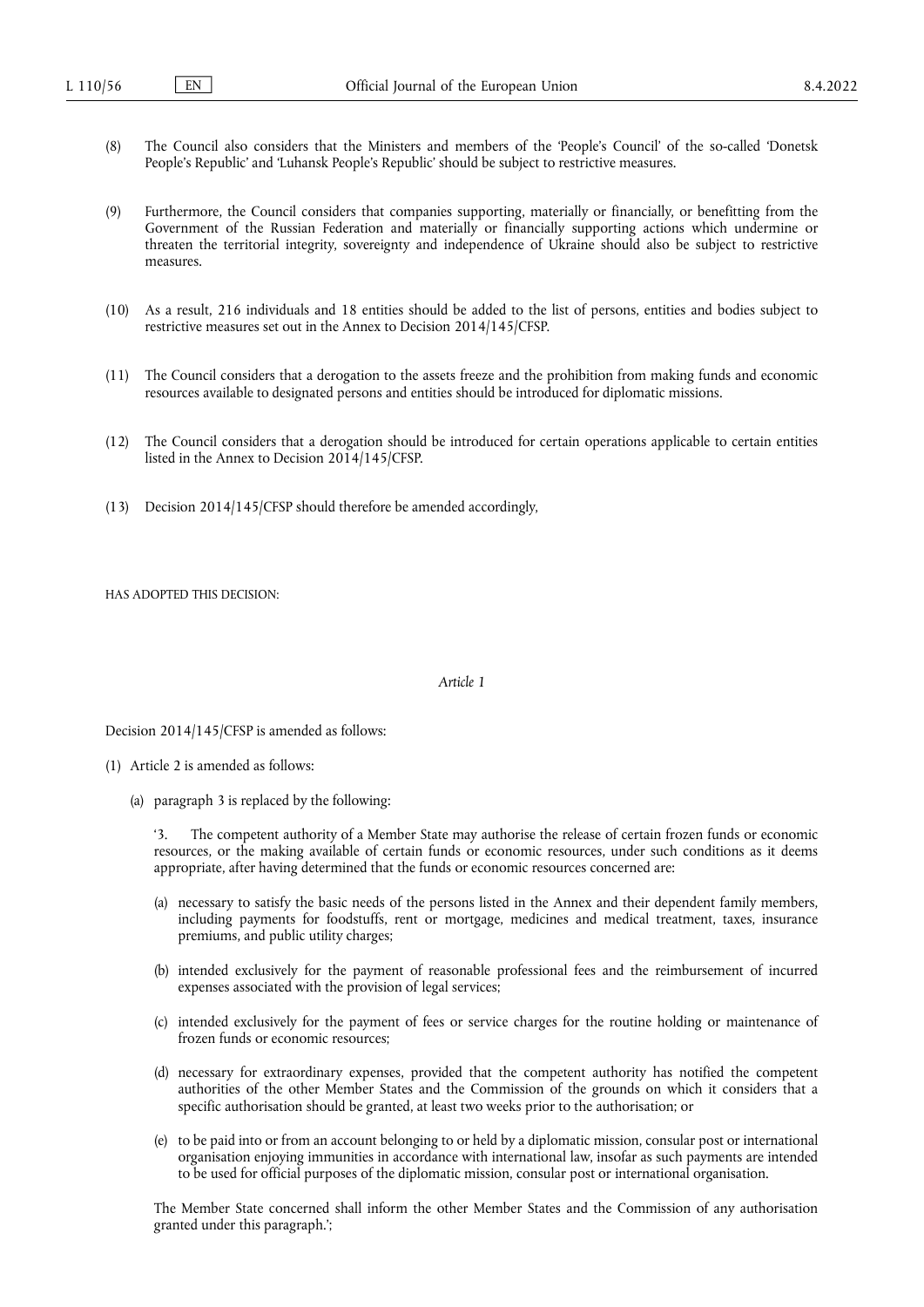(b) paragraph 8 is replaced by the following:

'8. By way of derogation from paragraphs 1 and 2, the competent authorities of a Member State may authorise the release of certain frozen funds or economic resources belonging to the entities listed under entry numbers 53, 54 and 55 under the heading 'Entities' in the Annex, or the making available of certain funds or economic resources to those entities, under such conditions as the competent authorities deem appropriate and after having determined that such funds or economic resources are necessary for the termination by 24 August 2022 of operations, contracts or other agreements, including correspondent banking relations, concluded with those entities before 23 February 2022.';

(c) the following paragraphs are added:

'9. By way of derogation from paragraphs 1 and 2, the competent authorities of a Member State may authorise the release of certain frozen funds or economic resources belonging to the entities listed under entry numbers 79, 80, 81 and 82 under the heading 'Entities' in the Annex, or the making available of certain funds or economic resources to those entities, under such conditions as the competent authorities deem appropriate and after having determined that such funds or economic resources are necessary for the termination by 9 October 2022 of operations, contracts or other agreements, including correspondent banking relations, concluded with those entities before 8 April 2022.

10. By way of derogation from paragraphs 1 and 2, the competent authorities of a Member State may, under such conditions as they deem appropriate, authorise the release of certain frozen funds or economic resources, or the making available of certain funds or economic resources, to a natural or legal person, entity or body listed in the Annex, after having determined that:

- (a) the funds or economic resources are necessary for the sale and transfer by 9 October 2022 of proprietary rights in a legal person, entity or body established in the Union where those proprietary rights are directly or indirectly owned by a natural or legal person, entity or body listed in the Annex; and
- (b) the proceeds of such sale and transfer remain frozen.';
- (2) the Annex is amended as set out in the Annex to this Decision.

## *Article 2*

This Decision shall enter into force on the date of its publication in the *Official Journal of the European Union*.

Done at Brussels, 8 April 2022.

*For the Council The President* J.-Y. LE DRIAN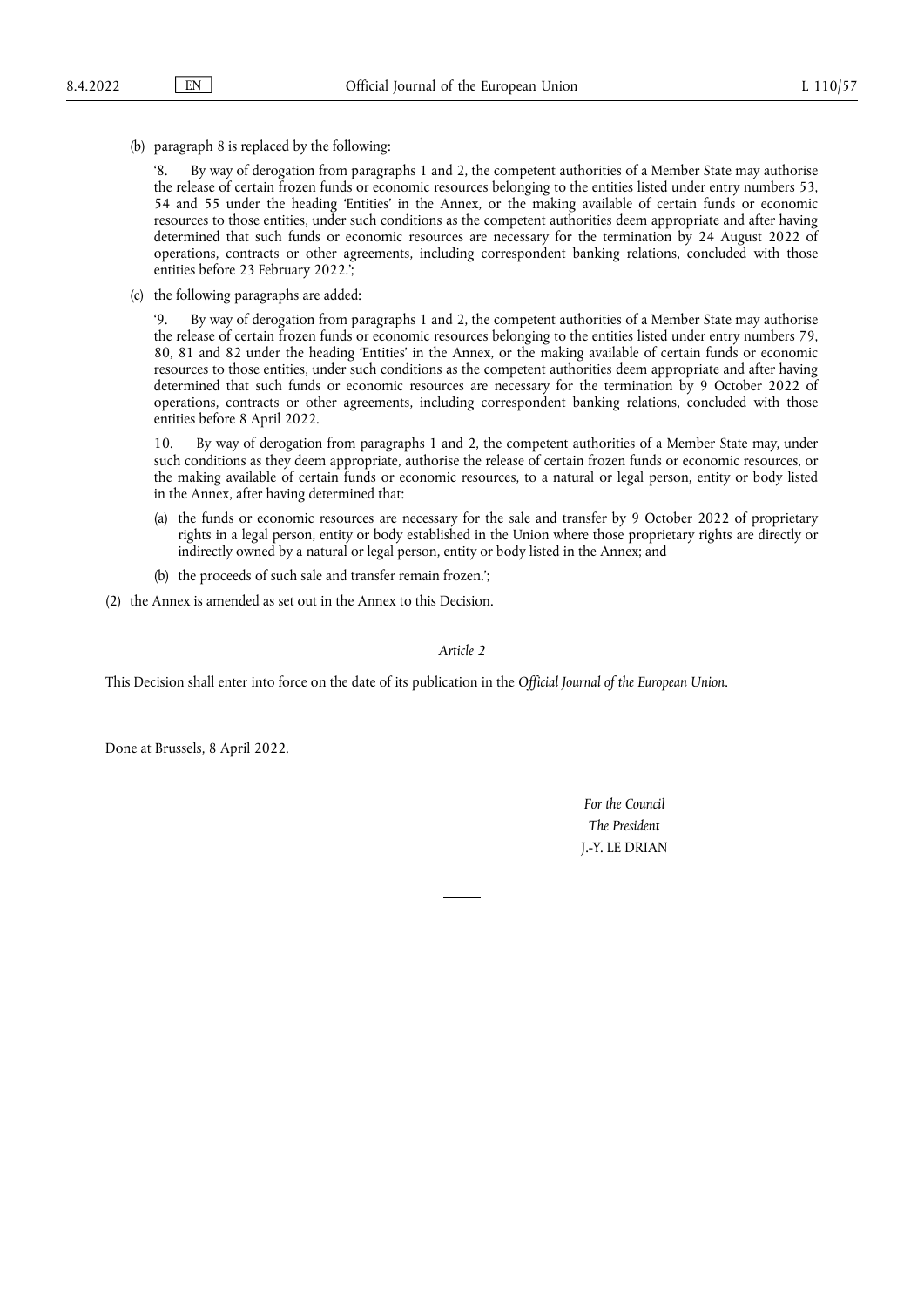$L\;110/58$ 

 $8.4.2022$ 

*ANNEX* 

The following persons and entities are added to the list of persons, entities and bodies set out in the Annex to Decision 2014/145/CFSP:

## **Persons**

|      | Name                                                                                                                     | Identifying information                                                                                                                                                                                                | Reasons                                                                                                                                                                                                                                                                                                                                                                                                                                                                                                                                                                                                                                                                                                                                                                                                                                                                                                                                                                                                   | Date of listing |
|------|--------------------------------------------------------------------------------------------------------------------------|------------------------------------------------------------------------------------------------------------------------------------------------------------------------------------------------------------------------|-----------------------------------------------------------------------------------------------------------------------------------------------------------------------------------------------------------------------------------------------------------------------------------------------------------------------------------------------------------------------------------------------------------------------------------------------------------------------------------------------------------------------------------------------------------------------------------------------------------------------------------------------------------------------------------------------------------------------------------------------------------------------------------------------------------------------------------------------------------------------------------------------------------------------------------------------------------------------------------------------------------|-----------------|
| 894. | Alexey Yevgenevich FILATOV<br>(Алексей Евгеньевич ФИЛАТОВ)                                                               | DOB: 12.2.1983<br>Function: Head of the Russian<br>Presidential Administration's Directorate<br>of Cross-Border Cooperation<br>Nationality: Russian<br>Gender: male                                                    | Alexey Filatov is the Head of the Russian Presidential Administration's Directorate of<br>Cross-Border Cooperation. He is a high-ranking Kremlin official responsible for the<br>coordination of the Kremlin's aggressive policy, including malign influence activities,<br>towards Ukraine and the occupied regions of Donetsk and Luhansk.<br>As Head of the Russian Presidential Administration's Directorate of Cross-Border<br>Cooperation, Filatov is directly involved in the development and implementation of<br>the Kremlin-led separation policy of Donetsk and Luhansk regions from Ukraine.<br>He is therefore responsible for actively supporting or implementing actions or<br>policies which undermine or threaten the territorial integrity, sovereignty and<br>independence of Ukraine.                                                                                                                                                                                                 | 8.4.2022        |
| 895. | Igor Venediktovich MASLOV<br>(Игорь Венедиктович МАСЛОВ)                                                                 | DOB: 18.10.1960<br>POB: St. Petersburg, Russian Federation<br>Function: Russian Presidential<br>Administration official with the Russian<br>Foreign Intelligence Service (SVR)<br>Nationality: Russian<br>Gender: male | Igor Maslov is a long-term Russian Presidential Administration official with a<br>Russian Foreign Intelligence Service (SVR) background, responsible for Kremlin<br>subversive policy and activities towards the so-called 'Russia's near abroad' (former<br>Soviet Union territories). He is known to advise President Vladimir Putin on Ukraine,<br>Moldova and South Ossetia and is named amongst a group of people advising<br>President Putin in relation to Ukraine.<br>As the Head of the Russian Presidential Administration's Directorate of Interregional<br>and Cultural Ties with Foreign Countries, Maslov has congratulated people from the<br>Special Operations Forces (SPO) of the Ministry of Defence who played a key role in<br>the the illegal annexation of the Crimean Peninsula.<br>He is therefore responsible for actively supporting or implementing actions or<br>policies which undermine or threaten the territorial integrity, sovereignty and<br>independence of Ukraine. | 8.4.2022        |
| 896. | Viatcheslav Moshe KANTOR<br>(Вячеслав Моше КАНТОР)<br><b>KANTOR</b> )<br>(а.к.а. Вячеслав Владимирович<br><b>KAHTOP)</b> | DOB: 8.9.1953<br>POB: Moscow, Russian Federation<br>(a.k.a. Viatcheslav Vladimirovich   Function: Large shareholder of the<br>publicly traded Acron Group, one of<br>Russia's largest fertilizer producers             | Viatcheslav Moshe Kantor is a Russian oligarch who is a large shareholder of the<br>publicly listed Acron Group, one of Russia's largest fertilizer producers. He has close<br>ties to President Vladimir Putin. This connection with the Russian president has<br>helped him to maintain his considerable wealth. He has openly declared his support<br>to and friendship for President Putin on numerous occasions, and enjoys good<br>relations with the Kremlin.                                                                                                                                                                                                                                                                                                                                                                                                                                                                                                                                      | 8.4.2022        |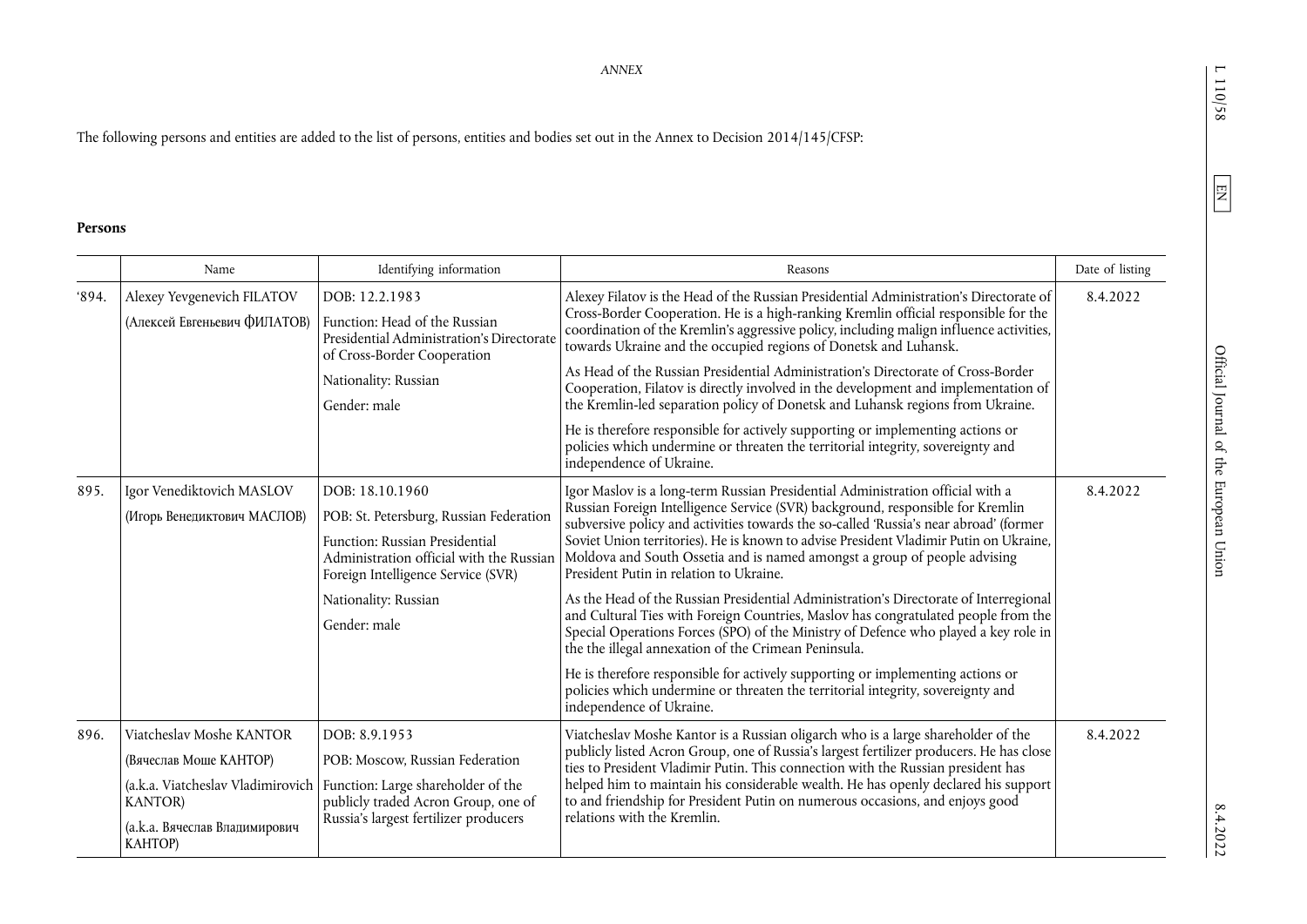|      | Name                                                                                                                                         | Identifying information                                                                                                                                                                                                                                                                                                     | Reasons                                                                                                                                                                                                                                                                                                                                                                                                                                                                                                                                                                                                                                                                                                                                                                                                                                                                                                                                                                                                                                                                                                                                                                                                                                                | Date of listing |
|------|----------------------------------------------------------------------------------------------------------------------------------------------|-----------------------------------------------------------------------------------------------------------------------------------------------------------------------------------------------------------------------------------------------------------------------------------------------------------------------------|--------------------------------------------------------------------------------------------------------------------------------------------------------------------------------------------------------------------------------------------------------------------------------------------------------------------------------------------------------------------------------------------------------------------------------------------------------------------------------------------------------------------------------------------------------------------------------------------------------------------------------------------------------------------------------------------------------------------------------------------------------------------------------------------------------------------------------------------------------------------------------------------------------------------------------------------------------------------------------------------------------------------------------------------------------------------------------------------------------------------------------------------------------------------------------------------------------------------------------------------------------|-----------------|
|      |                                                                                                                                              | Nationality: Russian, Israeli and British<br>Gender: male                                                                                                                                                                                                                                                                   | He has therefore been benefitting from Russian decision-makers responsible for the<br>illegal annexation of the Crimean Peninsula by the Russian Federation or the<br>destabilisation of Ukraine. He is also one of the leading Russian businesspersons<br>involved in economic sectors providing a substantial source of revenue to the<br>Government of the Russian Federation, which is responsible for the illegal<br>annexation of the Crimean Peninsula by the Russian Federation and the<br>destabilisation of Ukraine.                                                                                                                                                                                                                                                                                                                                                                                                                                                                                                                                                                                                                                                                                                                         |                 |
| 897. | Aleksei Viktorovich PIMANOV<br>(Алексей Викторович<br>ПИМАНОВ)<br>(a.k.a. Alexey Viktorovich<br>PIMANOV; Alexei PIMANOV;<br>Aleksey PIMANOV) | DOB: 9.2.1962<br>POB: Moscow, Russian Federation<br>Function: Director General of Managing<br>Organisation "Creative Association Red<br>Star"; Head of the Krasnaya Zvezda<br>media holding, owned by the Russian<br>Defence Ministry<br>Nationality: Russian<br>Gender: male                                               | Aleksei Pimanov is a propagandist and the Head of the Krasnaya Zvezda media<br>holding, owned by the Russian Defence Ministry. The Minister of Defence, Sergey<br>Shoygu, personally requested Pimanov to become the Head of the Krasnaya Zvezda.<br>The media holding was established by decree of the Russian Minister of Defence and<br>controls the federal TV channel Zvezda.<br>Similar to all other Kremlin-controlled media channels, Zvezda regularly spreads<br>disinformation regarding Russia's ongoing unprovoked military aggression against<br>Ukraine, undermines Ukraine's territorial integrity and sovereignty, and provides<br>crucial media support to Russia's violent aggression. As a member of the media<br>council of the Russian Geographical Society, Pimanov has close contacts with senior<br>Kremlin officials such as Alexey Gromov, Dmitry Peskov and Sergey Shoygu.<br>In 2017, Pimanov directed and produced the propaganda film "Crimea", which<br>justifies and glorifies the illegal annexation of the Crimean Peninsula by the Russian<br>Federation.<br>He is therefore responsible for supporting actions and policies which undermine the<br>territorial integrity, sovereignty and independence of Ukraine. | 8.4.2022        |
| 898. | Igor Yurievich KOROTCHENKO<br>(Игорь Юрьевич КОРОТЧЕНКО)                                                                                     | DOB: 15.2.1960<br>POB: Riga, Latvia<br>Function: Chairman of the Public<br>Council under the Ministry of Defence of<br>the Russian Federation; Editor-in-Chief<br>of the National Defence magazine;<br>Director of the Centre for Analysis of the<br>World Arms Trade; Military expert;<br>Military rank - Reserve Colonel. | Igor Korotchenko, the Chairman of the Public Council under the Ministry of Defence<br>of the Russian Federation, is a regular contributor to the main Russian propaganda<br>TV shows as a defence and foreign policy expert. Igor Korotchenko is known for his<br>aggressive and derogatory statements against Ukraine territorial integrity and<br>provokes military confrontation between the Russian Federation and the West,<br>including Ukraine. On his social media platforms or in his TV shows he makes calls<br>to "denazify" and demilitarise Ukraine as well as to unite Ukraine with Russia ("its<br>historical fraternal union"), stating that Ukraine is part of the big "Russian world".                                                                                                                                                                                                                                                                                                                                                                                                                                                                                                                                               | 8.4.2022        |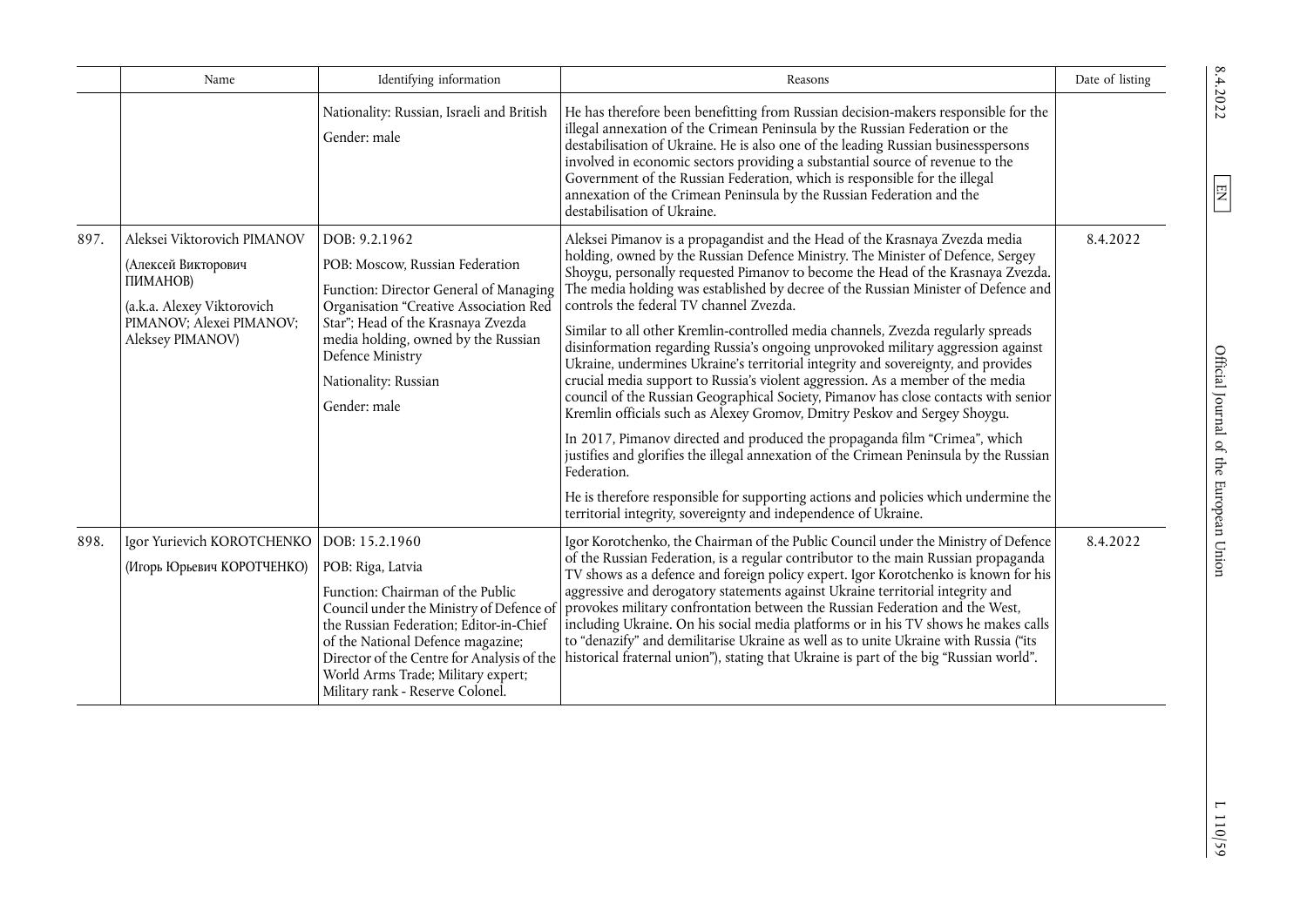|      | Name                                                                            | Identifying information                                                                                                                                                                                                                                                                                                                                                                                                                                                                                       | Reasons                                                                                                                                                                                                                                                                                                                                                                                                                                                                                                                                                                                                                                                                                                                                                                                                                                                        | Date of listing |
|------|---------------------------------------------------------------------------------|---------------------------------------------------------------------------------------------------------------------------------------------------------------------------------------------------------------------------------------------------------------------------------------------------------------------------------------------------------------------------------------------------------------------------------------------------------------------------------------------------------------|----------------------------------------------------------------------------------------------------------------------------------------------------------------------------------------------------------------------------------------------------------------------------------------------------------------------------------------------------------------------------------------------------------------------------------------------------------------------------------------------------------------------------------------------------------------------------------------------------------------------------------------------------------------------------------------------------------------------------------------------------------------------------------------------------------------------------------------------------------------|-----------------|
|      |                                                                                 | Nationality: Russian<br>Gender: male                                                                                                                                                                                                                                                                                                                                                                                                                                                                          | In an article published on 24 February 2022, Igor Korotchenko said that Russia's task<br>in Ukraine is to demilitarise Ukraine, explaining that Ukraine poses a threat to both<br>its own population and the Russian Federation, as well as to the non-government-<br>controlled areas of Donetsk and Luhansk oblast of Ukraine. The purpose of the<br>operation according to Igor Korotchenko is to deprive the armed forces of Ukraine of<br>the possibility of centralised command and control of troops, disable the Ukrainian<br>military airfield network, and destroy air defence positions and operational-tactical<br>missiles.                                                                                                                                                                                                                       |                 |
|      |                                                                                 |                                                                                                                                                                                                                                                                                                                                                                                                                                                                                                               | He is therefore responsible for supporting actions and policies which undermine the<br>territorial integrity, sovereignty and independence of Ukraine.                                                                                                                                                                                                                                                                                                                                                                                                                                                                                                                                                                                                                                                                                                         |                 |
| 899. | Vladimir Nikolayevich<br><b>SUNGORKIN</b><br>(Владимир Николаевич<br>СУНГОРКИН) | DOB: 16.6.1954<br>POB: Khabarovsk, Russian Federation<br>Function: Director General and Editor-in<br>Chief of Komsomolskaya Pravda;<br>Member of public councils in the<br>Ministry of Defence of the Russian<br>Federation, the Ministry of Emergency<br>Situations of the Russian Federation and<br>Federation. In the Council of the<br>Government of the Russian Federation<br>on the Mass Media, Sungorkin deals with<br>issues related to the awarding of<br>government prizes.<br>Nationality: Russian | Vladimir Sungorkin is the Director General and Editor-in-Chief of Komsomolskaya<br>Pravda. He is one of the main actors in foreign information manipulation and<br>interference activities or propagandists who often speaks out on Ukraine, creating<br>misinformation and manipulating facts.<br>Vladimir Sungorkin is disseminating and legitimising aggressive anti-Ukraine and<br>anti-Western propaganda of the Putin regime under direct Kremlin authority in one<br>of Russia's most popular media outlets. The newspaper Komsomolskaya Pravda has<br>been described also by President Vladimir Putin as his favourite newspaper.<br>the Ministry of Transport of the Russian   Vladimir Sungorkin is therefore responsible for supporting actions and policies<br>which undermine the territorial integrity, sovereignty and independence of Ukraine. | 8.4.2022        |
|      |                                                                                 | Gender: male                                                                                                                                                                                                                                                                                                                                                                                                                                                                                                  |                                                                                                                                                                                                                                                                                                                                                                                                                                                                                                                                                                                                                                                                                                                                                                                                                                                                |                 |
| 900. | Oleg Borisovich DOBRODEEV<br>(Олег Борисович ДОБРОДЕЕВ)                         | DOB: 28.10.1959<br>POB: Moscow, Russian Federation<br>Function: Director General of the All-<br>Russian State Television and Radio<br>Broadcasting Company (VGTRK)                                                                                                                                                                                                                                                                                                                                            | Oleg Dobrodeev is the Director General of the largest state-owned media holding in<br>Russia. He has actively participated in the Kremlin's propaganda by creating and<br>disseminating distorted information in the interests of the political leadership of the<br>Russian Federation.                                                                                                                                                                                                                                                                                                                                                                                                                                                                                                                                                                       | 8.4.2022        |

 $\frac{110}{60}$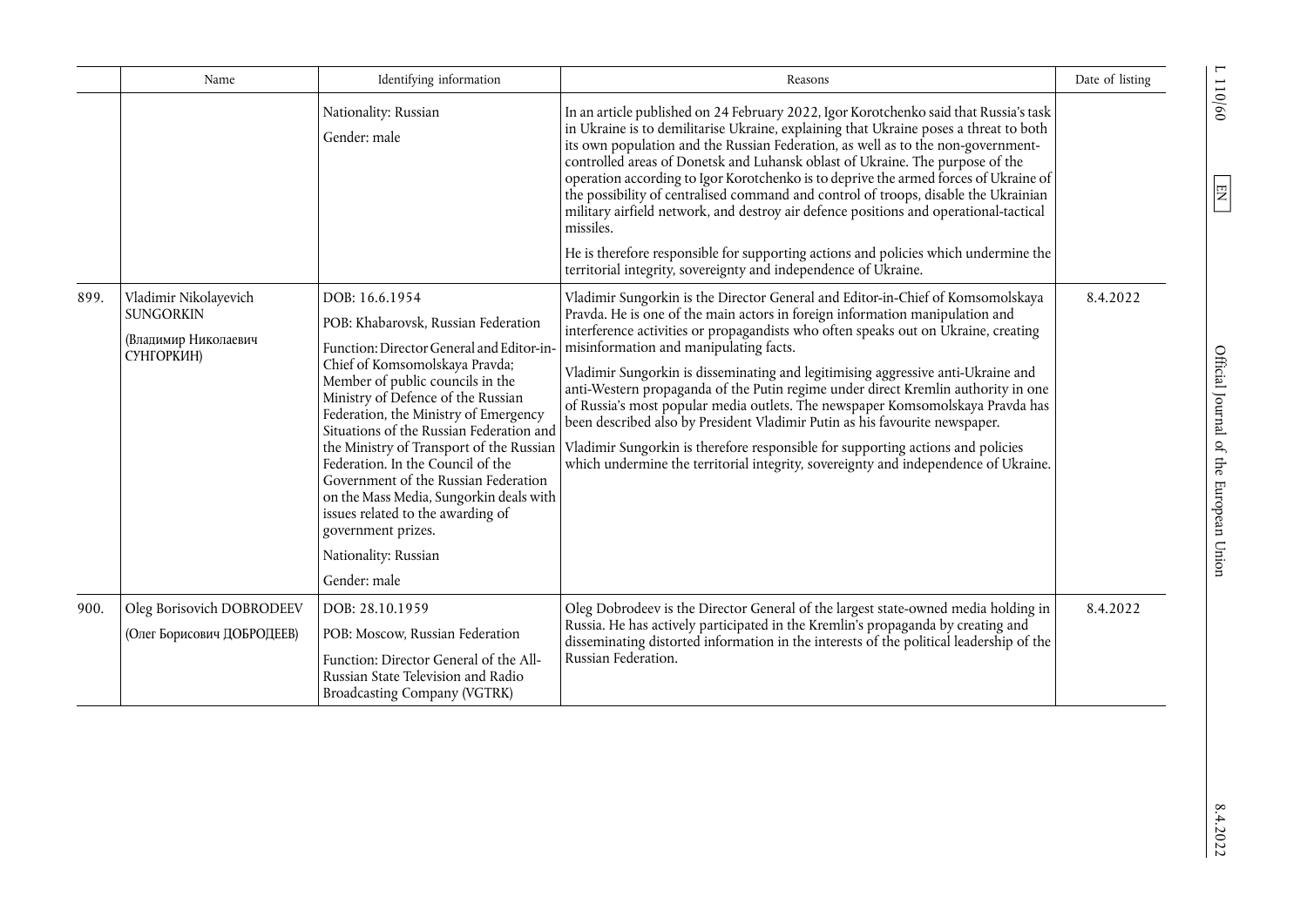|      | Name                                                  | Identifying information                                                                                                                                                                   | Reasons                                                                                                                                                                                                                                                                                                                                                                                                                                                                                                                                                                                                                                                                                                                                             | Date of listing |
|------|-------------------------------------------------------|-------------------------------------------------------------------------------------------------------------------------------------------------------------------------------------------|-----------------------------------------------------------------------------------------------------------------------------------------------------------------------------------------------------------------------------------------------------------------------------------------------------------------------------------------------------------------------------------------------------------------------------------------------------------------------------------------------------------------------------------------------------------------------------------------------------------------------------------------------------------------------------------------------------------------------------------------------------|-----------------|
|      |                                                       | Nationality: Russian<br>Gender: male                                                                                                                                                      | Oleg Dobrodeev is the initiator and main creator of the state TV channel Rossiya-24<br>and owner of the TV channel Russia-1. These channels are the main mouthpieces of<br>state propaganda, effectively fulfilling the task of strengthening the Putin regime and<br>providing propaganda for its aggressive domestic and foreign policies, including<br>military operations in Ukraine. These channels discuss the future of a divided<br>Ukraine and the "young republics", the failures of the reforms of the Ukrainian<br>presidents, and any actions of the Ukrainian authorities are ridiculed or condemned.                                                                                                                                 |                 |
|      |                                                       |                                                                                                                                                                                           | Oleg Dobrodeev participates in meetings of the Administration of the President of<br>the Russian Federation, where the leaders of the main state media are given<br>instructions.                                                                                                                                                                                                                                                                                                                                                                                                                                                                                                                                                                   |                 |
|      |                                                       |                                                                                                                                                                                           | He is therefore responsible for actively supporting or implementing actions or<br>policies which undermine or threaten the territorial integrity, sovereignty and<br>independence of Ukraine.                                                                                                                                                                                                                                                                                                                                                                                                                                                                                                                                                       |                 |
| 901. | Farkhad AKHMEDOV                                      | DOB: 15.9.1955<br>POB: Baku, Azerbaijan<br>Function: Businessperson involved in the<br>energy sector and in Russian local<br>politics; founder of Tansley Trading<br>Nationality: Russian | Farkhad Akhmedov is a Russian businessman involved in the energy sector and in<br>Russian local politics. He founded Tansley Trading, which supplied equipment to<br>Russian gas producers and became a minority shareholder in Nortgas, an oil and gas<br>company in Siberia, as well as Chairman of Bechtel Energy. He is close to the Kremlin<br>and is a leading businessperson involved in economic sectors providing a substantial<br>source of revenue to the Government of the Russian Federation.                                                                                                                                                                                                                                          | 8.4.2022        |
| 902. | Pavel Nikolayevitch GUSEV<br>(Павел Николаевич ГУСЕВ) | Gender: male<br>DOB: 4.4.1949<br>POB: Moscow, Russian Federation<br>Function: Propagandist, editor and<br>owner of "Moskovskiy Komsomolets"<br>Nationality: Russian<br>Gender: male       | Pavel Nikolayevitch Gusev is the head of the main Russian tabloid "Moskovskiy<br>Komsomolets", supporting the Kremlin's narrative and actions which undermine or<br>threaten the territorial integrity, sovereignty and independence of Ukraine.<br>He has close links to the Russian Ministry of Defence and is a confidant and<br>supporter of President Vladimir Putin. He received various honorary medals and<br>official support in the 2018 elections, confirming he is an active supporter of the<br>Government of the Russian Federation.<br>He is therefore responsible for actively supporting or implementing actions or<br>policies which undermine or threaten the territorial integrity, sovereignty and<br>independence of Ukraine. | 8.4.2022        |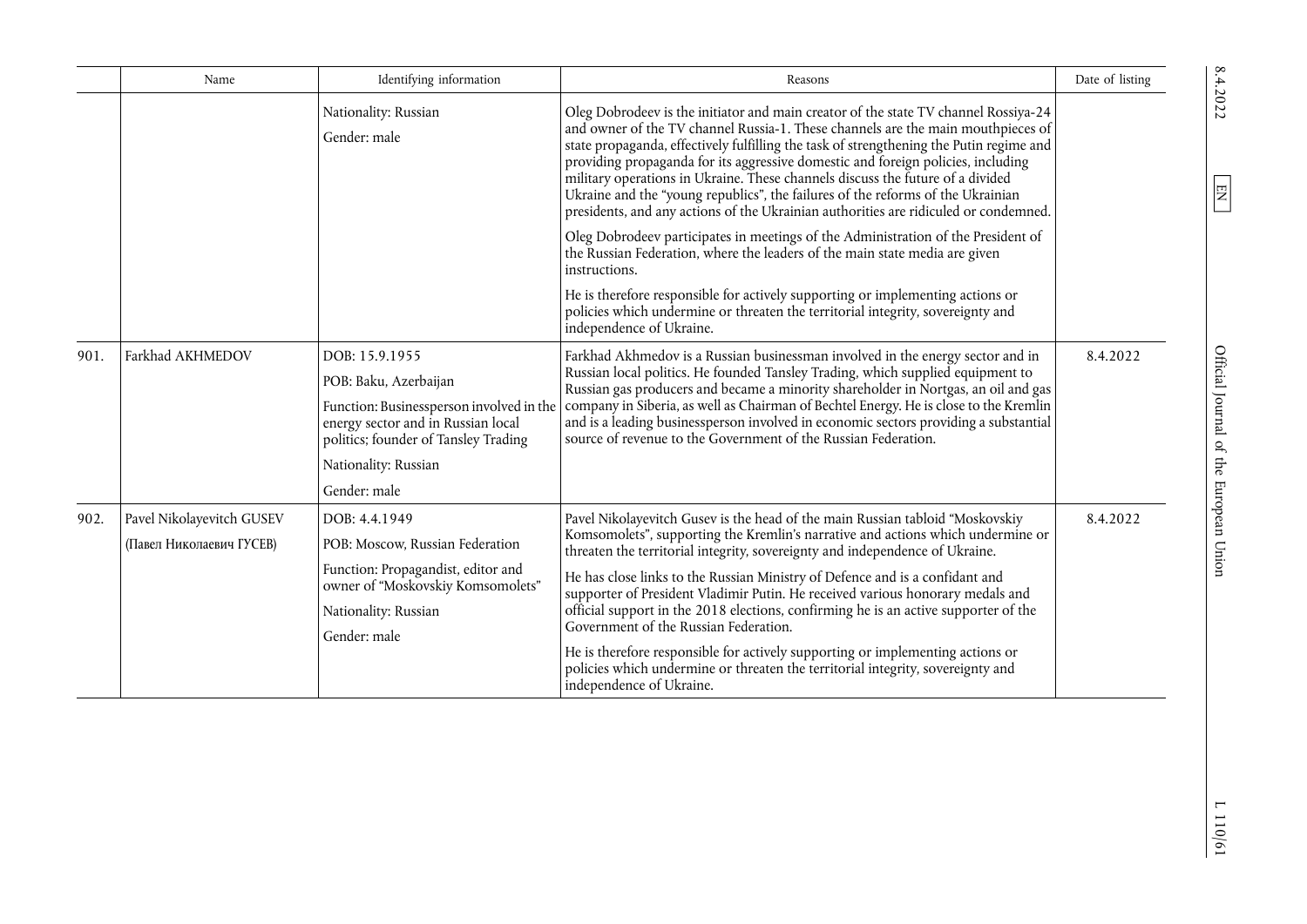|      | Name                                                                                                                                | Identifying information                                                                                                                                                                                                                                             | Reasons                                                                                                                                                                                                                                                                                                                                                                                                                                                                                                                                                                                                                                                                                                                                                                                            | Date of listing |
|------|-------------------------------------------------------------------------------------------------------------------------------------|---------------------------------------------------------------------------------------------------------------------------------------------------------------------------------------------------------------------------------------------------------------------|----------------------------------------------------------------------------------------------------------------------------------------------------------------------------------------------------------------------------------------------------------------------------------------------------------------------------------------------------------------------------------------------------------------------------------------------------------------------------------------------------------------------------------------------------------------------------------------------------------------------------------------------------------------------------------------------------------------------------------------------------------------------------------------------------|-----------------|
| 903. | Elena Petrovna TIMCHENKO<br>(born ERMAKOVA<br>(YERMAKOVA))<br>(Елена Петровна ТИМЧЕНКО<br>(EPMAKOBA))                               | Function: Co-president of the<br>Foundation Timchenko                                                                                                                                                                                                               | Elena Timchenko is the wife of the billionaire Gennady Timchenko, listed under<br>Decision 2014/145/CFSP.                                                                                                                                                                                                                                                                                                                                                                                                                                                                                                                                                                                                                                                                                          | 8.4.2022        |
|      |                                                                                                                                     | Nationality: Russian, Finnish<br>Associated individual: Gennady<br>Timchenko (husband)<br>Gender: female                                                                                                                                                            | She participates in his public affairs via the Timchenko Foundation. She is thus<br>benefitting from Gennady Timchenko who is responsible for supporting actions and<br>policies which undermine the territorial integrity, sovereignty and independence of<br>Ukraine and for providing financial and material support, and benefitting from<br>Russian decision-makers responsible for the annexation of Crimea and the<br>destabilisation of Ukraine.                                                                                                                                                                                                                                                                                                                                           |                 |
| 904. | Maria Vladimirovna<br>VORONTSOVA (born PUTINA)<br>(a.k.a. Mariya VORONTSOVA;<br>Maria FAASSEN)<br>(Мария Владимировна<br>ВОРОНЦОВА) | DOB: 28.4.1985<br>Function: Co-owner of 20 % of the<br>largest private investment project in<br>healthcare with an estimated cost of 40<br>billion roubles<br>Associated individual: President Vladimir<br>Putin (father)<br>Nationality: Russian<br>Gender: female | Maria Vladimirovna Vorontsova is the eldest daughter of President Vladimir Putin,<br>listed under Decision 2014/145/CFSP.<br>company Nomenko involved in Russia's   She is co-owner of the company Nomenko involved in Russia's largest private<br>investment project in healthcare with an estimated cost of 40 billion roubles. She is<br>benefitting from the Government of the Russian Federation and involved in<br>economic sectors providing a substantial source of revenue to the Government of the<br>Russian Federation.                                                                                                                                                                                                                                                                | 8.4.2022        |
| 905. | Anton Valerevich KUPRIN<br>(Антон Валерьевич КУПРИН)                                                                                | Function: Captain of the frigate "Admiral<br>Essen" of the Russian Black Sea fleet<br>Gender: male                                                                                                                                                                  | Anton Valerevich Kuprin is the Captain of the frigate "Admiral Essen" of the Russian<br>Black Sea fleet. The frigate "Admiral Essen" is contributing to Russia's war efforts in<br>the Black Sea. Anton Valerevich Kuprin is therefore responsible for actions<br>undermining or threatening the territorial integrity, sovereignty and independence of<br>Ukraine.                                                                                                                                                                                                                                                                                                                                                                                                                                | 8.4.2022        |
| 906. | Olga AYZIMAN (Ольга<br>АЙЗИМАН)                                                                                                     | DOB: 26.10.1967<br>POB: Irkutsk, Russian Federation<br>Associated individual: Mikhail Fridman<br>(ex-spouse)<br>Nationality: Russian<br>Gender: female                                                                                                              | Olga Ayziman is the ex-wife of Mikhail Fridman, founder and one of the main<br>shareholders of the Alfa Group, which includes the major Russian bank Alfa Bank,<br>considered as a top Russian financier and enabler of President Vladimir Putin's inner<br>circle. Mikhail Fridman is the major sponsor of his ex-wife's activities and needs since<br>she moved to Paris.<br>She is a natural person associated with Mikhail Fridman, who has actively supported<br>materially or financially and benefitted from Russian decision-makers responsible for<br>the annexation of Crimea and the destabilisation of Ukraine. Moreover, Mikhail<br>Fridman has also supported actions or policies which undermine or threaten the<br>territorial integrity, sovereignty and independence of Ukraine. | 8.4.2022        |

 $L 110/62$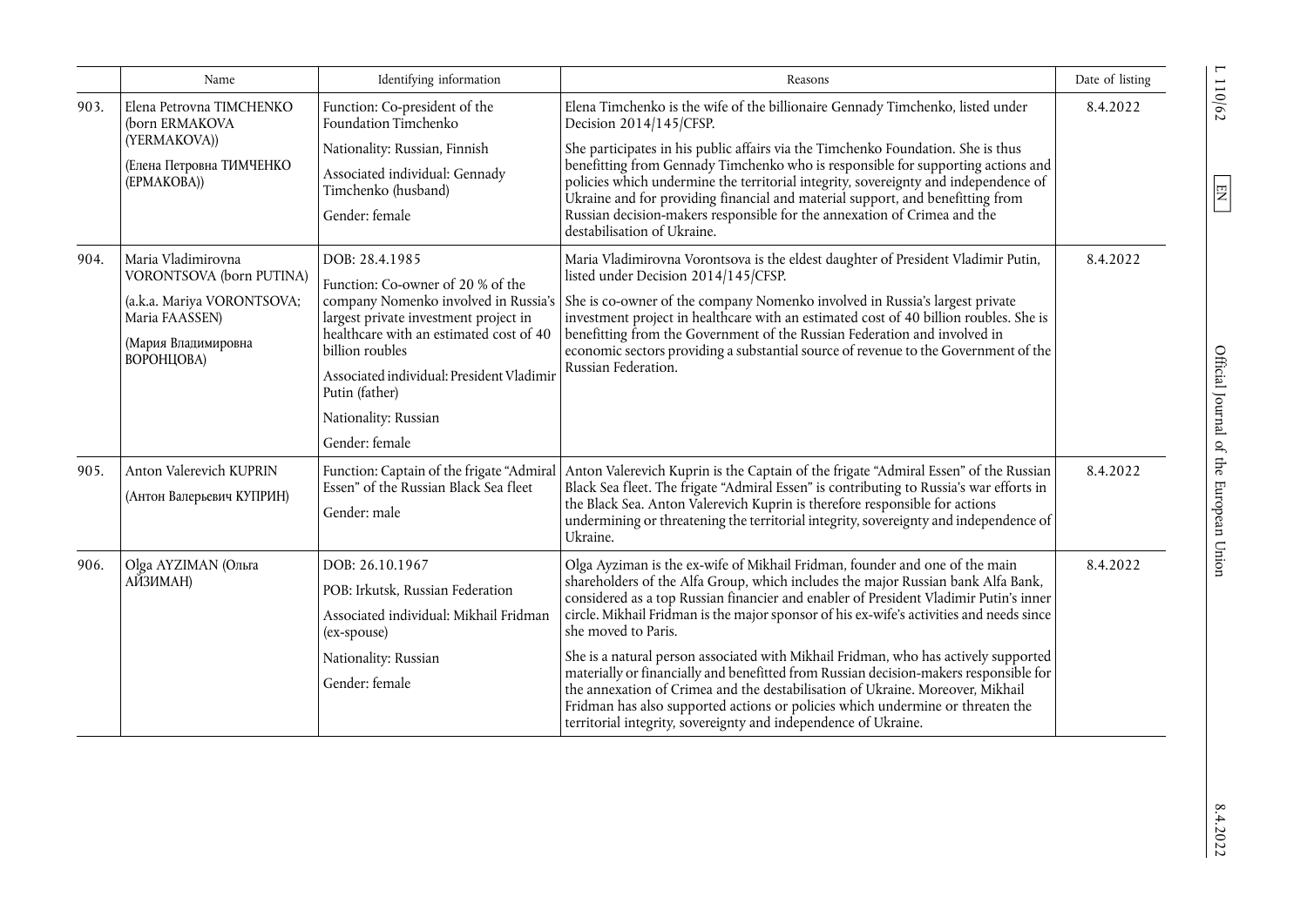|      | Name                                                                           | Identifying information                                                                                                                                                            | Reasons                                                                                                                                                                                                                                                                                                                                                                                                                                                                                                                                                                                                                                                                                                                                                                                                                                                                                                                     | Date of listing |
|------|--------------------------------------------------------------------------------|------------------------------------------------------------------------------------------------------------------------------------------------------------------------------------|-----------------------------------------------------------------------------------------------------------------------------------------------------------------------------------------------------------------------------------------------------------------------------------------------------------------------------------------------------------------------------------------------------------------------------------------------------------------------------------------------------------------------------------------------------------------------------------------------------------------------------------------------------------------------------------------------------------------------------------------------------------------------------------------------------------------------------------------------------------------------------------------------------------------------------|-----------------|
| 907. | Mikhail Alexandrovich<br><b>BABAKOV</b><br>(Михаил Александрович<br>БАБАКОВ)   | DOB: 7.2.1994<br>Associated individual: Aleksandr<br>Babakov (father), Deputy Chairman of<br>the State Duma<br>Gender: male                                                        | Mikhail Alexandrovitch Babakov is the son of Aleksandr Babakov, Deputy Chairman<br>of the State Duma, listed under Decision 2014/145/CFSP. Mikhail Alexandrovitch<br>Babakov holds large assets in connection with his father. He is the owner and<br>manager of a real estate company in France, through which he manages different<br>properties including a house of 11 million euro close to Versailles. Moreover, he<br>shares the same address with his father. Mikhail Alexandrovitch Babakov is therefore<br>associated with Aleksandr Babakov and benefitting from a Russian decision-maker<br>responsible for the annexation of Crimea and the destabilisation of Ukraine.                                                                                                                                                                                                                                        | 8.4.2022        |
| 908. | Kirill Nikolayevich SHAMALOV<br>(Кирилл Николаевич<br>ШАМАЛОВ)                 | DOB: 22.3.1982<br>POB: St. Petersburg, Russian Federation<br>Function: Deputy Chairman of the<br>Management Board of Sibur Holding<br>PJSC<br>Nationality: Russian<br>Gender: male | Kirill Nikolayevich Shamalov is Deputy Chairman of the Management Board of Sibur<br>Holding PJSC, the largest integrated petrochemicals company in Russia.<br>He is therefore a leading businessperson involved in economic sectors providing a<br>substantial source of revenue to the Government of the Russian Federation, which is<br>responsible for the annexation of Crimea and the destabilisation of Ukraine.                                                                                                                                                                                                                                                                                                                                                                                                                                                                                                      | 8.4.2022        |
| 909. | Igor Albertovich KESAEV<br>(Игорь Альбертович КЕСАЕВ)                          | DOB: 30.10.1966<br>POB: Vladikavkaz, North Ossetia,<br>Russian Federation<br>Function: Owner and President of the<br>Mercury Group<br>Nationality: Russian<br>Gender: male         | Igor Albertovich Kesaev is the owner and President of the Mercury Group, which<br>owns Megapolis Group, the leading tobacco distributor in Russia. He has links with<br>the Government of the Russian Federation and its security forces through the<br>Monolit Fund, run by former officers of Russian security services, which provides<br>financial assistance to retired security service officers and military personnel.<br>Moreover, he is the major shareholder of Degtyarev Plant, a Russian company which<br>produces weapons used by the Russian armed forces.<br>He is a leading businessperson involved in economic sectors providing a substantial<br>source of revenue to the Government of the Russian Federation, which is responsible<br>for the annexation of Crimea and the destabilisation of Ukraine. Moreover, he<br>supports materially and benefits from the Government of the Russian Federation. | 8.4.2022        |
| 910. | Alexander Nikolaevich<br><b>PETAYKIN</b><br>(Александр Николаевич<br>ПЕТАЙКИН) | DOB: 24.5.1987<br>POB: Orenburg, Orenburg Oblast,<br>Russian Federation                                                                                                            | Alexander Nikolaevich Petaykin is the owner and general director of road<br>construction firms "OOO Vector" and "Trans Stroy", involved in the implementation<br>of public projects for Orenburg and Bashkortostan regional governments.                                                                                                                                                                                                                                                                                                                                                                                                                                                                                                                                                                                                                                                                                    | 8.4.2022        |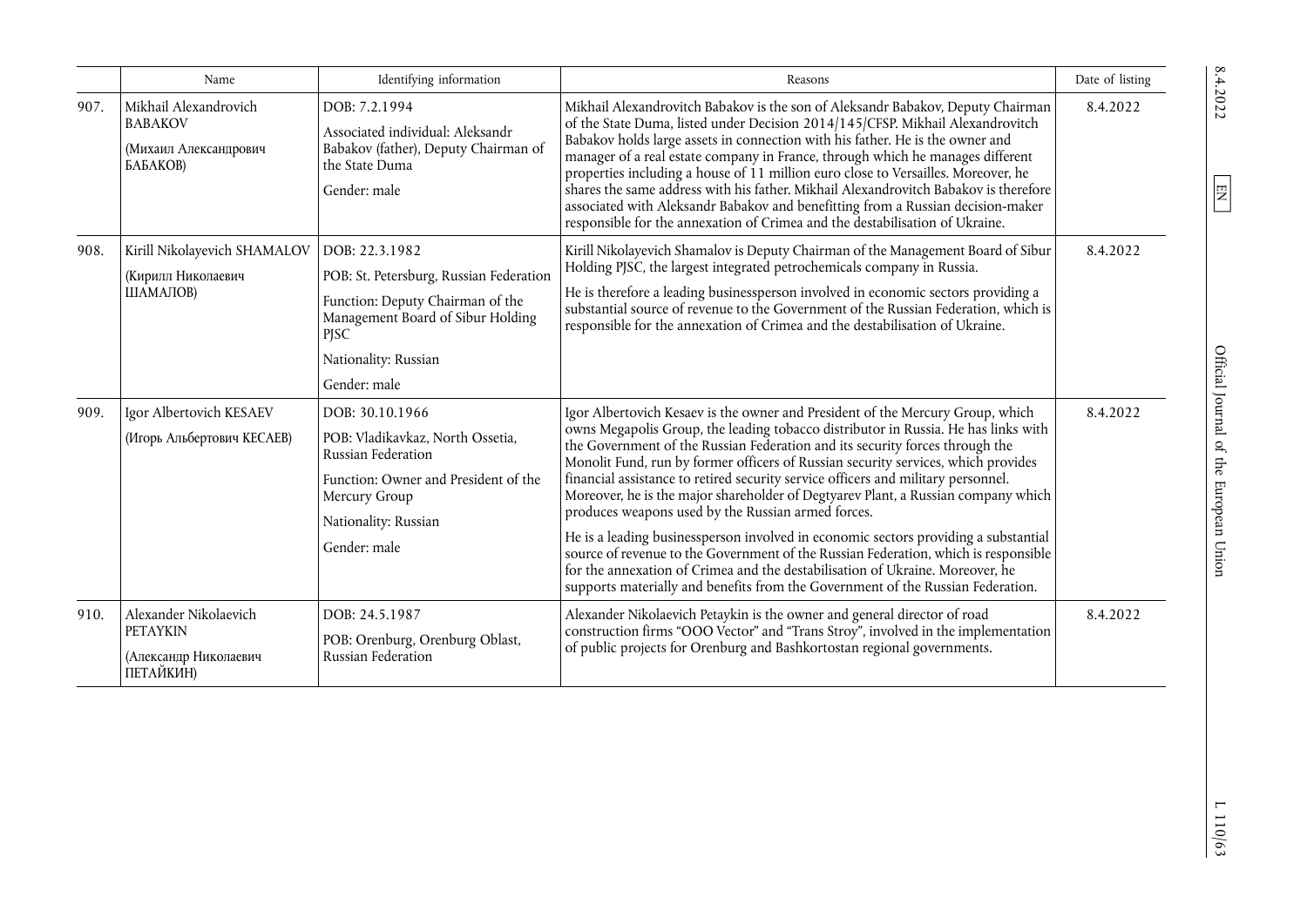|      | Name                                                                                                                                                                                              | Identifying information                                                | Reasons                                                                                                                                                                                                                                                                                                                                                                                                                                                                                                                                                                                                                                                                                                                                                                                                                                                                                                                                                                                                                                                                                                                                                                                                                                                                                                                                                                                                                                                                                                                                                                                                                                                                                                                                                                                                                                                                                                                                                     | Date of listing |
|------|---------------------------------------------------------------------------------------------------------------------------------------------------------------------------------------------------|------------------------------------------------------------------------|-------------------------------------------------------------------------------------------------------------------------------------------------------------------------------------------------------------------------------------------------------------------------------------------------------------------------------------------------------------------------------------------------------------------------------------------------------------------------------------------------------------------------------------------------------------------------------------------------------------------------------------------------------------------------------------------------------------------------------------------------------------------------------------------------------------------------------------------------------------------------------------------------------------------------------------------------------------------------------------------------------------------------------------------------------------------------------------------------------------------------------------------------------------------------------------------------------------------------------------------------------------------------------------------------------------------------------------------------------------------------------------------------------------------------------------------------------------------------------------------------------------------------------------------------------------------------------------------------------------------------------------------------------------------------------------------------------------------------------------------------------------------------------------------------------------------------------------------------------------------------------------------------------------------------------------------------------------|-----------------|
|      |                                                                                                                                                                                                   | road construction firms "OOO Vector"<br>and "Trans Stroy"              | Federation, which is responsible for the annexation of Crimea and the destabilisation<br>of Ukraine.                                                                                                                                                                                                                                                                                                                                                                                                                                                                                                                                                                                                                                                                                                                                                                                                                                                                                                                                                                                                                                                                                                                                                                                                                                                                                                                                                                                                                                                                                                                                                                                                                                                                                                                                                                                                                                                        |                 |
|      |                                                                                                                                                                                                   | Nationality: Russian                                                   |                                                                                                                                                                                                                                                                                                                                                                                                                                                                                                                                                                                                                                                                                                                                                                                                                                                                                                                                                                                                                                                                                                                                                                                                                                                                                                                                                                                                                                                                                                                                                                                                                                                                                                                                                                                                                                                                                                                                                             |                 |
|      |                                                                                                                                                                                                   | Gender: male                                                           |                                                                                                                                                                                                                                                                                                                                                                                                                                                                                                                                                                                                                                                                                                                                                                                                                                                                                                                                                                                                                                                                                                                                                                                                                                                                                                                                                                                                                                                                                                                                                                                                                                                                                                                                                                                                                                                                                                                                                             |                 |
| 911. | Aleksandr Aleksandrovich                                                                                                                                                                          | DOB: 25.8.1984                                                         | Aleksandr Aleksandrovich Shulgin is a leading businessperson, and CEO of Ozon,                                                                                                                                                                                                                                                                                                                                                                                                                                                                                                                                                                                                                                                                                                                                                                                                                                                                                                                                                                                                                                                                                                                                                                                                                                                                                                                                                                                                                                                                                                                                                                                                                                                                                                                                                                                                                                                                              | 8.4.2022        |
|      | <b>SHULGIN</b>                                                                                                                                                                                    | POB: Irkutsk, Russian Federation                                       |                                                                                                                                                                                                                                                                                                                                                                                                                                                                                                                                                                                                                                                                                                                                                                                                                                                                                                                                                                                                                                                                                                                                                                                                                                                                                                                                                                                                                                                                                                                                                                                                                                                                                                                                                                                                                                                                                                                                                             |                 |
|      |                                                                                                                                                                                                   | Function: Chief Executive Officer and<br>Director of Ozon Holdings Plc | Function: Owner and general director of   He is therefore a natural person benefitting from the Government of the Russian<br>Russia's leading multi-category e-commerce platform. On 24 February 2022, he<br>attended a meeting of oligarchs at the Kremlin with President Vladimir Putin to<br>discuss the impact of the course of action in the wake of Western sanctions. The fact<br>that he was invited to attend that meeting shows that he is a member of the inner<br>circle of oligarchs close to President Putin and that he is supporting or implementing<br>actions or policies which undermine or threaten the territorial integrity, sovereignty<br>and independence of Ukraine, as well as stability and security in Ukraine. Moreover,<br>he is involved in economic sectors providing a substantial source of revenue to the<br>Government of the Russian Federation, which is responsible for the annexation of<br>Crimea and the destabilisation of Ukraine.<br>Ekaterina Vladimirovna Tikhonova is the daughter of President Vladimir Putin. She<br>has been Head of the new artificial intelligence institute at Moscow State University,<br>funded with state funds. She currently heads the Innopraktika development<br>initiative, funded by key Russian companies whose directors are members of the<br>inner circle of oligarchs close to President Putin.<br>She is therefore benefitting from the Government of the Russian Federation and is<br>associated to leading persons involved in economic sectors providing a substantial<br>source of revenue to the Government of the Russian Federation. Moreover, she is<br>associated to her father, who is responsible for and actively supporting actions<br>undermining the territorial integrity, sovereignty and independence of Ukraine, as<br>well as stability and security in Ukraine.<br>Evgeny Borisovich Zubitskiy is the co-owner, Chairman of the Board and CEO of |                 |
|      |                                                                                                                                                                                                   | Nationality: Russian                                                   |                                                                                                                                                                                                                                                                                                                                                                                                                                                                                                                                                                                                                                                                                                                                                                                                                                                                                                                                                                                                                                                                                                                                                                                                                                                                                                                                                                                                                                                                                                                                                                                                                                                                                                                                                                                                                                                                                                                                                             |                 |
|      |                                                                                                                                                                                                   | Gender: male                                                           |                                                                                                                                                                                                                                                                                                                                                                                                                                                                                                                                                                                                                                                                                                                                                                                                                                                                                                                                                                                                                                                                                                                                                                                                                                                                                                                                                                                                                                                                                                                                                                                                                                                                                                                                                                                                                                                                                                                                                             |                 |
| 912. | Ekaterina Vladimirovna<br>DOB: 31.8.1986<br><b>TIKHONOVA</b><br>POB: Dresden, Germany<br>(born Yekaterina Vladimirovna<br>Function: Head of the Innopraktika<br>PUTINA)<br>development initiative |                                                                        |                                                                                                                                                                                                                                                                                                                                                                                                                                                                                                                                                                                                                                                                                                                                                                                                                                                                                                                                                                                                                                                                                                                                                                                                                                                                                                                                                                                                                                                                                                                                                                                                                                                                                                                                                                                                                                                                                                                                                             | 8.4.2022        |
|      |                                                                                                                                                                                                   |                                                                        |                                                                                                                                                                                                                                                                                                                                                                                                                                                                                                                                                                                                                                                                                                                                                                                                                                                                                                                                                                                                                                                                                                                                                                                                                                                                                                                                                                                                                                                                                                                                                                                                                                                                                                                                                                                                                                                                                                                                                             |                 |
|      |                                                                                                                                                                                                   |                                                                        |                                                                                                                                                                                                                                                                                                                                                                                                                                                                                                                                                                                                                                                                                                                                                                                                                                                                                                                                                                                                                                                                                                                                                                                                                                                                                                                                                                                                                                                                                                                                                                                                                                                                                                                                                                                                                                                                                                                                                             |                 |
|      | (a.k.a. Yekaterina, Katerina)<br>(Катерина (Екатерина)                                                                                                                                            | Associated individual: President Vladimir<br>Putin (father)            |                                                                                                                                                                                                                                                                                                                                                                                                                                                                                                                                                                                                                                                                                                                                                                                                                                                                                                                                                                                                                                                                                                                                                                                                                                                                                                                                                                                                                                                                                                                                                                                                                                                                                                                                                                                                                                                                                                                                                             |                 |
|      | Владимировна ТИХОНОВА)                                                                                                                                                                            | Nationality: Russian                                                   |                                                                                                                                                                                                                                                                                                                                                                                                                                                                                                                                                                                                                                                                                                                                                                                                                                                                                                                                                                                                                                                                                                                                                                                                                                                                                                                                                                                                                                                                                                                                                                                                                                                                                                                                                                                                                                                                                                                                                             |                 |
|      |                                                                                                                                                                                                   | Gender: female                                                         |                                                                                                                                                                                                                                                                                                                                                                                                                                                                                                                                                                                                                                                                                                                                                                                                                                                                                                                                                                                                                                                                                                                                                                                                                                                                                                                                                                                                                                                                                                                                                                                                                                                                                                                                                                                                                                                                                                                                                             |                 |
| 913. | Evgeny Borisovich ZUBITSKIY                                                                                                                                                                       | DOB: 10.3.1968                                                         |                                                                                                                                                                                                                                                                                                                                                                                                                                                                                                                                                                                                                                                                                                                                                                                                                                                                                                                                                                                                                                                                                                                                                                                                                                                                                                                                                                                                                                                                                                                                                                                                                                                                                                                                                                                                                                                                                                                                                             | 8.4.2022        |
|      | (Евгений Борисович ЗУБИЦКИЙ)                                                                                                                                                                      | POB: Kemerovo, Russian Federation                                      | Industrial Metallurgical Holding (PMH). He is a shareholder of the Koks Group, the<br>parent enterprise of PMH and Russia's largest producer of marketable coke, founded<br>by State Duma deputy Boris Zubitsky.                                                                                                                                                                                                                                                                                                                                                                                                                                                                                                                                                                                                                                                                                                                                                                                                                                                                                                                                                                                                                                                                                                                                                                                                                                                                                                                                                                                                                                                                                                                                                                                                                                                                                                                                            |                 |

 $110/64$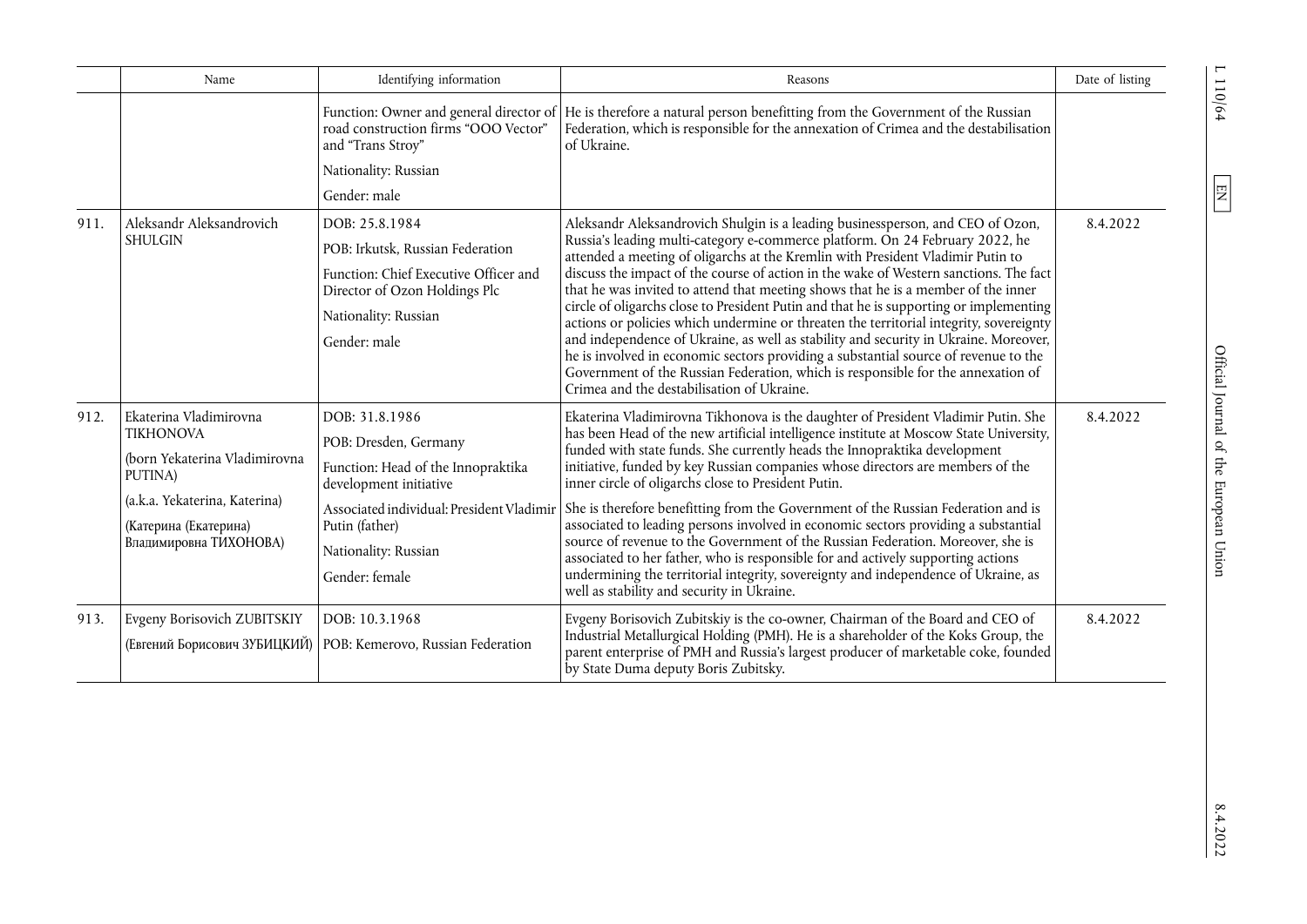|      | Name                                                                                                                                                                                                            | Identifying information                                                                                            | Reasons                                                                                                                                                                                                                                                                                                                                                                                                                                                                                                                                                                                                                                                                                                                                                                                                                                                                                                                                                                                                                                                                                                                                                                                                                                                                                                                                                                                                                                                                                                                              | Date of listing |
|------|-----------------------------------------------------------------------------------------------------------------------------------------------------------------------------------------------------------------|--------------------------------------------------------------------------------------------------------------------|--------------------------------------------------------------------------------------------------------------------------------------------------------------------------------------------------------------------------------------------------------------------------------------------------------------------------------------------------------------------------------------------------------------------------------------------------------------------------------------------------------------------------------------------------------------------------------------------------------------------------------------------------------------------------------------------------------------------------------------------------------------------------------------------------------------------------------------------------------------------------------------------------------------------------------------------------------------------------------------------------------------------------------------------------------------------------------------------------------------------------------------------------------------------------------------------------------------------------------------------------------------------------------------------------------------------------------------------------------------------------------------------------------------------------------------------------------------------------------------------------------------------------------------|-----------------|
|      |                                                                                                                                                                                                                 | Function: Entrepreneur, co-owner and<br>Chairman of the Board and CEO of<br>Industrial Metallurgical Holding (PMH) | He is therefore a leading businessperson, involved in an economic sector providing a<br>substantial source of revenue to the Government of the Russian Federation.                                                                                                                                                                                                                                                                                                                                                                                                                                                                                                                                                                                                                                                                                                                                                                                                                                                                                                                                                                                                                                                                                                                                                                                                                                                                                                                                                                   |                 |
|      |                                                                                                                                                                                                                 | Nationality: Russian                                                                                               |                                                                                                                                                                                                                                                                                                                                                                                                                                                                                                                                                                                                                                                                                                                                                                                                                                                                                                                                                                                                                                                                                                                                                                                                                                                                                                                                                                                                                                                                                                                                      |                 |
|      |                                                                                                                                                                                                                 | Gender: male                                                                                                       |                                                                                                                                                                                                                                                                                                                                                                                                                                                                                                                                                                                                                                                                                                                                                                                                                                                                                                                                                                                                                                                                                                                                                                                                                                                                                                                                                                                                                                                                                                                                      |                 |
| 914. | Sergey Vladimirovich                                                                                                                                                                                            | DOB: 17.3.1971                                                                                                     | Sergey Mikhailov is the Director General of the News Agency TASS - the largest                                                                                                                                                                                                                                                                                                                                                                                                                                                                                                                                                                                                                                                                                                                                                                                                                                                                                                                                                                                                                                                                                                                                                                                                                                                                                                                                                                                                                                                       | 8.4.2022        |
|      | <b>MIKHAILOV</b>                                                                                                                                                                                                | POB: Arkhangelsk, Russian Federation                                                                               |                                                                                                                                                                                                                                                                                                                                                                                                                                                                                                                                                                                                                                                                                                                                                                                                                                                                                                                                                                                                                                                                                                                                                                                                                                                                                                                                                                                                                                                                                                                                      |                 |
|      | (a.k.a. Sergei MIKHAILOV)<br>(Сергей МИХАЙЛОВ)                                                                                                                                                                  | Function: Director General of the<br><b>Russian News Agency TASS</b>                                               | bureaus around the world) distorted information on Ukraine, serving the interests of<br>the political leadership of the Russian Federation.                                                                                                                                                                                                                                                                                                                                                                                                                                                                                                                                                                                                                                                                                                                                                                                                                                                                                                                                                                                                                                                                                                                                                                                                                                                                                                                                                                                          |                 |
|      |                                                                                                                                                                                                                 | Nationality: Russian                                                                                               | President Vladimir Putin has awarded him with the Order of Friendship. Sergey                                                                                                                                                                                                                                                                                                                                                                                                                                                                                                                                                                                                                                                                                                                                                                                                                                                                                                                                                                                                                                                                                                                                                                                                                                                                                                                                                                                                                                                        |                 |
|      |                                                                                                                                                                                                                 | Gender: male                                                                                                       | Russian news agency, which disseminates through its massive network of foreign<br>representations (70 offices in the Commonwealth of Independent States and 68<br>Mikhailov is included in the personnel reserve of the President of Russia.<br>He is therefore supporting actions or policies which undermine or threaten the<br>territorial integrity, sovereignty and independence of Ukraine, as well as stability and<br>security in Ukraine.<br>Alexander Malkevich is a Russian propagandist, General Director of the St.<br>Petersburg TV channel, and the First Deputy Chairman of the Public Chamber of the<br>Russian Federation for the Development of the Information Community, Media and<br>Mass Communications.<br>On 25 February 2022, Malkevich stated that the ongoing military aggression against<br>Ukraine is a 'special operation' to denazify Ukraine and that there is no goal of seizing<br>the country. On 16 March 2022, Malkevich attended the meeting of the Public<br>Chamber of the Russian Federation on the 'Information warfare escalation: defending<br>Russia's interest', where it was discussed how important it is to convey truthful<br>information so that people could understand why the decision was made to conduct<br>a "special operation" in Ukraine and what its purpose is.<br>He is therefore supporting actions or policies which undermine or threaten the<br>territorial integrity, sovereignty and independence of Ukraine, as well as stability and<br>security in Ukraine. |                 |
|      |                                                                                                                                                                                                                 |                                                                                                                    |                                                                                                                                                                                                                                                                                                                                                                                                                                                                                                                                                                                                                                                                                                                                                                                                                                                                                                                                                                                                                                                                                                                                                                                                                                                                                                                                                                                                                                                                                                                                      |                 |
| 915. | Alexander Alexandrovich<br>DOB: 14.7.1975<br><b>MALKEVICH</b><br>POB: St. Petersburg, Russian Federation                                                                                                        |                                                                                                                    | 8.4.2022                                                                                                                                                                                                                                                                                                                                                                                                                                                                                                                                                                                                                                                                                                                                                                                                                                                                                                                                                                                                                                                                                                                                                                                                                                                                                                                                                                                                                                                                                                                             |                 |
|      |                                                                                                                                                                                                                 |                                                                                                                    |                                                                                                                                                                                                                                                                                                                                                                                                                                                                                                                                                                                                                                                                                                                                                                                                                                                                                                                                                                                                                                                                                                                                                                                                                                                                                                                                                                                                                                                                                                                                      |                 |
|      | (Александр Александрович<br>МАЛЬКЕВИЧ)                                                                                                                                                                          | Function: First Deputy Chairman of the                                                                             |                                                                                                                                                                                                                                                                                                                                                                                                                                                                                                                                                                                                                                                                                                                                                                                                                                                                                                                                                                                                                                                                                                                                                                                                                                                                                                                                                                                                                                                                                                                                      |                 |
|      | Public Chamber of the Russian<br>Federation for the Development of the<br>Information Community, Media and<br>Mass Communications; General Director<br>of the Saint Petersburg TV channel since<br>January 2021 |                                                                                                                    |                                                                                                                                                                                                                                                                                                                                                                                                                                                                                                                                                                                                                                                                                                                                                                                                                                                                                                                                                                                                                                                                                                                                                                                                                                                                                                                                                                                                                                                                                                                                      |                 |
|      |                                                                                                                                                                                                                 | Passport/ID numbers: Passport<br>717637093, National ID<br>No. 781005202108                                        |                                                                                                                                                                                                                                                                                                                                                                                                                                                                                                                                                                                                                                                                                                                                                                                                                                                                                                                                                                                                                                                                                                                                                                                                                                                                                                                                                                                                                                                                                                                                      |                 |
|      |                                                                                                                                                                                                                 | Nationality: Russian                                                                                               |                                                                                                                                                                                                                                                                                                                                                                                                                                                                                                                                                                                                                                                                                                                                                                                                                                                                                                                                                                                                                                                                                                                                                                                                                                                                                                                                                                                                                                                                                                                                      |                 |
|      |                                                                                                                                                                                                                 | Gender: male                                                                                                       |                                                                                                                                                                                                                                                                                                                                                                                                                                                                                                                                                                                                                                                                                                                                                                                                                                                                                                                                                                                                                                                                                                                                                                                                                                                                                                                                                                                                                                                                                                                                      |                 |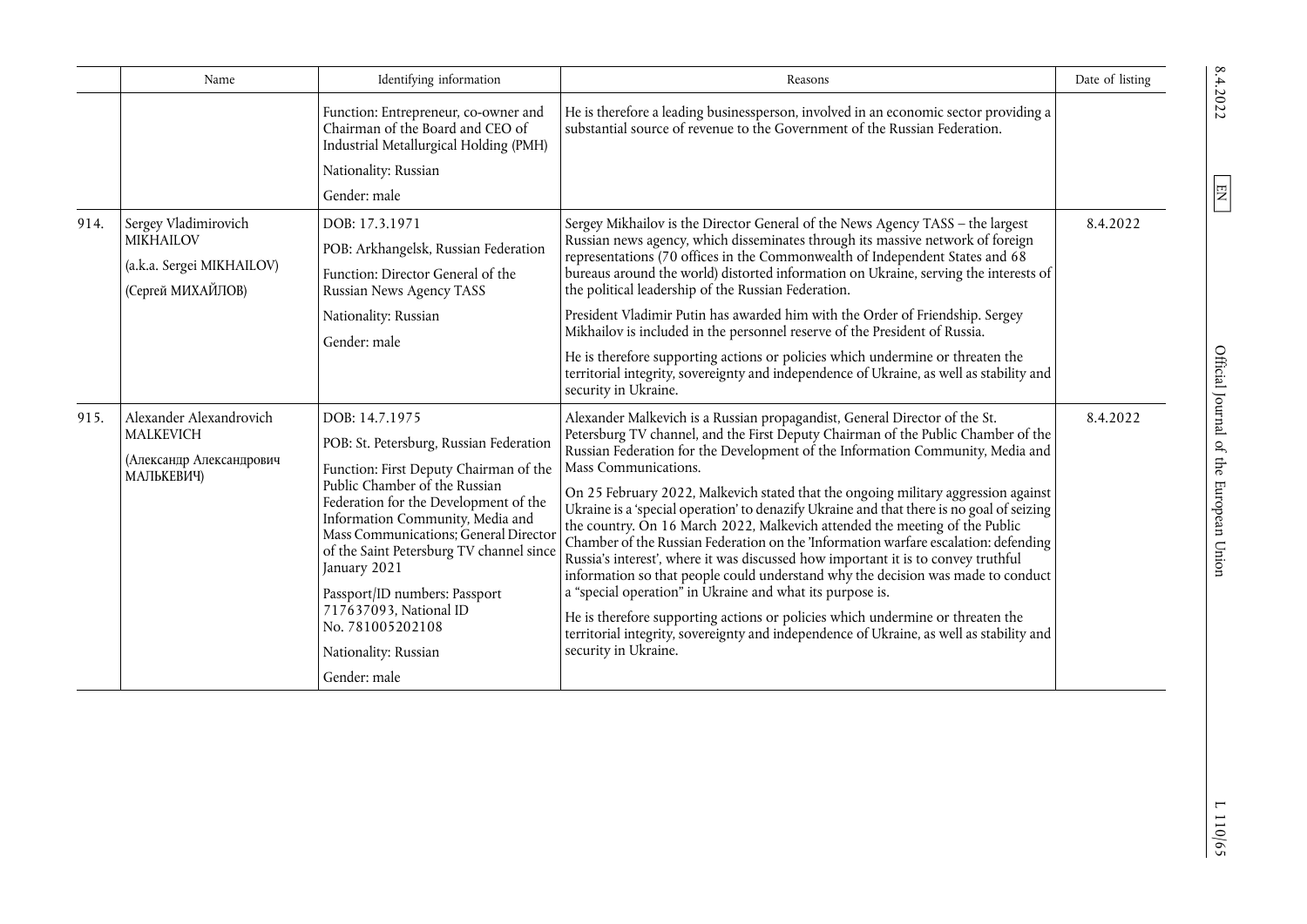|      | Name                                                                                | Identifying information                                                                                                                                                                                                                                                                                               | Reasons                                                                                                                                                                                                                                                                                                                                                                                                                                                                                                                                                                                                                                                                                                                                                                                                                                                                                                                                                                                                                                                                                                                                                                                                                                                                                                       | Date of listing |
|------|-------------------------------------------------------------------------------------|-----------------------------------------------------------------------------------------------------------------------------------------------------------------------------------------------------------------------------------------------------------------------------------------------------------------------|---------------------------------------------------------------------------------------------------------------------------------------------------------------------------------------------------------------------------------------------------------------------------------------------------------------------------------------------------------------------------------------------------------------------------------------------------------------------------------------------------------------------------------------------------------------------------------------------------------------------------------------------------------------------------------------------------------------------------------------------------------------------------------------------------------------------------------------------------------------------------------------------------------------------------------------------------------------------------------------------------------------------------------------------------------------------------------------------------------------------------------------------------------------------------------------------------------------------------------------------------------------------------------------------------------------|-----------------|
| 916. | Soadat NARZIEVA<br>(Соадат НАРЗИЕВА)                                                | POB: Uzbekistan<br>Associated individual: Alisher Usmanov<br>(brother)<br>Nationality: Russian<br>Gender: female                                                                                                                                                                                                      | Soadat Narzieva is the sister of Alisher Usmanov, a pro-Kremlin oligarch who has<br>close ties to the Russian President Vladimir Putin and is listed under Decision 2014/<br>145/CFSP. Alisher Usmanov has transferred considerable assets to his sister Soadat<br>Narzieva, including a single payment or gift of 3 million USD. She also held 27 Swiss<br>bank accounts, holding hundreds of millions of dollars, which can be linked to her<br>brother Alisher Usmanov. She has also been linked to six offshore companies whose<br>activities can be linked to Usmanov. Soadat Narzieva is therefore associated with<br>Alisher Usmanov, who actively supported materially or financially Russian decision-<br>makers responsible for the annexation of Crimea and the destabilisation of Ukraine<br>and actively supported the Russian government's policies of destabilisation of<br>Ukraine.                                                                                                                                                                                                                                                                                                                                                                                                           | 8.4.2022        |
| 917. | Musa Yusupovich BAZHAEV<br>(Муса Юсупович БАЖАЕВ)                                   | DOB: 11.5.1966<br>POB: Achkoy Martan, Chechnya<br>Function: Russian businessperson;<br>current president of the Moscow Alliance<br>Group, which owns assets in the oil,<br>construction, textile, food, financial and<br>media businesses; Chairperson of<br>Russian Platinum<br>Nationality: Russian<br>Gender: male | Musa Bazhaev is the President of the Alliance Group, which counts as its key clients<br>the largest representatives of the gas and oil industries, industrial facilities, the<br>telecommunication sector and housing and public utilities.<br>He is also the Chairman of the Board of Directors of Russian Platinum, identified as<br>one of Russia's leading mining companies providing a substantial source of revenue<br>to the Government of the Russian Federation. In 2021, VEB.RF, VTB Group and<br>Russian Platinum signed a memorandum of intent to finance the Chernogorsk<br>deposit of platinum-copper-nickel ore in the Krasnoyarsk Region. The signing<br>ceremony took place during the St. Petersburg International Economic Forum in the<br>presence of President Putin. Musa Bazhaev is a leading Russian businessman,<br>belonging to the top 200 of richest Russians, involved in an economic sector<br>providing a substantial source of revenue to the Government of the Russian<br>Federation.<br>Furthermore, Musa Bazhaev is associated with VEB.RF, a Russian financial<br>development institution that actively supports, materially or financially, or benefits<br>from, Russian decision-makers responsible for the annexation of Crimea and the<br>destabilisation of Ukraine. | 8.4.2022        |
| 918. | Grigory Vikotorovitsj BEREZKIN   DOB: 9.8.1966<br>(Григорий Викторович<br>БЕРЁЗКИН) | POB: Moscow, Russian Federation<br>Function: Chairman of the Board of<br>Directors, ESN Group<br>Nationality: Russian<br>Gender: male                                                                                                                                                                                 | Grigory Berezkin is a leading Russian businessperson and considered to be the<br>'henchman' of President Vladimir Putin.<br>He is the Chairman of the Board of Directors of ESN Group, a Russian private equity<br>group with a portfolio of investments in various industries, including the media,<br>energy, infrastructure, IT, natural resources and petrochemical sectors. ESN Group is<br>one of Russia's largest holding companies. In 2019, Saudi Basic Industries<br>Corporation (SABIC), the Russian Direct Investment Fund (RDIF) and ESN Group<br>signed an agreement to invest in a project to design, build and operate a methanol                                                                                                                                                                                                                                                                                                                                                                                                                                                                                                                                                                                                                                                             | 8.4.2022        |

110/66

 $\boxed{\text{EN}}$ 

 $8.4.2022$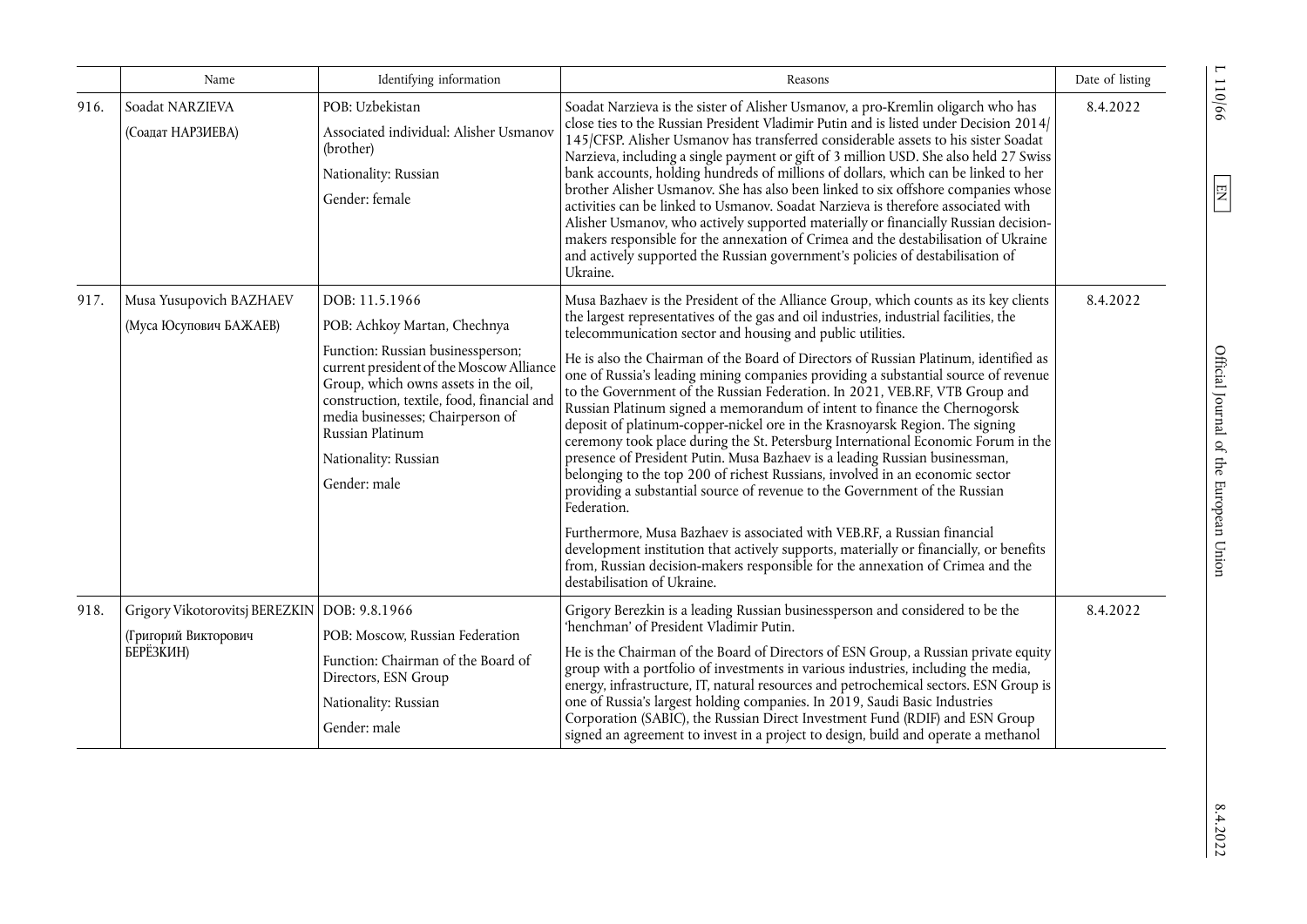|      | Name                                                                      | Identifying information                                                                                                                                                                                                                  | Reasons                                                                                                                                                                                                                                                                                                                                                                                                                                                                                                                                                                                                                                                                                                                                                                                                                                                                   | Date of listing |
|------|---------------------------------------------------------------------------|------------------------------------------------------------------------------------------------------------------------------------------------------------------------------------------------------------------------------------------|---------------------------------------------------------------------------------------------------------------------------------------------------------------------------------------------------------------------------------------------------------------------------------------------------------------------------------------------------------------------------------------------------------------------------------------------------------------------------------------------------------------------------------------------------------------------------------------------------------------------------------------------------------------------------------------------------------------------------------------------------------------------------------------------------------------------------------------------------------------------------|-----------------|
|      |                                                                           |                                                                                                                                                                                                                                          | plant in the Amur Region, in Russia's Far East. In 2021, VEB.RF, VTB, ESN Group, the<br>Ministry for Development of the Russian Far East, Marubeni Corporation and Mitsui<br>O.S.K. signed a memorandum of understanding during the Eastern Economic<br>Forum, with the aim of developing a project for the construction of methanol-fuelled<br>vessels by Russian shipbuilders. The ceremony was attended by President Putin.                                                                                                                                                                                                                                                                                                                                                                                                                                            |                 |
|      |                                                                           |                                                                                                                                                                                                                                          | As Chairman of the Board of Directors of ESN Group, Grigory Berezkin is a leading<br>businessperson involved in economic sectors providing a substantial source of<br>revenue to the Government of the Russian Federation, which is responsible for the<br>annexation of Crimea and the destabilisation of Ukraine. Furthermore, he is<br>supporting materially and financially, and benefitting from, the Government of the<br>Russian Federation, which is responsible for the annexation of Crimea and the<br>destabilisation of Ukraine.                                                                                                                                                                                                                                                                                                                              |                 |
| 919. | Serguey Achotovich<br><b>MNDOIANTS</b><br>(Сергей Ашотович МНДОЯНЦ)       | DOB: 21.9.1961<br>POB: Moscow, Russian Federation<br>Function: Russian businessman serving<br>as vice-president of the conglomerate<br>AFK Sistema; Founder of the consulting<br>firm VLM Invest<br>Nationality: Russian<br>Gender: male | Serguey Mndoiants is executive vice-president in charge of government relations for<br>the Russian conglomerate company AFK Sistema PAO, active in the<br>telecommunication and IT sector. Serguey Mndoiants is also senior vice-president of<br>VLM Invest, a consulting firm acting as an intermediary between private companies<br>and government bodies of the Russian Federation. Serguey Mndoiants is also a<br>member of the board of the Council for foreign and defence policy (SVOP), a think<br>tank advising the Government of the Russian Federation on the conduct of foreign<br>and defence policy.<br>He is thus a leading businessperson involved in economic sectors providing a<br>substantial source of revenue to the Government of the Russian Federation, which is<br>responsible for the annexation of Crimea and the destabilisation of Ukraine. | 8.4.2022        |
| 920. | Boris Romanovich ROTENBERG   DOB: 3.1.1957<br>(Борис Романович РОТЕНБЕРГ) | POB: St. Petersburg, Russian Federation<br>Associated individuals: Arkady<br>Rotenberg (brother), Igor Rotenberg<br>(nephew)<br>Associated entities: SGM<br>(Stroygazmontazh), SMP Bank,<br>Gazprom Drillings                            | Boris Rotenberg is a Russian billionaire businessman, and brother of Arkady<br>Rotenberg, Russian billionaire businessman, shareholder of the state-owned<br>company Gazprom Drilling and co-owner of the SGM (Stroygazmontazh) group.<br>The Rotenbergs are closely associated with President Vladimir Putin. Boris Rotenberg<br>is a member of the Board of Directors of SMP Bank and one of the major<br>shareholders of Gazprom Drillings which has received large state contracts thanks to<br>his close ties with President Putin. Therefore, Boris Rotenberg is benefitting from<br>Russian decision-makers and the Government of the Russian Federation, both<br>responsible for the annexation of Crimea and the destabilisation of Ukraine.                                                                                                                     | 8.4.2022        |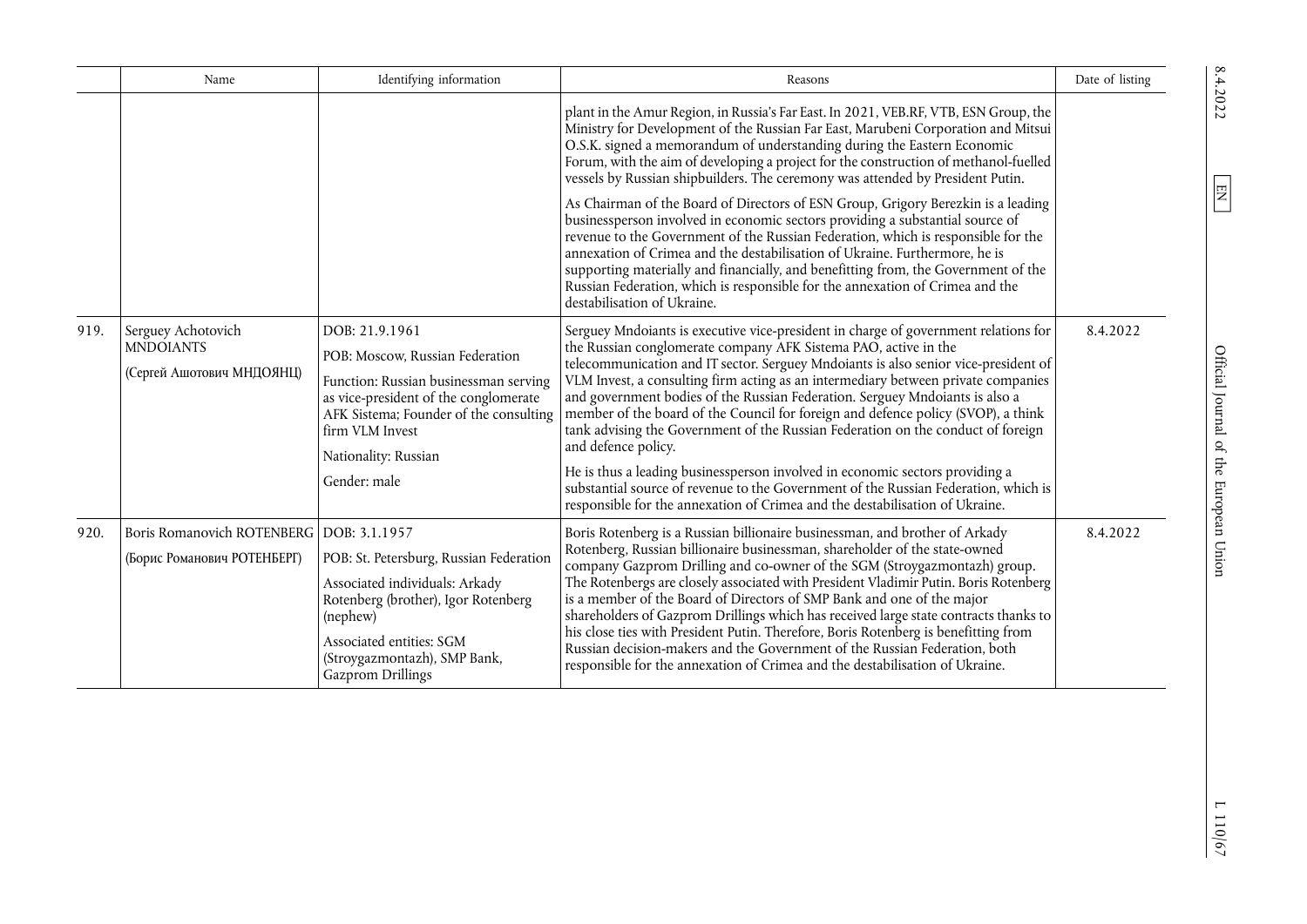|      | Name                                                       | Identifying information                                                                                                                                                                                                                                                                 | Reasons                                                                                                                                                                                                                                                                                                                                                                                                                                                                                                                                                                                                                                                                                                                                                                                                                                                                                                                                                                            | Date of listing |
|------|------------------------------------------------------------|-----------------------------------------------------------------------------------------------------------------------------------------------------------------------------------------------------------------------------------------------------------------------------------------|------------------------------------------------------------------------------------------------------------------------------------------------------------------------------------------------------------------------------------------------------------------------------------------------------------------------------------------------------------------------------------------------------------------------------------------------------------------------------------------------------------------------------------------------------------------------------------------------------------------------------------------------------------------------------------------------------------------------------------------------------------------------------------------------------------------------------------------------------------------------------------------------------------------------------------------------------------------------------------|-----------------|
|      |                                                            | Nationality: Russian, Finnish<br>Gender: male                                                                                                                                                                                                                                           | Furthermore, he is a natural person associated with Arkady Rotenberg and President<br>Putin, both listed under restrictive measures in respect of actions undermining or<br>threatening the territorial integrity, sovereignty and independence of Ukraine.                                                                                                                                                                                                                                                                                                                                                                                                                                                                                                                                                                                                                                                                                                                        |                 |
| 921. | Igor Arkadyevich ROTENBERG<br>(Игорь Аркадьевич РОТЕНБЕРГ) | DOB: 9.5.1973<br>POB: St. Petersburg, Russian Federation<br>Associated individuals: Arkady<br>Rotenberg (father), Boris Rotenberg<br>(uncle)<br>Associated entities: SGM<br>(Stroygazmontazh) group, Gazprom<br>Drilling, NPV Engineering Group<br>Nationality: Russian<br>Gender: male | Igor Rotenberg is a Russian billionaire businessman, and the oldest son and heir to<br>Arkady Rotenberg, Russian billionaire businessman and co-owner of the SGM<br>(Stroygazmontazh) group. He is the majority shareholder in Gazprom Drilling. The<br>Rotenbergs are closely associated with President Putin. Due to his positions in<br>leading Russian enterprises, including SGM, Gazprom Drillings and Mostotrest,<br>which have received large state contracts, and his close ties with President Putin, Igor<br>Rotenberg is benefitting from Russian decision-makers and the Government of the<br>Russian Federation, both responsible for the annexation of Crimea and the<br>destabilisation of Ukraine. Furthermore, he is a natural person associated with<br>Arkady Rotenberg and President Putin, both listed under restrictive measures in<br>respect of actions undermining or threatening the territorial integrity, sovereignty<br>and independence of Ukraine. | 8.4.2022        |
| 922. | Ekaterina IGNATOVA<br>(a.k.a. Jekatarina IGNATOVA)         | DOB: 1968<br>POB: Moscow, Russian Federation<br>Associated individuals: Sergei<br>Chemezow (husband)<br>Anastasia Ignatova (daughter)<br>Lyudmila Rukavishikova (mother)<br>Nationality: Russian<br>Gender: female                                                                      | Ekaterina Ignatova is the wife of Sergei Chemezov, who is the CEO of the Russian<br>state corporation Rostec (State Corporation for Assistance to Development,<br>Production and Export of Advanced Technology Industrial Product). As the wife of<br>Sergei Chemezov, Ekaterina Ignatova holds large assets in connection with him. On<br>Sergei Chemezov's last public asset declaration in 2019, Ekaterina Ignatova's annual<br>income of 24 million USD was included.<br>Ekaterina Ignatova is associated with a natural person (her husband) listed under<br>restrictive measures in respect of actions undermining or threatening the territorial<br>integrity, sovereignty and independence of Ukraine.                                                                                                                                                                                                                                                                     | 8.4.2022        |
| 923. | Anastasia IGNATOVA<br>(Анастасия ИГНАТОВА)                 | Associated individuals: Sergei<br>Chemezow (stepfather)<br>Ekaterina Ignatova (mother)                                                                                                                                                                                                  | Anastasia Ignatova is the stepdaughter of Sergei Chemezov, who is the CEO of the<br>Russian state corporation Rostec (State Corporation for Promoting Development,<br>Manufacturing and Export of Russian Technologies High-Tech Industrial Products).                                                                                                                                                                                                                                                                                                                                                                                                                                                                                                                                                                                                                                                                                                                             | 8.4.2022        |

110/68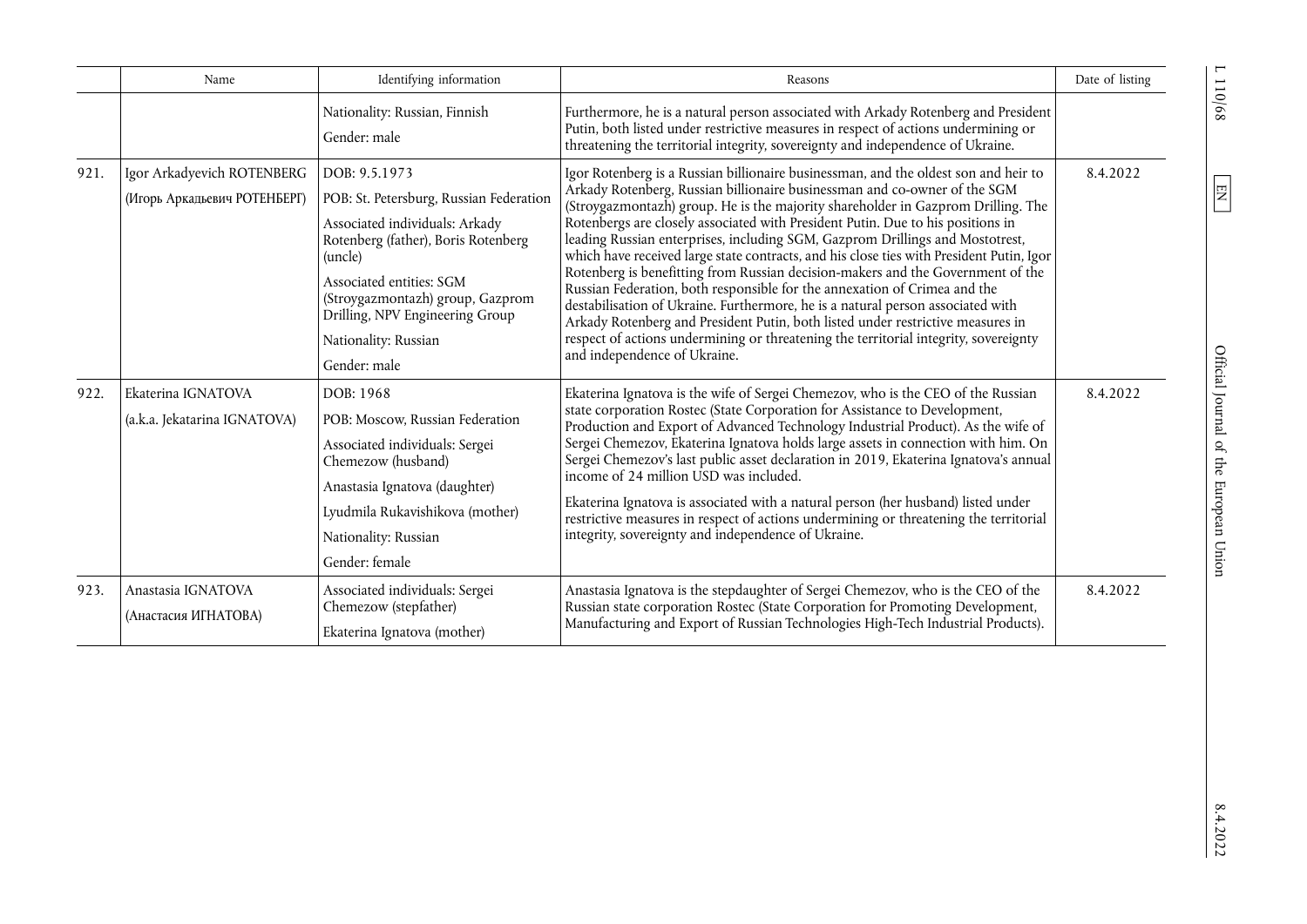|      | Name                                                | Identifying information                                                                                                                                                                                                                                                                                                                                    | Reasons                                                                                                                                                                                                                                                                                                                                                                                                                                                                                                                                                                                                                                                                           | Date of listing |
|------|-----------------------------------------------------|------------------------------------------------------------------------------------------------------------------------------------------------------------------------------------------------------------------------------------------------------------------------------------------------------------------------------------------------------------|-----------------------------------------------------------------------------------------------------------------------------------------------------------------------------------------------------------------------------------------------------------------------------------------------------------------------------------------------------------------------------------------------------------------------------------------------------------------------------------------------------------------------------------------------------------------------------------------------------------------------------------------------------------------------------------|-----------------|
|      |                                                     | Lyudmila Rukavishikova (grandmother)<br>Nationality: Russian<br>Gender: female                                                                                                                                                                                                                                                                             | As the stepdaughter of Sergei Chemezov, she holds large assets in connection with<br>him through offshore companies. Anastasia Ignatova formally owns the 85-metre<br>yacht "Valerie" worth 140 million USD (more than 10 billion rubles) through a<br>British Virgin Islands company called Delima Services Limited. Furthermore, she is<br>the beneficiary of offshore companies with hundreds of millions of dollars in assets.                                                                                                                                                                                                                                                |                 |
|      |                                                     |                                                                                                                                                                                                                                                                                                                                                            | Anastasia Ignatova is associated with a natural person (her stepfather) listed under<br>restrictive measures in respect of actions undermining or threatening the territorial<br>integrity, sovereignty and independence of Ukraine.                                                                                                                                                                                                                                                                                                                                                                                                                                              |                 |
| 924. | Lyudmila RUKAVISHIKOVA                              | Associated individuals: Sergei Chemezov<br>(son-in-law)<br>Ekaterina Ignatova (daughter)<br>Anastasia Ignatova (granddaughter)<br>Nationality: Russian<br>Gender: female                                                                                                                                                                                   | Lyudmila Rukavishikova is the mother-in-law of Sergei Chemezov, who is the CEO of<br>the Russian state corporation Rostec (State Corporation for Promoting<br>Development, Manufacturing and Export of Russian Technologies High-Tech<br>Industrial Products). As the mother-in-law of Sergei Chemezov, she holds large assets<br>in connection with him, including shares of companies that own properties used by<br>Rostec.<br>Lyudmila Rukavishikova is associated with a natural person (her son-in-law) listed<br>under restrictive measures in respect of actions undermining or threatening the<br>territorial integrity, sovereignty and independence of Ukraine.        | 8.4.2022        |
| 925. | Yuri Borisovich SLYUSAR<br>(Юрий Борисович СПЮСАРЬ) | DOB: 20.7.1974<br>POB: Rostov-on-Don, Russian<br>Federation<br>Function: President United Aircraft<br>Corporation (UAC); formerly Deputy<br>Minister of Industry and Trade of the<br>Russian Federation<br>Associated individual: President Vladimir<br>Putin<br>Associated entity: United Aircraft<br>Corporation<br>Nationality: Russian<br>Gender: male | Yuri Slyusar is the President of United Aircraft Corporation (UAC) and former<br>Deputy Minister of Industry and Trade. UAC is a Russian largely state-owned<br>aerospace and defence cooperation company within Rostec, originally founded by<br>President Putin. In his position as President of UAC, Yuri Slyusar is one of the leading<br>actors in the Russian industry and defence sector with close ties to the Government<br>of the Russian Federation. Yuri Slyusar is therefore a leading businessperson involved<br>in economic sectors of the Government of the Russian Federation and has supported<br>and benefitted from the Government of the Russian Federation. | 8.4.2022        |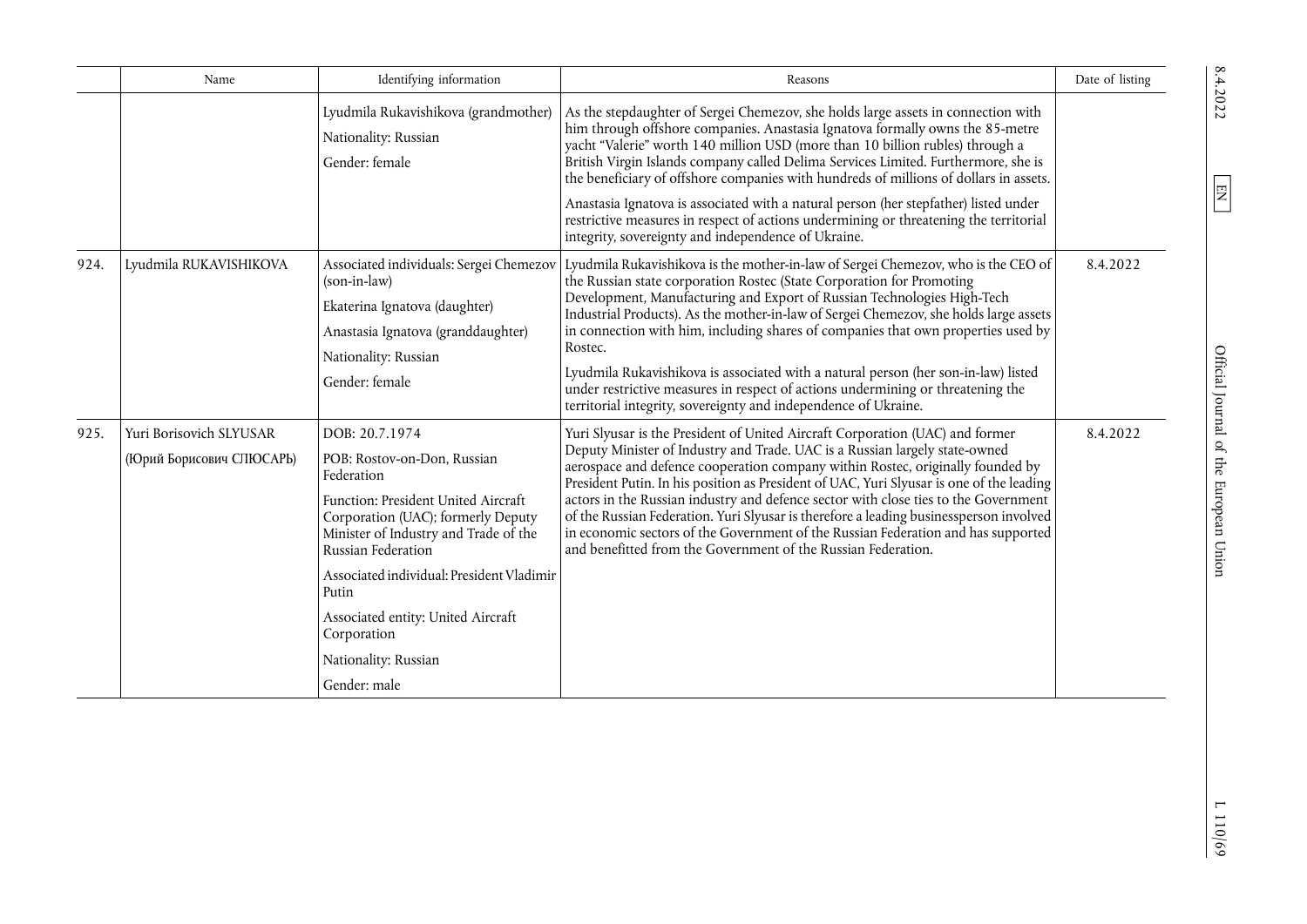|      | Name                                                                                    | Identifying information                                                                                                                                                                                                                                                                    | Reasons                                                                                                                                                                                                                                                                                                                                                                                                                                                                                                                                                                                                                                                                                                                                                                                                                                                                                                                          | Date of listing |
|------|-----------------------------------------------------------------------------------------|--------------------------------------------------------------------------------------------------------------------------------------------------------------------------------------------------------------------------------------------------------------------------------------------|----------------------------------------------------------------------------------------------------------------------------------------------------------------------------------------------------------------------------------------------------------------------------------------------------------------------------------------------------------------------------------------------------------------------------------------------------------------------------------------------------------------------------------------------------------------------------------------------------------------------------------------------------------------------------------------------------------------------------------------------------------------------------------------------------------------------------------------------------------------------------------------------------------------------------------|-----------------|
| 926. | Said KERIMOV                                                                            | DOB: 6.7.1995<br>POB: Moscow, Russian Federation<br>Function: Heir to Suleiman Kerimov,<br>Member of the Strategy Committee and<br>Board of Director of Polyus<br>Associated individual: Suleiman<br>Kerimow (father)<br>Associated entity: Polyus<br>Nationality: Russian<br>Gender: male | Said Kerimov is the son of Suleiman Kerimov. Suleiman Kerimov is a Russia-based<br>billionaire, founder of the Suleiman Kerimov Foundation and representative of the<br>Republic of Dagestan in the Federation Council of Russia. Suleiman Kerimov<br>transferred a large part of his assets, including his shares in Russia's largest gold<br>producer, Polyus Gold, to his son, Said Kerimov.<br>Said Kerimov is associated with a leading businessperson involved in economic<br>sectors providing a substantial source of revenue to the Government of the Russian<br>Federation and which is responsible for the annexation of Crimea and the<br>destabilisation of Ukraine. Suleiman Kerimov is also responsible for supporting or<br>implementing actions or policies which undermine or threaten the territorial<br>integrity, sovereignty and independence of Ukraine, as well as stability and security in<br>Ukraine. | 8.4.2022        |
| 927. | Vladimir Leonidovich<br><b>BOGDANOV</b><br>(Владимир Леонидович<br>БОГДАНОВ)            | DOB: 28.5.1951<br>Function: Director General of<br>Surgutneftegas<br>Associated individual: President Vladimir<br>Putin<br>Associated entity: Surgutneftegas<br>Nationality: Russian<br>Gender: male                                                                                       | Vladimir Bogdanov is Director General of the oil and gas company Surgutneftegas,<br>the fifth-largest private company and third-largest oil company in Russia with a share<br>of over 10 % of Russia's overall oil production, thus providing a substantial source of<br>revenue for the Government of the Russian Federation. A subsidiary of<br>Surgutneftegas, Surgutneftegasbank CJSC, provided a loan to the government of the<br>Tyumen region in 2021 for an amount of 1.6 billion rubles to finance its deficit.<br>Vladimir Bogdanov maintains close ties with the Government of the Russian<br>Federation and President Vladimir Putin. Vladimir Bogdanov is therefore a leading<br>businessperson involved in economic sectors providing a substantial source of<br>revenue to the Government of the Russian Federation, which is responsible for the<br>annexation of Crimea and the destabilisation of Ukraine.     | 8.4.2022        |
| 928. | German Oskarovich GREF<br>(a.k.a. Herman Oskarovich<br>GREF)<br>(Герман Оскарович ГРЕФ) | DOB: 8.2.1964<br>POB: Panfilovo village, Irtysh District,<br>Pavlodar Region, Kyrgyzstan<br>Function: Chief Executive Officer and<br>Chairman of the Executive Board of<br>Sberbank of Russia, confirmed by the<br>Board of Directors on 16 October 2007                                   | German Gref is Chief Executive Officer and Chairman of the Executive Board of<br>Sberbank of Russia. Sberbank of Russia is a Public Joint-Stock Company. The<br>majority shareholder of Sberbank is the Russian National Wealth Fund managed by<br>the Government of the Russian Federation.<br>On 24 February 2022, in the aftermath of the initial stages of Russian aggression<br>against Ukraine, German Gref, along with 36 other businesspeople, met with<br>President Vladimir Putin and other members of the Government of the Russian<br>Federation to discuss the impact of the course of action in the wake of Western<br>sanctions This special invitation shows that he is supporting or implementing                                                                                                                                                                                                               | 8.4.2022        |

 $\overline{0/011}$  1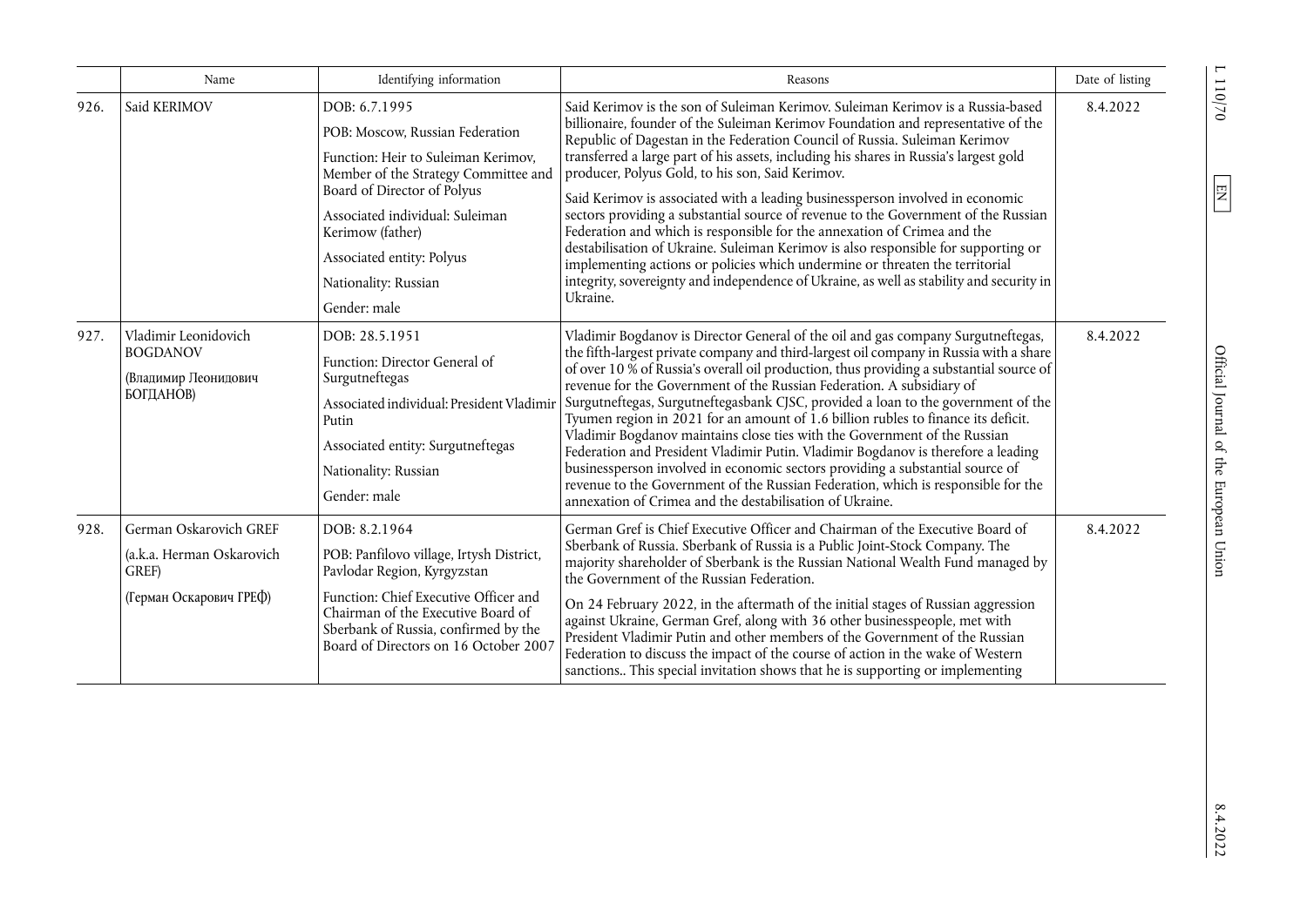|      | Name                                                                       | Identifying information                                                                                                                                                                                                                                                                                                                               | Reasons                                                                                                                                                                                                                                                                                                                                                                                                                                                                                                                                                                                                                                                                                                                                                                                                                                                                                                                                     | Date of listing |
|------|----------------------------------------------------------------------------|-------------------------------------------------------------------------------------------------------------------------------------------------------------------------------------------------------------------------------------------------------------------------------------------------------------------------------------------------------|---------------------------------------------------------------------------------------------------------------------------------------------------------------------------------------------------------------------------------------------------------------------------------------------------------------------------------------------------------------------------------------------------------------------------------------------------------------------------------------------------------------------------------------------------------------------------------------------------------------------------------------------------------------------------------------------------------------------------------------------------------------------------------------------------------------------------------------------------------------------------------------------------------------------------------------------|-----------------|
|      |                                                                            | Associated entities: Public Joint-Stock<br>Company "Sberbank of Russia"<br>Nationality: Russian<br>Gender: male                                                                                                                                                                                                                                       | actions or policies which undermine or threaten the territorial integrity, sovereignty<br>and independence of Ukraine, or stability or security in Ukraine, or which obstruct<br>the work of international organisations in Ukraine.<br>As CEO of Sberbank he is one of the leading business persons involved in economic<br>sectors providing a substantial source of revenue to the Government of the Russian<br>Federation, which is responsible for the annexation of Crimea and destabilisation of<br>Ukraine.                                                                                                                                                                                                                                                                                                                                                                                                                         |                 |
| 929. | Oleg Vladimirovich DERIPASKA<br>(Олег Владимирович<br>ДЕРИПАСКА)           | DOB: 2.1.1968<br>POB: Dzerzhinsk, Russian Federation<br>Function: Russian oligarch; owner of<br>Russian Machines, Military Industrial<br>Company and Arzamas Machine-<br><b>Building Plant</b><br>Associated entities: Russian Machines,<br>Military Industrial Company and<br>Arzamas Machine-Building Plant<br>Nationality: Russian<br>Gender: male | Oleg Deripaska is a Russian oligarch. He owns the Russian Machines industrial<br>conglomerate which includes the Military Industrial Company, a major arms and<br>military equipment provider to the Russian armed forces. His assets include the<br>Arzamas Machine-Building Plant that manufactures the BTR-80 amphibious<br>armoured personnel carriers which were used by Russia during the unprovoked<br>military aggression against Ukraine in 2022.<br>Therefore, he is responsible for supporting or implementing actions or policies<br>which undermine or threaten the territorial integrity, sovereignty and independence<br>of Ukraine, or stability or security in Ukraine.                                                                                                                                                                                                                                                    | 8.4.2022        |
| 930. | Igor Evgenievich<br>KONASHENKOV<br>(Игорь Евгеньевич<br><b>КОНАШЕНКОВ)</b> | DOB: 15.5.1966<br>POB: Chisinau, Republic of Moldova<br>Function: Head of the Department of<br>Information and Communications of the<br>Ministry of Defence of the Russian<br>Federation; Major General<br>Nationality: Russian<br>Gender: male                                                                                                       | Igor Evgenievich Konashenkov is Head of the Department of Information and<br>Communications of the Ministry of Defence of the Russian Federation, with the rank<br>of Major General.<br>In his position of Chief Spokesman for the Russian Ministry of Defence he has been<br>responsible for manipulating information and spreading disinformation about<br>Russian military actions in Ukraine. He promoted a positive attitude to the Russian<br>unprovoked military aggression against Ukraine, the annexation of Crimea and the<br>actions of separatists in Donbas, portrayed the situation in Ukraine in a biased<br>manner and spread disinformation about Ukrainian and Western activities.<br>Therefore, he is responsible for actively supporting or implementing actions or<br>policies which undermine or threaten the territorial integrity, sovereignty and<br>independence of Ukraine, or stability or security in Ukraine. | 8.4.2022        |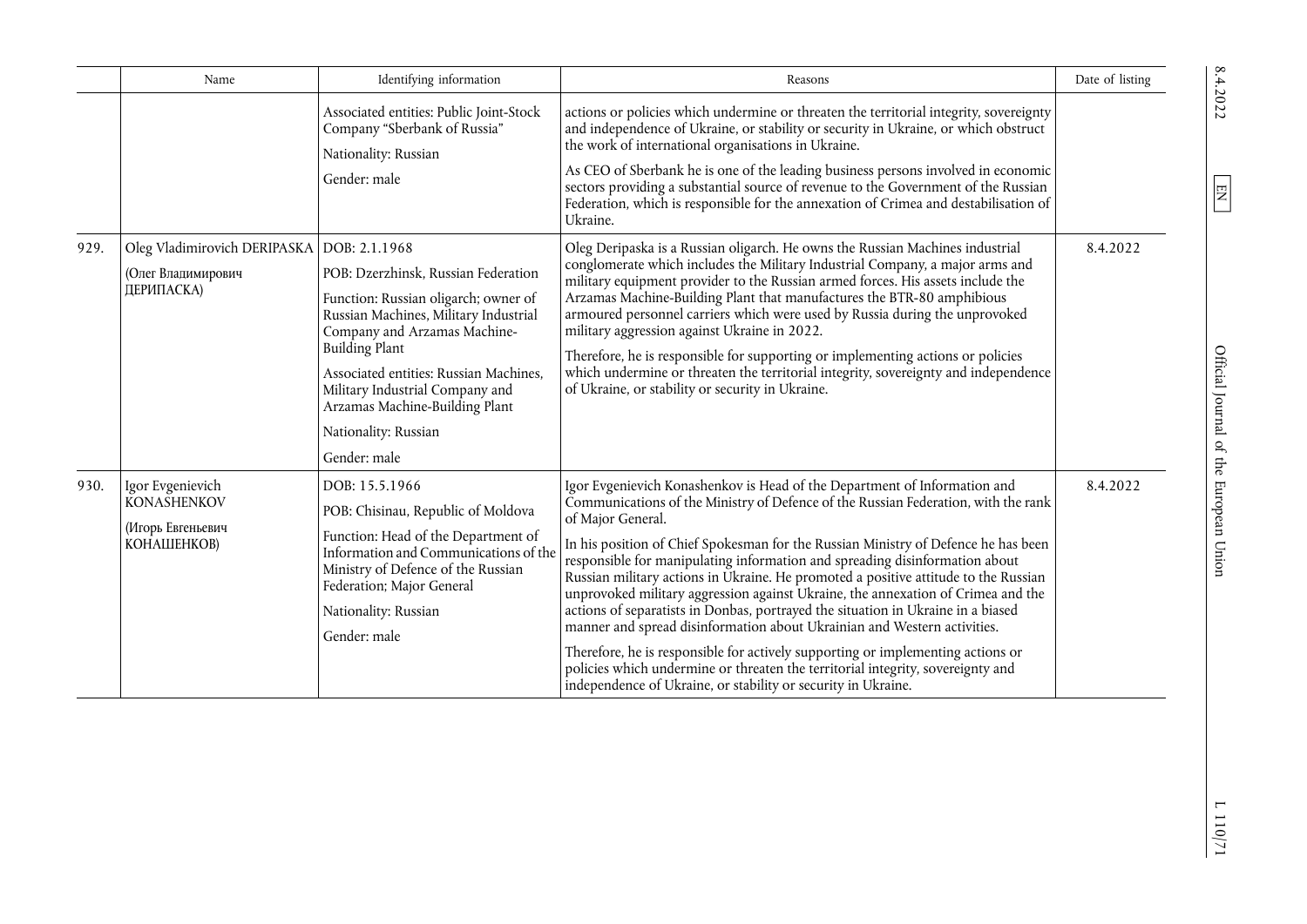|      | Name                                                                                                             | Identifying information                                      | Reasons                                                                                                                                                                                                                                              | Date of listing |
|------|------------------------------------------------------------------------------------------------------------------|--------------------------------------------------------------|------------------------------------------------------------------------------------------------------------------------------------------------------------------------------------------------------------------------------------------------------|-----------------|
| 931. | Vladimir Viktorovich<br><b>PAVLENKO</b><br>(Владимир Викторович<br>ПАВЛЕНКО / Володимир<br>Вікторович ПАВЛЕНКО)  | DOB: 14.4.1962<br>Gender: male                               | So-called 'Minister of State Security' of the so-called 'Donetsk People's Republic'. In<br>taking on and acting in this capacity, he has actively undermined the territorial<br>integrity, sovereignty and independence of Ukraine.                  | 8.4.2022        |
| 932. | Alexander Yevgenevych<br>ANANCHENKO<br>(Александр Евгеньевич<br>АНАНЧЕНКО)                                       | DOB: 2.2.1966<br>Gender: male                                | So-called 'Prime Minister' of the so-called 'Donetsk People's Republic'. In taking on<br>and acting in this capacity, he has actively undermined the territorial integrity,<br>sovereignty and independence of Ukraine.                              | 8.4.2022        |
| 933. | Aleksei Alexandrovich DIKIY<br>(Алексей Александрович ДИКИЙ<br>Олексій Олександрович ДІКІЙ)                      | DOB: 5.7.1974<br>Gender: male                                | So-called 'Minister of Internal Affairs' of the so-called 'Donetsk People's Republic'. In<br>taking on and acting in this capacity, he has actively undermined the territorial<br>integrity, sovereignty and independence of Ukraine.                | 8.4.2022        |
| 934. | Igor Yurievich ANTIPOV<br>(Игорь Юрьевич АНТИПОВ / Ігор<br>Юрійович АНТИПОВ)                                     | DOB: 26.5.1961<br>Gender: male                               | So-called 'Minister of Information' of the so-called 'Donetsk People's Republic'. In<br>taking on and acting in this capacity, he has actively undermined the territorial<br>integrity, sovereignty and independence of Ukraine.                     | 8.4.2022        |
| 935. | Artem Alexandrovich<br><b>KRAMARENKO</b><br>(Артем Александрович<br>KPAMAPEHKO)                                  | DOB: 13.1.1980<br>POB: Pavlov Khutor, Russia<br>Gender: male | So-called 'Minister of Agro-Industrial Policy and Food' of the so-called 'Donetsk<br>People's Republic'. In taking on and acting in this capacity, he has actively<br>undermined the territorial integrity, sovereignty and independence of Ukraine. | 8.4.2022        |
| 936. | Vladimir Nikolaevich<br><b>ANTONOV</b><br>(Владимир Николаевич<br>АНТОНОВ / Володимир<br>Миколайович АНТОНОВ)    | DOB: 24.12.1979<br>Gender: male                              | So-called 'Deputy of the Chair of the Government' of the so-called 'Donetsk People's<br>Republic'. In taking on and acting in this capacity, he has actively undermined the<br>territorial integrity, sovereignty and independence of Ukraine.       | 8.4.2022        |
| 937. | Tatyana Viktorovna<br>PEREVERZEVA<br>(Татьяна Викторовна<br>ПЕРЕВЕРЗЕВА Гетяна Вікторівна<br><b>ΠΕΡΕΒΕΡ3ΕΒΑ)</b> | DOB: 20.6.1964<br>POB: Donetsk, Ukraine<br>Gender: female    | So-called 'Deputy of the Chair of the Government' of the so-called 'Donetsk People's<br>Republic'. In taking on and acting in this capacity, she has actively undermined the<br>territorial integrity, sovereignty and independence of Ukraine.      | 8.4.2022        |

 $\frac{110}{2}$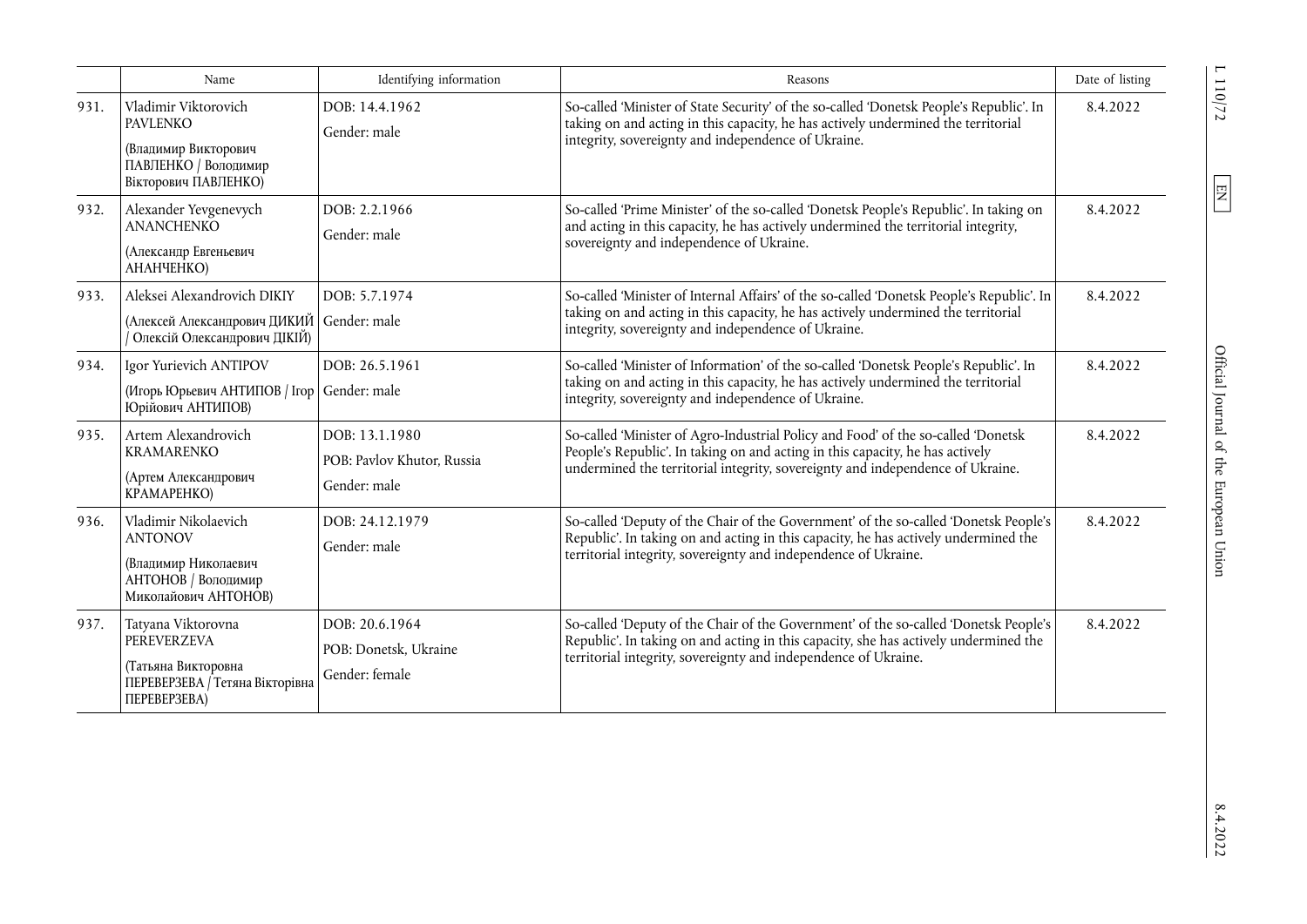|      | Name                                                                                                                                 | Identifying information                                     | Reasons                                                                                                                                                                                                                                                                                                           | Date of listing |
|------|--------------------------------------------------------------------------------------------------------------------------------------|-------------------------------------------------------------|-------------------------------------------------------------------------------------------------------------------------------------------------------------------------------------------------------------------------------------------------------------------------------------------------------------------|-----------------|
| 938. | Evgenij Evgenievich LAVRENOV<br>(Евгений Евгеньевич ЛАВРЕНОВ<br><b>Євген Євгенович ЛАВРЕНОВ)</b>                                     | DOB: 5.12.1979<br>POB: Nikopol<br>Gender: male              | So-called 'Minister of Income and Fees' of the so-called 'Donetsk People's Republic'.<br>In taking on and acting in this capacity, he has actively undermined the territorial<br>integrity, sovereignty and independence of Ukraine.                                                                              | 8.4.2022        |
| 939. | Aleksandr Aleksandrovich<br><b>OPRISHHENKO</b><br>(Александр Александрович<br>ОПРИЩЕНКО / Олександр<br>Олександрович ОПРИЩЕНКО)      | DOB: 24.4.1976<br>Gender: male                              | So-called 'Acting Minister of Health' of the so-called 'Donetsk People's Republic'. In<br>taking on and acting in this capacity, he has actively undermined the territorial<br>integrity, sovereignty and independence of Ukraine.                                                                                | 8.4.2022        |
| 940. | Natalya Yurevna NIKONOROVA<br>(Наталья Юрьевна<br>НИКОНОРОВА / Наталя Юр'ївна<br>НІКОНОРОВА)                                         | DOB: 28.9.1984<br>POB: Donetsk, Ukraine<br>Gender: female   | So-called 'Minister of Foreign Affairs' of the so-called 'Donetsk People's Republic'. In<br>taking on and acting in this capacity, she has actively undermined the territorial<br>integrity, sovereignty and independence of Ukraine.                                                                             | 8.4.2022        |
| 941. | Mihail Vasilevich ZHELTYAKOV<br>(Михаил Васильевич ЖЕЛТЯКОВ<br>Иихайло Васильович<br>ЖЕЛТЯКОВ)                                       | DOB: 1.1.1961<br>Gender: male                               | So-called 'Minister of Culture' of the so-called 'Donetsk People's Republic'. In taking<br>on and acting in this capacity, he has actively undermined the territorial integrity,<br>sovereignty and independence of Ukraine.                                                                                      | 8.4.2022        |
| 942. | Aleksandr Yurevich<br><b>GROMAKOV</b><br>(Александр Юрьевич ГРОМАКОВ<br>Олександр Юрійович<br><b>TPOMAKOB</b> )                      | DOB: 4.9.1958<br>POB: Donetsk, Ukraine<br>Gender: male      | So-called 'Minister of Youth, Sports, and Tourism' of the so-called 'Donetsk People's<br>Republic'. In taking on and acting in this capacity, he has actively undermined the<br>territorial integrity, sovereignty and independence of Ukraine.                                                                   | 8.4.2022        |
| 943. | Mikhail Nikolaevich<br><b>KUSHAKOV</b><br>(Михаил Николаевич КУШАКОВ<br>/ Михайло Миколайович<br>КУШАКОВ)                            | DOB: 23.11.1958<br>POB: Republic of Moldova<br>Gender: male | So-called 'Minister of Education and Science' of the so-called 'Donetsk People's<br>Republic'. In taking on and acting in this capacity, he has actively undermined the<br>territorial integrity, sovereignty and independence of Ukraine.                                                                        | 8.4.2022        |
| 944. | Alexei Aleksandrovich<br><b>KOSTRUBITSKIY</b><br>(Алексей Александрович<br>КОСТРУБИЦКИЙ / Олексій<br>Олександрович<br>КОСТРУБИЦЬКИЙ) | DOB: 24.8.1978<br>Gender: male                              | So-called 'Minister for Civil Defence, Emergency Situations and Elimination of<br>Consequences of Natural Disasters' of the so-called 'Donetsk People's Republic'. In<br>taking on and acting in this capacity, he has actively undermined the territorial<br>integrity, sovereignty and independence of Ukraine. | 8.4.2022        |

 $\boxed{\text{EN}}$ 

en  $\frac{100}{10}$  T 110/73.<br>
S. 4.2022 L  $\frac{100}{10}$  T 110/73. Official Journal of the European Union

 $\;$  1 $\;10/73$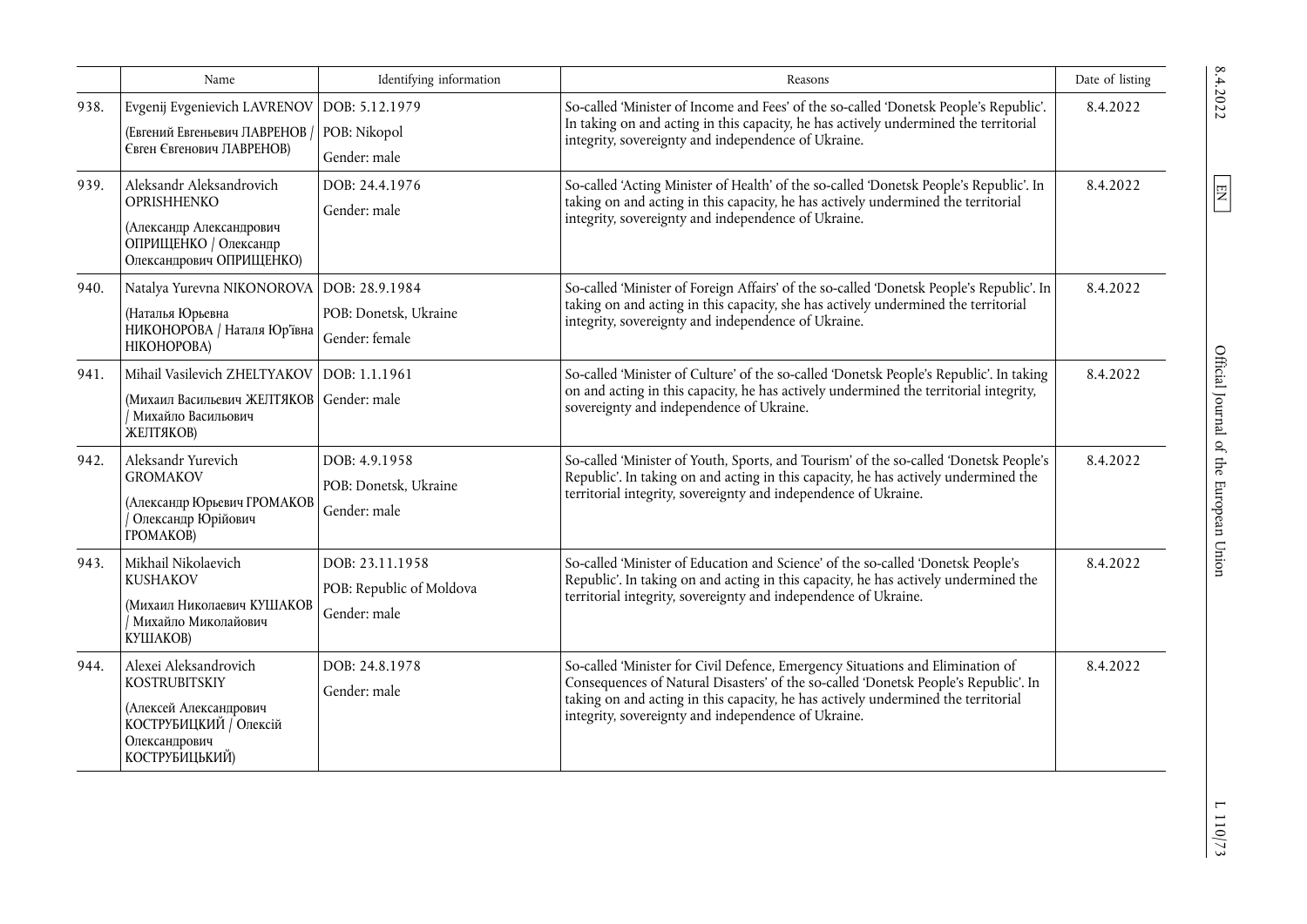|      | Name                                                                                                                | Identifying information          | Reasons                                                                                                                                                                                                                                                              | Date of listing |
|------|---------------------------------------------------------------------------------------------------------------------|----------------------------------|----------------------------------------------------------------------------------------------------------------------------------------------------------------------------------------------------------------------------------------------------------------------|-----------------|
| 945. | Vladimir Mikhailovich<br><b>RUSHHAK</b><br>(Владимир Михайлович РУЩАК /<br>Володимир Михайлович РУЩАК)              | DOB: 2.9.1971<br>Gender: male    | So-called 'Minister of Industry and Trade' of the so-called 'Donetsk People's Republic'.<br>In taking on and acting in this capacity, he has actively undermined the territorial<br>integrity, sovereignty and independence of Ukraine.                              | 8.4.2022        |
| 946. | Igor Nikolaevich HALEPA<br>(Игорь Николаевич ХАЛЕПА /<br>Ігор Миколайович ХАЛЕПА)                                   | DOB: 19.5.1969<br>Gender: male   | So-called 'Acting Minister of Telecommunications' of the so-called 'Donetsk People's<br>Republic'. In taking on and acting in this capacity, he has actively undermined the<br>territorial integrity, sovereignty and independence of Ukraine.                       | 8.4.2022        |
| 947. | Sergei Sergeevich NAUMETS<br>(Сергей Сергеевич НАУМЕЦ /<br>Сергій Сергійович НАУМЕЦЬ)                               | DOB: 13.7.1976<br>Gender: male   | So-called 'Minister of Construction, Housing, and Communal Services' of the<br>so-called 'Donetsk People's Republic'. In taking on and acting in this capacity, he has<br>actively undermined the territorial integrity, sovereignty and independence of<br>Ukraine. | 8.4.2022        |
| 948. | Dmitriy Viktorovich<br><b>PODLIPANOV</b><br>(Дмитрий Викторович<br>ПОДЛИПАНОВ / Дмитро<br>Вікторович ПОДЛИПАНОВ)    | DOB: 28.11.1964<br>Gender: male  | So-called 'Minister of Transport' of the so-called 'Donetsk People's Republic'. In<br>taking on and acting in this capacity, he has actively undermined the territorial<br>integrity, sovereignty and independence of Ukraine.                                       | 8.4.2022        |
| 949. | Larisa Valentinovna<br><b>TOLSTYKINA</b><br>(Лариса Валентиновна<br>ТОЛСТЫКИНА / Лариса<br>Валентинівна ТОЛСТИКІНА) | DOB: 3.10.1967<br>Gender: female | So-called 'Minister of Labour and Social Affairs' of the so-called 'Donetsk People's<br>Republic'. In taking on and acting in this capacity, she has actively undermined the<br>territorial integrity, sovereignty and independence of Ukraine.                      | 8.4.2022        |
| 950. | Ruslan Mihajlovich DUBOVSKIY<br>(Руслан Михайлович<br>ДУБОВСКИЙ / Руслан<br>Михайлович ДУБОВСЬКИЙ)                  | DOB: 20.2.1974<br>Gender: male   | So-called 'Minister of Coal and Energy' of the so-called 'Donetsk People's Republic'. In<br>taking on and acting in this capacity, he has actively undermined the territorial<br>integrity, sovereignty and independence of Ukraine.                                 | 8.4.2022        |
| 951. | Yana Sergeevna CHAUSOVA<br>(Яна Сергеевна ЧАУСОВА / Яна<br>Сергіївна ЧАУСОВА)                                       | DOB: 22.9.1980<br>Gender: female | So-called 'Minister of Finance' of the so-called 'Donetsk People's Republic'. In taking<br>on and acting in this capacity, she has actively undermined the territorial integrity,<br>sovereignty and independence of Ukraine.                                        | 8.4.2022        |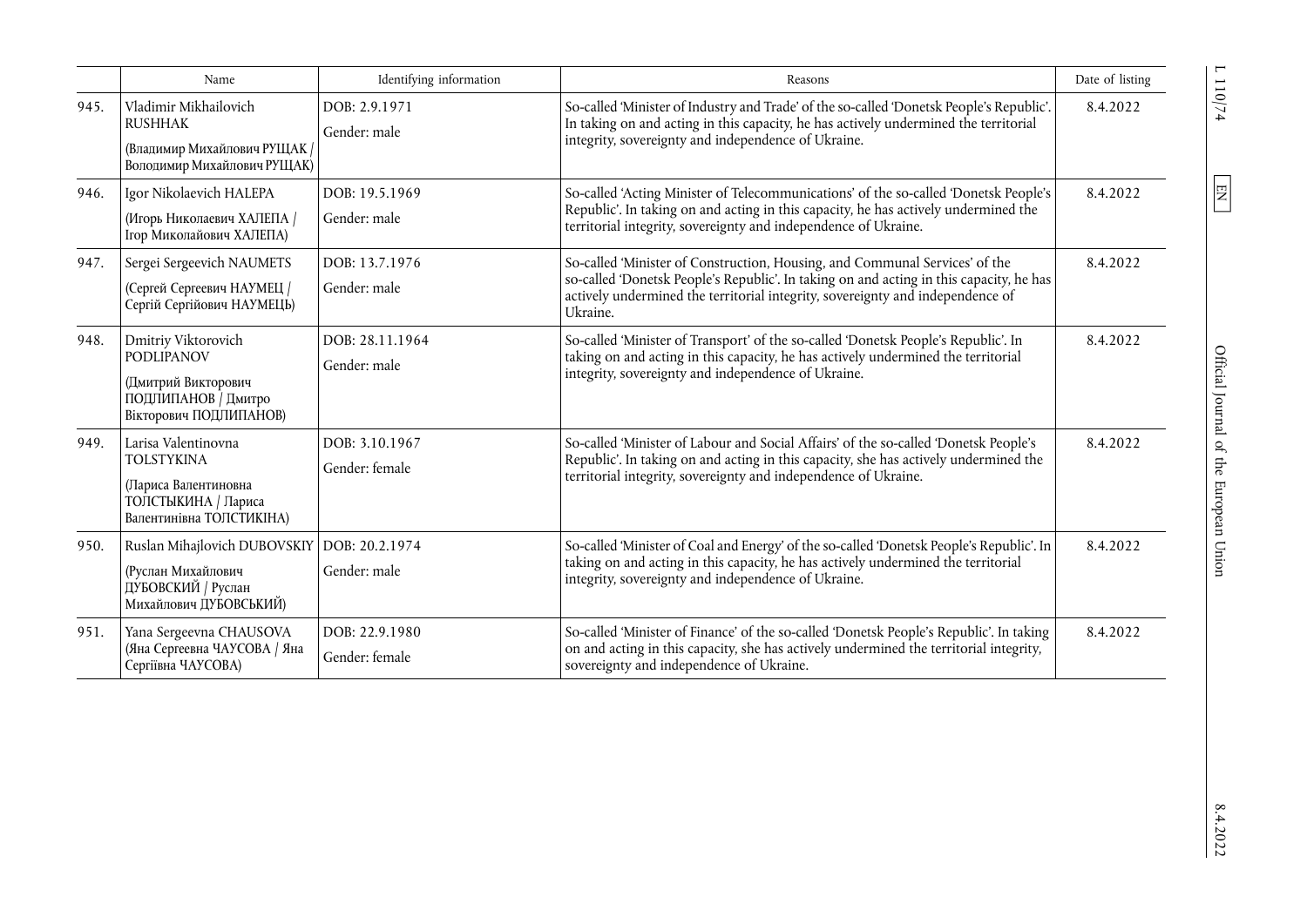|      | Name                                                                                                             | Identifying information           | Reasons                                                                                                                                                                                                                                       | Date of listing |
|------|------------------------------------------------------------------------------------------------------------------|-----------------------------------|-----------------------------------------------------------------------------------------------------------------------------------------------------------------------------------------------------------------------------------------------|-----------------|
| 952. | Aleksei Vladimirovich<br><b>POLOVYAN</b><br>(Алексей Владимирович<br>ПОЛОВЯН / Олексій<br>Володимирович ПОЛОВЯН) | DOB: 3.5.1979<br>Gender: male     | So-called 'Minister of Economic Development' of the so-called 'Donetsk People's<br>Republic'. In taking on and acting in this capacity, he has actively undermined the<br>territorial integrity, sovereignty and independence of Ukraine.     | 8.4.2022        |
| 953. | Yuriy Nikolaevich SIROVATKO<br>(Юрий Николаевич СИРОВАТКО<br>Юрій Миколайович<br>CMPOBATKO)                      | DOB: 17.4.1978<br>Gender: male    | So-called 'Minister of Justice' of the so-called 'Donetsk People's Republic'. In taking<br>on and acting in this capacity, he has actively undermined the territorial integrity,<br>sovereignty and independence of Ukraine.                  | 8.4.2022        |
| 954. | Sergey Ivanovich KOZLOV<br>(Сергей Иванович КОЗЛОВ /<br>Сергій Іванович КОЗЛОВ)                                  | DOB: 7.11.1963<br>Gender: male    | So-called 'Chair of the Government' of the so-called 'Luhansk People's Republic'. In<br>taking on and acting in this capacity, he has actively undermined the territorial<br>integrity, sovereignty and independence of Ukraine.              | 8.4.2022        |
| 955. | Yuriy Nikolaevich GOVTVIN<br>(Юрий Николаевич ГОВТВИН /<br>Юрій Миколайович ГОВТВІН)                             | DOB: 12.4.1968<br>Gender: male    | So-called 'First Deputy Chair of the Government' of the so-called 'Luhansk People's<br>Republic'. In taking on and acting in this capacity, he has actively undermined the<br>territorial integrity, sovereignty and independence of Ukraine. | 8.4.2022        |
| 956. | Elena Nikolaevna KOSTENKO<br>(Елена Николаевна КОСТЕНКО<br>Олена Миколаївна КОСТЕНКО)                            | DOB: 13.11.1968<br>Gender: female | So-called 'Deputy Chair of the Government' of the so-called 'Luhansk People's<br>Republic'. In taking on and acting in this capacity, she has actively undermined the<br>territorial integrity, sovereignty and independence of Ukraine.      | 8.4.2022        |
| 957. | Anna Yurievna TODOROVA<br>(Анна Юрьевна ТОДОРОВА /<br>Ганна Юріївна ТОДОРОВА)                                    | DOB: 20.2.1988<br>Gender: female  | So-called 'Deputy Chair of the Government' of the so-called 'Luhansk People's<br>Republic'. In taking on and acting in this capacity, she has actively undermined the<br>territorial integrity, sovereignty and independence of Ukraine.      | 8.4.2022        |
| 958. | Anatoli Andreevich ANTONOV<br>(Анатолий Андреевич<br>AHTOHOB)                                                    | DOB: 6.11.1966<br>Gender: male    | So-called 'Minister of State Security' of the so-called 'Luhansk People's Republic'. In<br>taking on and acting in this capacity, he has actively undermined the territorial<br>integrity, sovereignty and independence of Ukraine.           | 8.4.2022        |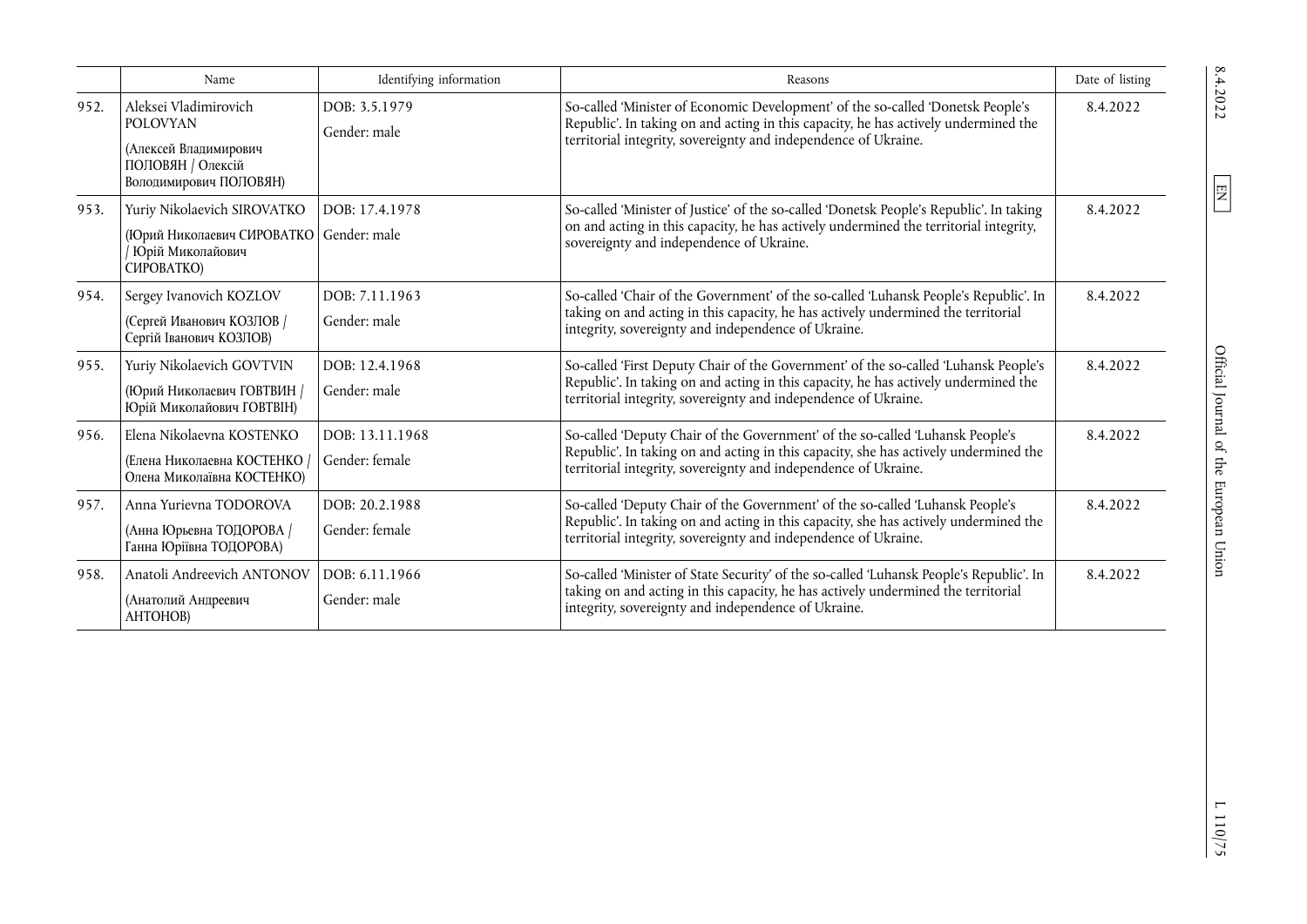|      | Name                                                                                    | Identifying information           | Reasons                                                                                                                                                                                                                                                              | Date of listing |
|------|-----------------------------------------------------------------------------------------|-----------------------------------|----------------------------------------------------------------------------------------------------------------------------------------------------------------------------------------------------------------------------------------------------------------------|-----------------|
| 959. | Igor Aleksandrovich KORNET<br>(Игорь Александрович КОРНЕТ<br>Ігор Олександрович КОРНЕТ) | DOB: 29.4.1973<br>Gender: male    | So-called 'Minister of Interior' of the so-called 'Luhansk People's Republic'. In taking<br>on and acting in this capacity, he has actively undermined the territorial integrity,<br>sovereignty and independence of Ukraine.                                        | 8.4.2022        |
| 960. | Evgeny Anatolievich<br><b>KATSAVALOV</b><br>(Евгений Анатольевич<br>КАЦАВАЛОВ)          | DOB: 11.2.1972<br>Gender: male    | So-called 'Minister of Emergency Situations and Disaster Management' of the<br>so-called 'Luhansk People's Republic'. In taking on and acting in this capacity, he has<br>actively undermined the territorial integrity, sovereignty and independence of<br>Ukraine. | 8.4.2022        |
| 961. | Natalya Alexandrovna<br><b>PASHCHENKO</b><br>(Наталия Александровна<br>ПАЩЕНКО)         | DOB: 10.10.1975<br>Gender: female | So-called 'Minister of Health' of the so-called 'Luhansk People's Republic'. In taking<br>on and acting in this capacity, she has actively undermined the territorial integrity,<br>sovereignty and independence of Ukraine.                                         | 8.4.2022        |
| 962. | Andrey Yurievich LUSTENKO<br>(Андрей Юрьевич ЛУСТЕНКО)                                  | DOB: 16.6.1975<br>Gender: male    | So-called 'Minister of Education and Science' of the so-called 'Luhansk People's<br>Republic'. In taking on and acting in this capacity, he has actively undermined the<br>territorial integrity, sovereignty and independence of Ukraine.                           | 8.4.2022        |
| 963. | Svetlana Anatolievna<br><b>MALAKHOVA</b><br>(Светлана Анатольевна<br>МАЛАХОВА)          | DOB: 27.8.1964<br>Gender: female  | So-called 'Minister of Labour and Social Policy' of the so-called 'Luhansk People's<br>Republic'. In taking on and acting in this capacity, she has actively undermined the<br>territorial integrity, sovereignty and independence of Ukraine.                       | 8.4.2022        |
| 964. | Dmitry Sergeevich SIDOROV<br>(Дмитрий Сергеевич СИДОРОВ)                                | DOB: 2.9.1989<br>Gender: male     | So-called 'Minister of Culture, Sports and Youth' of the so-called 'Luhansk People's<br>Republic'. In taking on and acting in this capacity, he has actively undermined the<br>territorial integrity, sovereignty and independence of Ukraine.                       | 8.4.2022        |
| 965. | Sergey Alekseevich BORODIN<br>(Сергей Алексеевич БОРОДИН)                               | DOB: 15.1.1968<br>Gender: male    | So-called 'Chairman of the State Committee for Taxes and Duties' of the so-called<br>'Luhansk People's Republic'. In taking on and acting in this capacity, he has actively<br>undermined the territorial integrity, sovereignty and independence of Ukraine.        | 8.4.2022        |
| 966. | Vladislav Nikolaevich DEINEGO<br>(Влапислав Николаевич<br>ДЕЙНЕГО)                      | DOB: 12.3.1964<br>Gender: male    | So-called 'Minister of Foreign Affairs' of the so-called 'Luhansk People's Republic'. In<br>taking on and acting in this capacity, he has actively undermined the territorial<br>integrity, sovereignty and independence of Ukraine.                                 | 8.4.2022        |

 $\frac{110}{26}$ 

 $\boxed{\text{EN}}$ 

 $8.4.2022$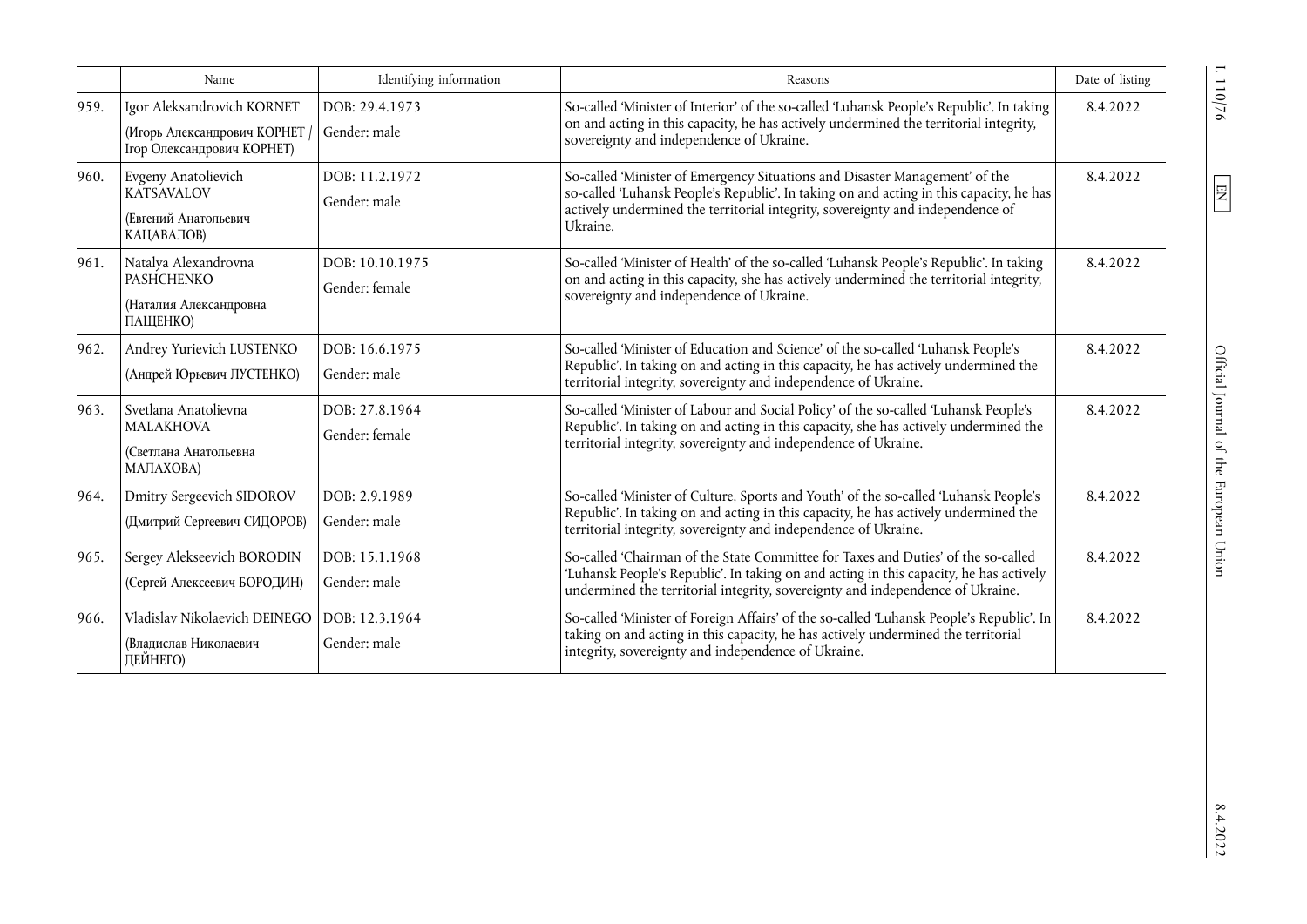|      | Name                                                                                         | Identifying information           | Reasons                                                                                                                                                                                                                                                                              | Date of listing |
|------|----------------------------------------------------------------------------------------------|-----------------------------------|--------------------------------------------------------------------------------------------------------------------------------------------------------------------------------------------------------------------------------------------------------------------------------------|-----------------|
| 967. | Yuriy Alexandrovich PRONKO<br>(Юрий Александрович<br>ПРОНЬКО)                                | DOB: 2.4.1962<br>Gender: male     | So-called 'Minister of Agriculture and Food' of the so-called 'Luhansk People's<br>Republic'. In taking on and acting in this capacity, he has actively undermined the<br>territorial integrity, sovereignty and independence of Ukraine.                                            | 8.4.2022        |
| 968. | Svetlana Nikolaevna<br><b>PODLIPAEVA</b><br>(Светлана Николаевна<br>ПОДЛИПАЕВА)              | DOB: 16.9.1968<br>Gender: female  | So-called 'Minister of Economic Development' of the so-called 'Luhansk People's<br>Republic'. In taking on and acting in this capacity, she has actively undermined the<br>territorial integrity, sovereignty and independence of Ukraine.                                           | 8.4.2022        |
| 969. | Maxim Alekseevich PROTASOV<br>(Максим Алексеевич ПРОТАСОВ)                                   | DOB: 21.2.1976<br>Gender: male    | So-called 'Minister of Construction and Housing and Communal Services' of the<br>so-called 'Luhansk People's Republic'. In taking on and acting in this capacity, he has<br>actively undermined the territorial integrity, sovereignty and independence of<br>Ukraine.               | 8.4.2022        |
| 970. | Oleg Vasilievich FETISOV<br>(Олег Васильевич ФЕТИСОВ)                                        | DOB: 30.3.1971<br>Gender: male    | So-called 'Minister of Communications and Mass Communications' of the so-called<br>'Luhansk People's Republic'. In taking on and acting in this capacity, he has actively<br>undermined the territorial integrity, sovereignty and independence of Ukraine.                          | 8.4.2022        |
| 971. | Yuriy Anatolievich DEGTYAREV<br>(Юрий Анатольевич ДЕГТЯРЕВ)                                  | DOB: 7.7.1977<br>Gender: male     | So-called 'Minister of Natural Resources and Environmental Security' of the so-called<br>'Luhansk People's Republic'. In taking on and acting in this capacity, he has actively<br>undermined the territorial integrity, sovereignty and independence of Ukraine.                    | 8.4.2022        |
| 972. | Sergey Nikolaevich NEVEROV<br>(Сергей Николаевич НЕВЕРОВ)                                    | Gender: male                      | So-called 'Minister of Industry and Trade' of the so-called 'Luhansk People's Republic'.<br>In taking on and acting in this capacity, he has actively undermined the territorial<br>integrity, sovereignty and independence of Ukraine.                                              | 8.4.2022        |
| 973. | Yuriy Nikolaevich<br><b>AFANASEVSKY</b><br>(Юрий Николаевич<br>АФАНАСЬЕВСКИЙ)                | DOB: 12.12.1968<br>Gender: male   | So-called 'Chairman of the State Customs Committee' of the so-called 'Luhansk<br>People's Republic'. In taking on and acting in this capacity, he has actively<br>undermined the territorial integrity, sovereignty and independence of Ukraine.                                     | 8.4.2022        |
| 974. | Olga Alexandrovna MAKEEVA<br>(Ольга Александровна МАКЕЕВА<br>Ольга Олександрівна<br>MAKEEBA) | DOB: 21.11.1974<br>Gender: female | Member of the so-called 'People's Council' of the so-called 'Donetsk People's<br>Republic'. Has therefore supported and implemented actions and policies which<br>undermine the territorial integrity, sovereignty and independence of Ukraine, and<br>further destabilised Ukraine. | 8.4.2022        |

 $\boxed{\text{EN}}$ 

Official Journal of the European Union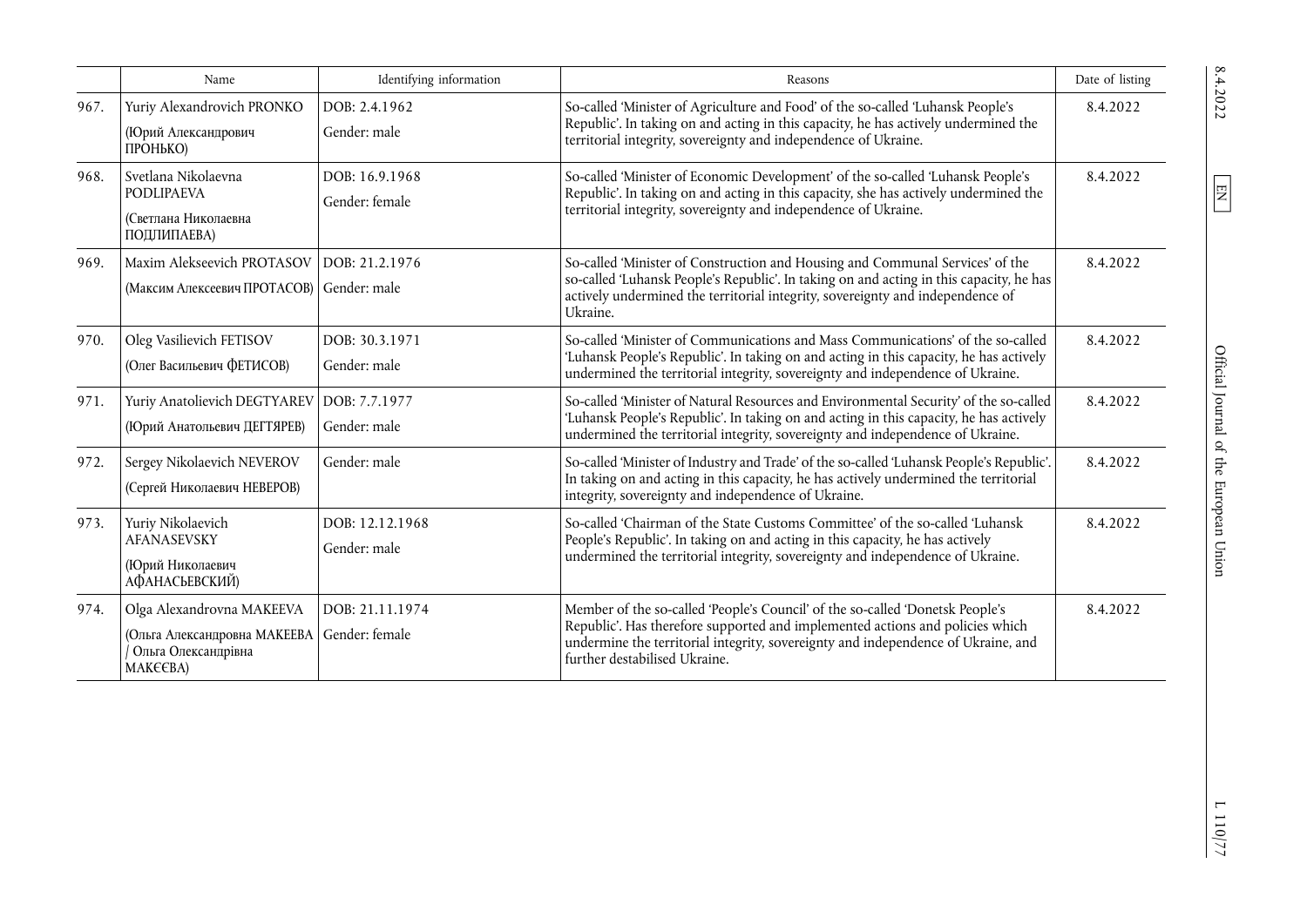|      | Name                                                                                                                           | Identifying information        | Reasons                                                                                                                                                                                                                                                                              | Date of listing |
|------|--------------------------------------------------------------------------------------------------------------------------------|--------------------------------|--------------------------------------------------------------------------------------------------------------------------------------------------------------------------------------------------------------------------------------------------------------------------------------|-----------------|
| 975. | Vitaly Vladimirovich KRAVETS<br>(Виталий Владимирович КРАВЕЦ<br>Віталій Володимирович<br>КРАВЕЦЬ)                              | DOB: 7.4.1975<br>Gender: male  | Member of the so-called 'People's Council' of the so-called 'Donetsk People's<br>Republic'. Has therefore supported and implemented actions and policies which<br>undermine the territorial integrity, sovereignty and independence of Ukraine, and<br>further destabilised Ukraine. | 8.4.2022        |
| 976. | Yaroslav Gennadievich ANIKA<br>(Ярослав Геннадьевич АНИКА /<br>Ярослав Геннадійович АНІКА)                                     | DOB: 26.6.1990<br>Gender: male | Member of the so-called 'People's Council' of the so-called 'Donetsk People's<br>Republic'. Has therefore supported and implemented actions and policies which<br>undermine the territorial integrity, sovereignty and independence of Ukraine, and<br>further destabilised Ukraine. | 8.4.2022        |
| 977. | Yevgeny Dmitrievich<br><b>GRITSENKO</b><br>(Евгений Дмитриевич ГРИЦЕНКО<br>Євген Дмитрович ГРИЦЕНКО)                           | DOB: 26.7.1977<br>Gender: male | Member of the so-called 'People's Council' of the so-called 'Donetsk People's<br>Republic'. Has therefore supported and implemented actions and policies which<br>undermine the territorial integrity, sovereignty and independence of Ukraine, and<br>further destabilised Ukraine. | 8.4.2022        |
| 978. | Andrey Sergeevich<br><b>VOROSHILOV</b><br>(Андрей Сергеевич ВОРОШИЛОВ<br>Андрій Сергійович<br>ВОРОШИЛОВ)                       | DOB: 2.4.1978<br>Gender: male  | Member of the so-called 'People's Council' of the so-called 'Donetsk People's<br>Republic'. Has therefore supported and implemented actions and policies which<br>undermine the territorial integrity, sovereignty and independence of Ukraine, and<br>further destabilised Ukraine. | 8.4.2022        |
| 979. | Alexander Pavlovich<br><b>KURENKOV</b><br>(Александр Павлович КУРЕНКОВ<br>Олександр Павлович<br>КУРЄНКОВ)                      | DOB: 1.6.1962<br>Gender: male  | Member of the so-called 'People's Council' of the so-called 'Donetsk People's<br>Republic'. Has therefore supported and implemented actions and policies which<br>undermine the territorial integrity, sovereignty and independence of Ukraine, and<br>further destabilised Ukraine. | 8.4.2022        |
| 980. | Vladislav Leonidovich<br><b>BERDICHEVSKY</b><br>(Владислав Леонидович<br>БЕРДИЧЕВСКИЙ / Владіслав<br>Леонідович БЕРДІЧЕВСЬКИЙ) | DOB: 10.9.1967<br>Gender: male | Member of the so-called 'People's Council' of the so-called 'Donetsk People's<br>Republic'. Has therefore supported and implemented actions and policies which<br>undermine the territorial integrity, sovereignty and independence of Ukraine, and<br>further destabilised Ukraine. | 8.4.2022        |

 $\frac{110/78}{1}$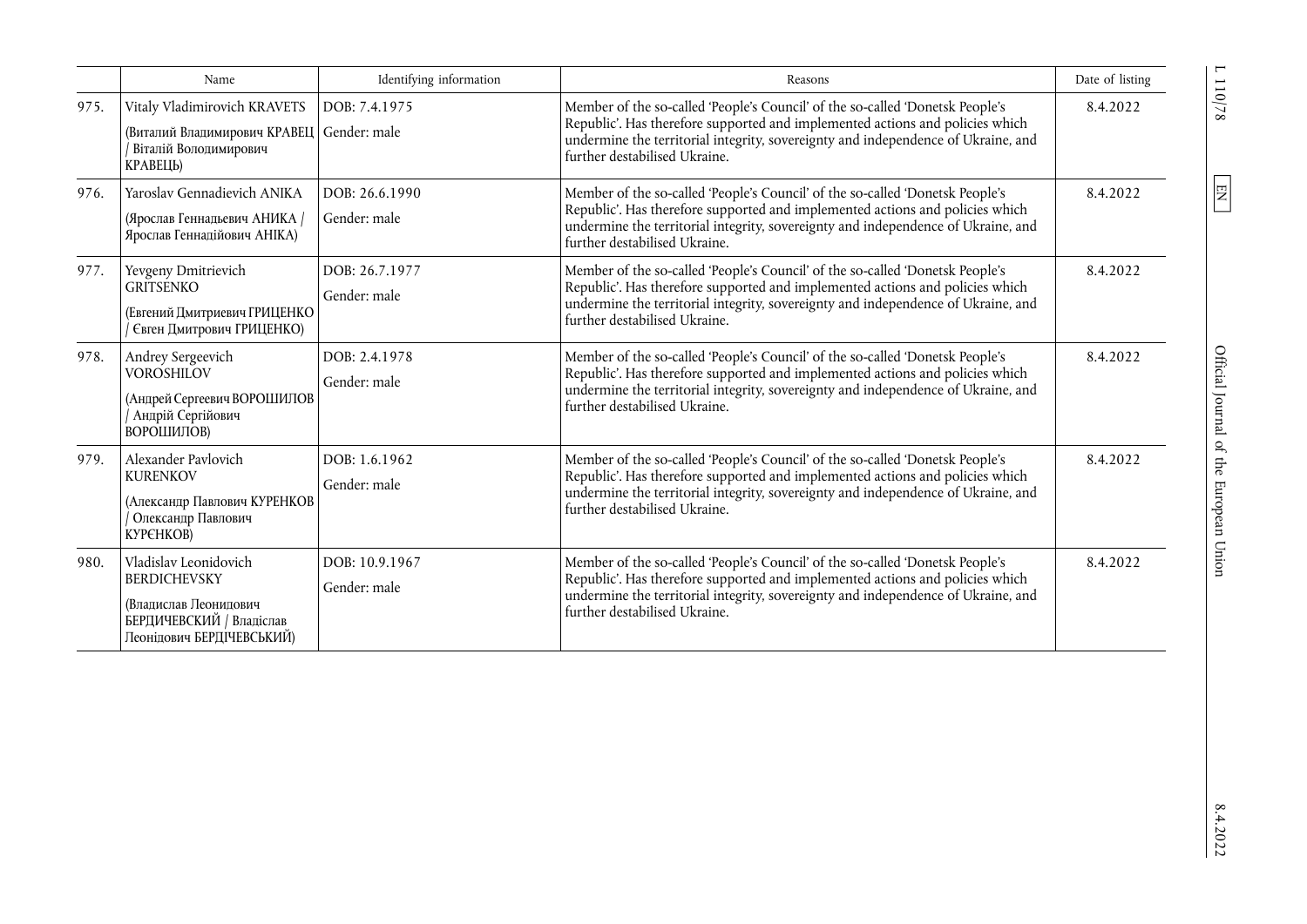|      | Name                                                                                                              | Identifying information          | Reasons                                                                                                                                                                                                                                                                              | Date of listing |
|------|-------------------------------------------------------------------------------------------------------------------|----------------------------------|--------------------------------------------------------------------------------------------------------------------------------------------------------------------------------------------------------------------------------------------------------------------------------------|-----------------|
| 981. | Irina Vasilievna POPOVA<br>(Ирина Васильевна ПОПОВА /<br>Ірина Василівна ПОПОВА)                                  | DOB: 7.8.1966<br>Gender: female  | Member of the so-called 'People's Council' of the so-called 'Donetsk People's<br>Republic'. Has therefore supported and implemented actions and policies which<br>undermine the territorial integrity, sovereignty and independence of Ukraine, and<br>further destabilised Ukraine. | 8.4.2022        |
| 982. | Maria Vladimirovna PIROGOVA<br>(Мария Владимировна<br>ПИРОГОВА / Марія<br>Володимирівна ПІРОГОВА)                 | DOB: 13.5.1993<br>Gender: female | Member of the so-called 'People's Council' of the so-called 'Donetsk People's<br>Republic'. Has therefore supported and implemented actions and policies which<br>undermine the territorial integrity, sovereignty and independence of Ukraine, and<br>further destabilised Ukraine. | 8.4.2022        |
| 983. | Sergey Borisovich<br><b>PROKOPENKO</b><br>(Сергей Борисович<br>ПРОКОПЕНКО / Сергій<br>Борисович ПРОКОПЕНКО)       | DOB: 20.10.1986<br>Gender: male  | Member of the so-called 'People's Council' of the so-called 'Donetsk People's<br>Republic'. Has therefore supported and implemented actions and policies which<br>undermine the territorial integrity, sovereignty and independence of Ukraine, and<br>further destabilised Ukraine. | 8.4.2022        |
| 984. | Svetlana Anatolievna<br><b>KUMANOVA</b><br>(Светлана Анатольевна<br>КУМАНОВА / Світлана<br>Анатоліївна КУМАНОВА)  | DOB: 1.11.1966<br>Gender: female | Member of the so-called 'People's Council' of the so-called 'Donetsk People's<br>Republic'. Has therefore supported and implemented actions and policies which<br>undermine the territorial integrity, sovereignty and independence of Ukraine, and<br>further destabilised Ukraine. | 8.4.2022        |
| 985. | Magdalina Marina<br><b>VLADIMIROVNA</b><br>(Магдалина Марина<br>ВЛАДИМИРОВНА / Магдалина<br>Марина ВОЛОДИМИРІВНА) | DOB: 4.1.1984<br>Gender: female  | Member of the so-called 'People's Council' of the so-called 'Donetsk People's<br>Republic'. Has therefore supported and implemented actions and policies which<br>undermine the territorial integrity, sovereignty and independence of Ukraine, and<br>further destabilised Ukraine. | 8.4.2022        |
| 986. | Kirill Borisovich MAKAROV<br>(Кирилл Борисович МАКАРОВ /<br>Кирило Борисович МАКАРОВ)                             | DOB: 6.11.1995<br>Gender: male   | Member of the so-called 'People's Council' of the so-called 'Donetsk People's<br>Republic'. Has therefore supported and implemented actions and policies which<br>undermine the territorial integrity, sovereignty and independence of Ukraine, and<br>further destabilised Ukraine. | 8.4.2022        |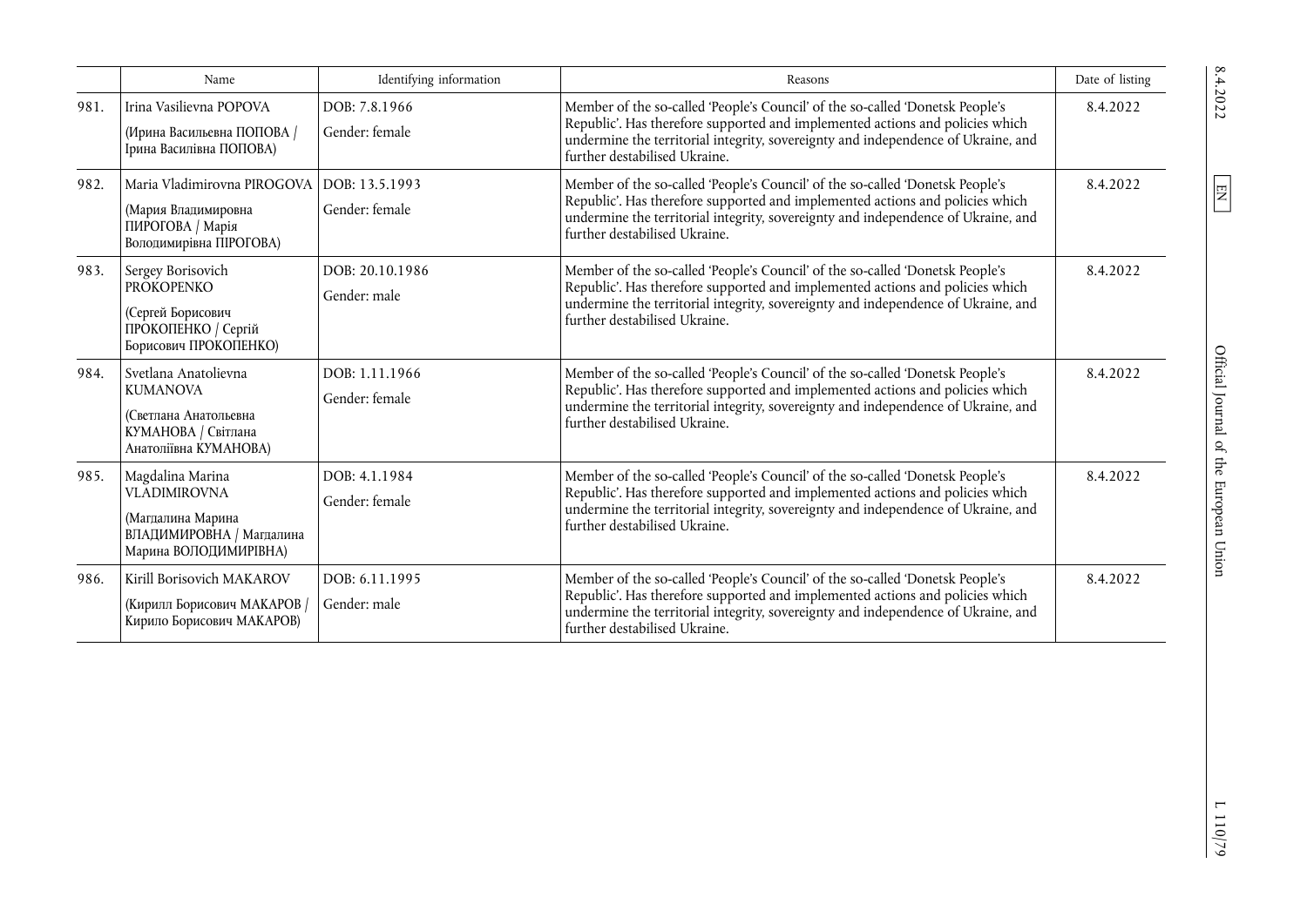|      | Name                                                                                                                | Identifying information                       | Reasons                                                                                                                                                                                                                                                                              | Date of listing |
|------|---------------------------------------------------------------------------------------------------------------------|-----------------------------------------------|--------------------------------------------------------------------------------------------------------------------------------------------------------------------------------------------------------------------------------------------------------------------------------------|-----------------|
| 987. | Alexander Viktorovich MALKOV<br>(Александр Викторович<br>МАЛЬКОВ / Олександр<br>Вікторович МАЛЬКОВ)                 | DOB: 18.7.1953<br>Gender: male                | Member of the so-called 'People's Council' of the so-called 'Donetsk People's<br>Republic'. Has therefore supported and implemented actions and policies which<br>undermine the territorial integrity, sovereignty and independence of Ukraine, and<br>further destabilised Ukraine. | 8.4.2022        |
| 988. | Yury Igorevich MARTYNOV<br>(Игорь Юрьевич МАРТЫНОВ /<br>Ігор Юрійович МАРТИНОВ)                                     | DOB: 22.6.1969<br>Gender: male                | Member of the so-called 'People's Council' of the so-called 'Donetsk People's<br>Republic'. Has therefore supported and implemented actions and policies which<br>undermine the territorial integrity, sovereignty and independence of Ukraine, and<br>further destabilised Ukraine. | 8.4.2022        |
| 989. | Igor Viktorovich MATRUS<br>(Игорь Викторович МАТРУС / Ігор<br>Вікторович МАТРУС)                                    | DOB: 27.7.1981<br>Gender: male                | Member of the so-called 'People's Council' of the so-called 'Donetsk People's<br>Republic'. Has therefore supported and implemented actions and policies which<br>undermine the territorial integrity, sovereignty and independence of Ukraine, and<br>further destabilised Ukraine. | 8.4.2022        |
| 990. | Vladimir Anatolievich<br><b>MEDVEDEV</b><br>(Владимир Анатольевич<br>МЕДВЕДЕВ / Володимир<br>Анатолійович МЕДВЕДЕВ) | DOB: 27.10.1980<br>Gender: male               | Member of the so-called 'People's Council' of the so-called 'Donetsk People's<br>Republic'. Has therefore supported and implemented actions and policies which<br>undermine the territorial integrity, sovereignty and independence of Ukraine, and<br>further destabilised Ukraine. | 8.4.2022        |
| 991. | Yulia Valentinovna<br><b>MIKHAILOVA</b><br>(Юлия Валентиновна<br>МИХАЙЛОВА / Юлія<br>Валентинівн МИХАЙЛОВА)         | DOB: 14.7.1991 or 14.6.1991<br>Gender: female | Member of the so-called 'People's Council' of the so-called 'Donetsk People's<br>Republic'. Has therefore supported and implemented actions and policies which<br>undermine the territorial integrity, sovereignty and independence of Ukraine, and<br>further destabilised Ukraine. | 8.4.2022        |
| 992. | Vladimir Evgenievich MOSHKIN<br>(Владимир Евгеньевич МОШКИН   Gender: male<br>Володимир Євгенович<br>МОШКІН)        | DOB: 25.6.1980                                | Member of the so-called 'People's Council' of the so-called 'Donetsk People's<br>Republic'. Has therefore supported and implemented actions and policies which<br>undermine the territorial integrity, sovereignty and independence of Ukraine, and<br>further destabilised Ukraine. | 8.4.2022        |

 $110/80$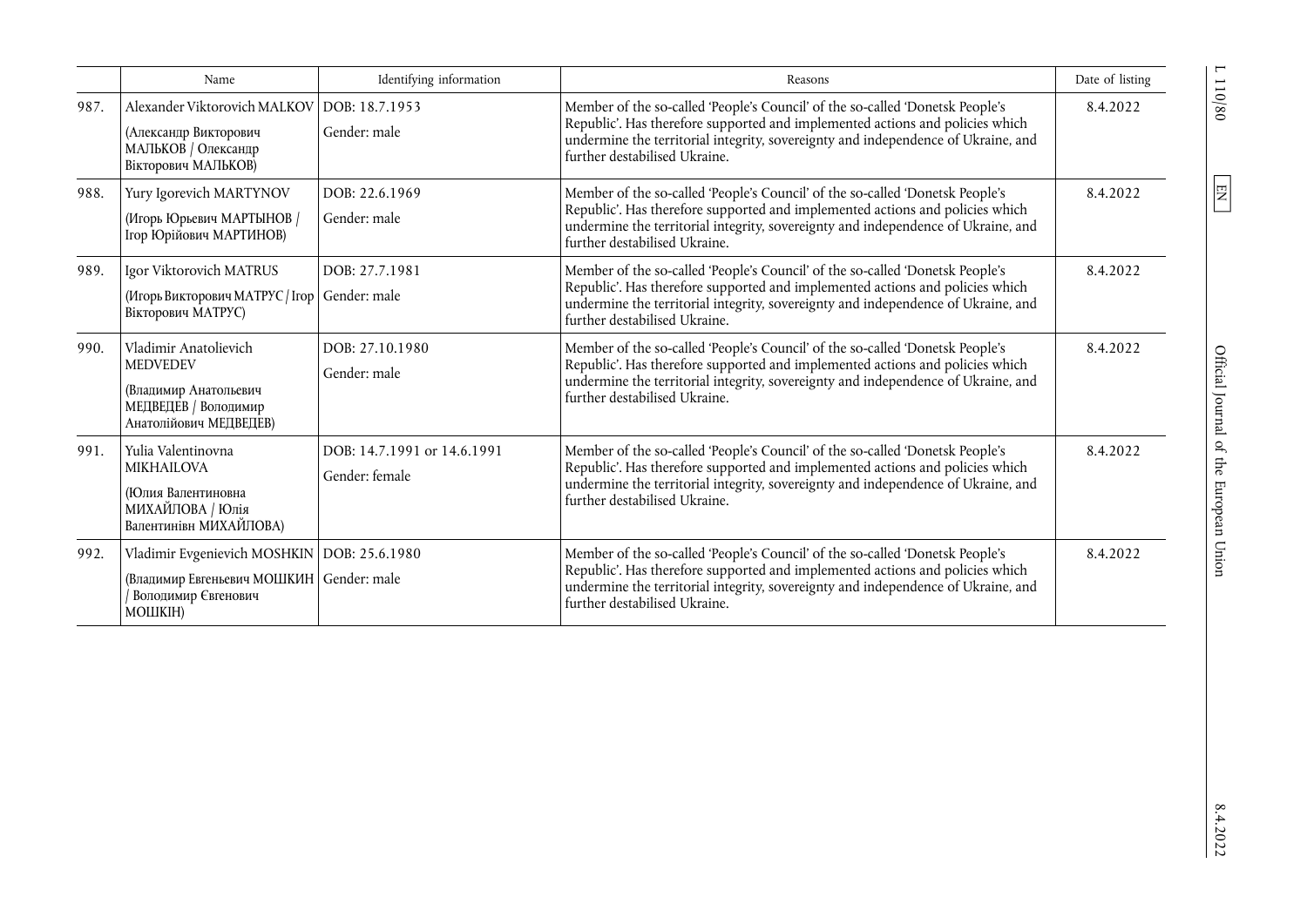|      | Name                                                                                                          | Identifying information                        | Reasons                                                                                                                                                                                                                                                                              | Date of listing |
|------|---------------------------------------------------------------------------------------------------------------|------------------------------------------------|--------------------------------------------------------------------------------------------------------------------------------------------------------------------------------------------------------------------------------------------------------------------------------------|-----------------|
| 993. | Alla Ivanovna OBOLENSKAYA<br>(Алла Ивановна ОБОЛЕНСКАЯ /<br>Алла Іванівна ОБОЛЕНСЬКА)                         | DOB: 26.7.1964<br>Gender: female               | Member of the so-called 'People's Council' of the so-called 'Donetsk People's<br>Republic'. Has therefore supported and implemented actions and policies which<br>undermine the territorial integrity, sovereignty and independence of Ukraine, and<br>further destabilised Ukraine. | 8.4.2022        |
| 994. | Dmitry Alexandrovich OGILETS<br>(Дмитрий Александрович<br>ОГИЛЕЦ / Дмитро<br>Олександрович ОГІЛЕЦЬ)           | DOB: 2.9.1968<br>Gender: male                  | Member of the so-called 'People's Council' of the so-called 'Donetsk People's<br>Republic'. Has therefore supported and implemented actions and policies which<br>undermine the territorial integrity, sovereignty and independence of Ukraine, and<br>further destabilised Ukraine. | 8.4.2022        |
| 995. | Oleg Vladimirovich ONOPKO<br>(Олег Владимирович ОНОПКО /<br>Олег Володимирович ОНОПКО)                        | DOB: 10 October (year unknown)<br>Gender: male | Member of the so-called 'People's Council' of the so-called 'Donetsk People's<br>Republic'. Has therefore supported and implemented actions and policies which<br>undermine the territorial integrity, sovereignty and independence of Ukraine, and<br>further destabilised Ukraine. | 8.4.2022        |
| 996. | Vladimir Gennadievich<br><b>PAKREEV</b><br>(Владимир Геннадьевич ПАКРЕЕВ<br>Володимир Генадійович<br>ПАКРЕ€В) | DOB: 21.7.1977<br>Gender: male                 | Member of the so-called 'People's Council' of the so-called 'Donetsk People's<br>Republic'. Has therefore supported and implemented actions and policies which<br>undermine the territorial integrity, sovereignty and independence of Ukraine, and<br>further destabilised Ukraine. | 8.4.2022        |
| 997. | Maxim Alekseevich PARSHIN<br>(Максим Алексеевич ПАРШИН)<br>Максим Олексійович ПАРШИН)                         | DOB: 3.8.1976<br>Gender: male                  | Member of the so-called 'People's Council' of the so-called 'Donetsk People's<br>Republic'. Has therefore supported and implemented actions and policies which<br>undermine the territorial integrity, sovereignty and independence of Ukraine, and<br>further destabilised Ukraine. | 8.4.2022        |
| 998. | Igor Valentinovich PASHKOV<br>(Игорь Валентинович ПАШКОВ)<br>Ігор Валентинович ПАШКОВ)                        | DOB: 4.2.1961<br>Gender: male                  | Member of the so-called 'People's Council' of the so-called 'Donetsk People's<br>Republic'. Has therefore supported and implemented actions and policies which<br>undermine the territorial integrity, sovereignty and independence of Ukraine, and<br>further destabilised Ukraine. | 8.4.2022        |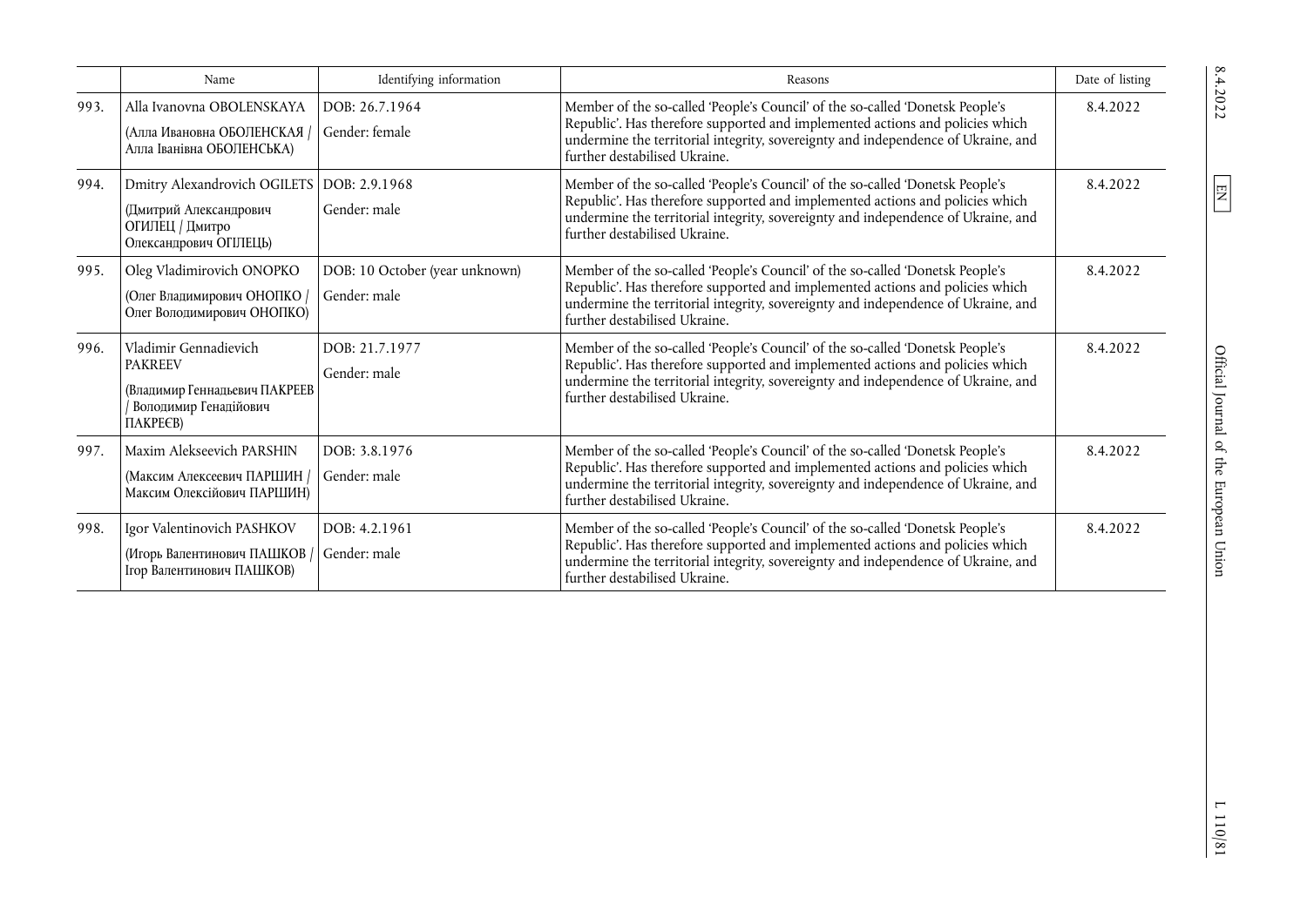|       | Name                                                                                                               | Identifying information          | Reasons                                                                                                                                                                                                                                                                              | Date of listing |
|-------|--------------------------------------------------------------------------------------------------------------------|----------------------------------|--------------------------------------------------------------------------------------------------------------------------------------------------------------------------------------------------------------------------------------------------------------------------------------|-----------------|
| 999.  | Vasily Anatolievich PERTSEV<br>(Василий Анатольевич ПЕРЦЕВ /<br>Василь Анатолійович ПЕРЦЕВ)                        | DOB: 9.8.1981<br>Gender: male    | Member of the so-called 'People's Council' of the so-called 'Donetsk People's<br>Republic'. Has therefore supported and implemented actions and policies which<br>undermine the territorial integrity, sovereignty and independence of Ukraine, and<br>further destabilised Ukraine. | 8.4.2022        |
| 1000. | Yuri Ivanovich POKINTELITSA<br>(Юрий Иванович<br>ПОКИНТЕЛИЦА / Юрій Іванович<br>ПОКІНТЕЛИЦЯ)                       | DOB: 21.5.1966<br>Gender: male   | Member of the so-called 'People's Council' of the so-called 'Donetsk People's<br>Republic'. Has therefore supported and implemented actions and policies which<br>undermine the territorial integrity, sovereignty and independence of Ukraine, and<br>further destabilised Ukraine. | 8.4.2022        |
|       | 1001. Natalya Alekseevna<br>POLYANSKAYA<br>(Наталья Алексеевна<br>ПОЛЯНСКАЯ / Наталія<br>Олексіївна ПОЛЯНСЬКА)     | DOB: 6.11.1971<br>Gender: female | Member of the so-called 'People's Council' of the so-called 'Donetsk People's<br>Republic'. Has therefore supported and implemented actions and policies which<br>undermine the territorial integrity, sovereignty and independence of Ukraine, and<br>further destabilised Ukraine. | 8.4.2022        |
| 1002. | Leonid Vladimirovich PRISENKO<br>(Леонид Владимирович<br>ПРИСЕНКО / Леонід<br>Володимирович ПРИСЄНКО)              | DOB: 6.7.1961<br>Gender: male    | Member of the so-called 'People's Council' of the so-called 'Donetsk People's<br>Republic'. Has therefore supported and implemented actions and policies which<br>undermine the territorial integrity, sovereignty and independence of Ukraine, and<br>further destabilised Ukraine. | 8.4.2022        |
| 1003. | Natalya Anatolyevna<br><b>PSHENICHNAYA</b><br>(Наталья Анатольевна<br>ПШЕНИЧНАЯ / Наталія<br>Анатоліївна ПШЕНИЧНА) | DOB: 30.6.1981<br>Gender: female | Member of the so-called 'People's Council' of the so-called 'Donetsk People's<br>Republic'. Has therefore supported and implemented actions and policies which<br>undermine the territorial integrity, sovereignty and independence of Ukraine, and<br>further destabilised Ukraine. | 8.4.2022        |
| 1004. | Lyubomir Evgenevich PUSHKIN<br>(Любомир Евгеньевич ПУШКИН /<br>Любомир Євгенійович ПУШКІН)                         | DOB: 27.5.1977<br>Gender: male   | Member of the so-called 'People's Council' of the so-called 'Donetsk People's<br>Republic'. Has therefore supported and implemented actions and policies which<br>undermine the territorial integrity, sovereignty and independence of Ukraine, and<br>further destabilised Ukraine. | 8.4.2022        |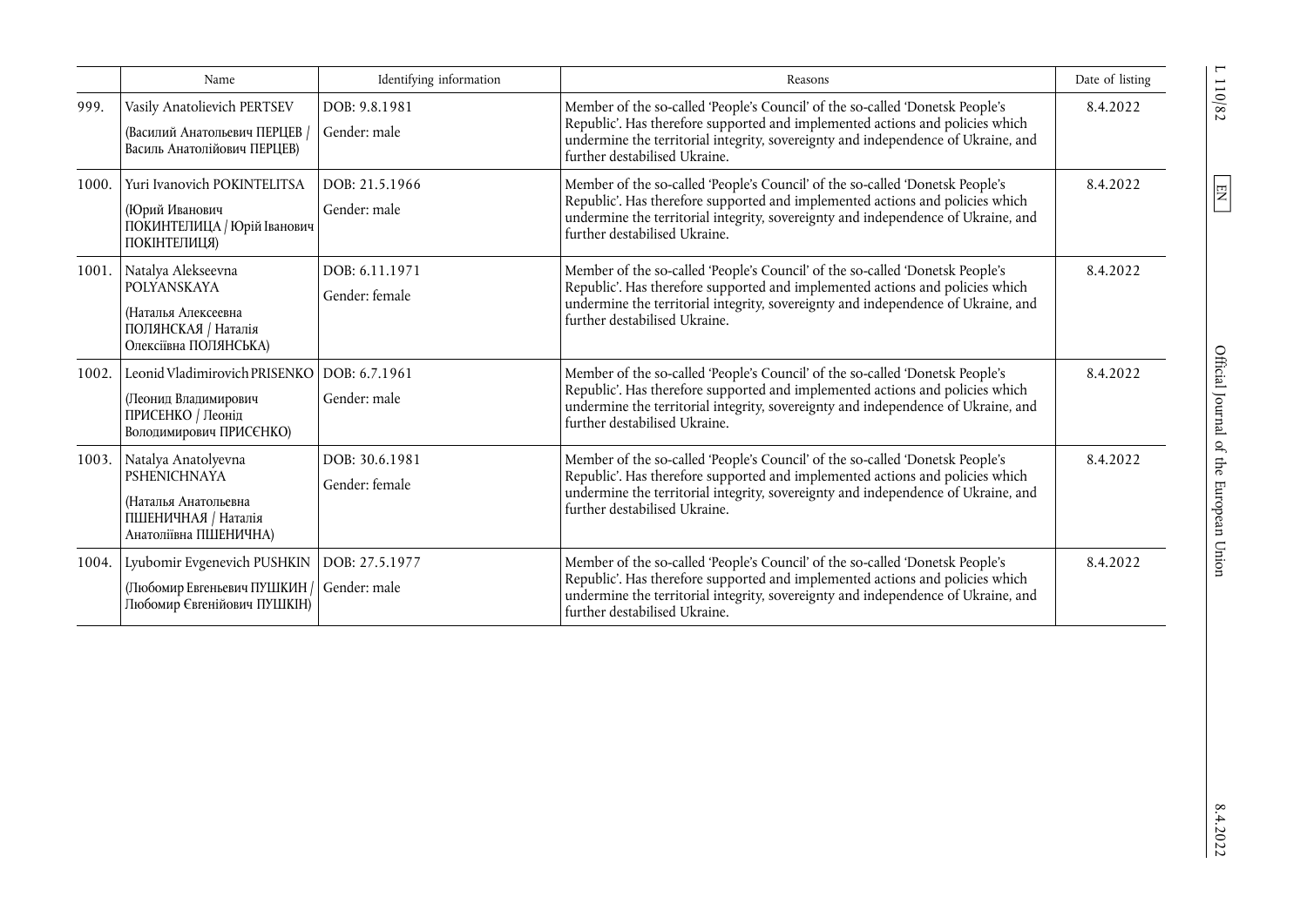|       | Name                                                                                                                        | Identifying information          | Reasons                                                                                                                                                                                                                                                                              | Date of listing |
|-------|-----------------------------------------------------------------------------------------------------------------------------|----------------------------------|--------------------------------------------------------------------------------------------------------------------------------------------------------------------------------------------------------------------------------------------------------------------------------------|-----------------|
| 1005. | Vladislav Adolfovich RUSANOV<br>(Владислав Адольфович<br>РУСАНОВ / Владислав<br>Адольфович РУСАНОВ)                         | DOB: 12.6.1966<br>Gender: male   | Member of the so-called 'People's Council' of the so-called 'Donetsk People's<br>Republic'. Has therefore supported and implemented actions and policies which<br>undermine the territorial integrity, sovereignty and independence of Ukraine, and<br>further destabilised Ukraine. | 8.4.2022        |
| 1006. | Vladimir Vladimirovich<br><b>SAVELOV</b><br>(Владимир Владимирович<br>САВЕЛОВ / Володимир<br>Володимирович САВЕЛОВ)         | DOB: 24.2.1965<br>Gender: male   | Member of the so-called 'People's Council' of the so-called 'Donetsk People's<br>Republic'. Has therefore supported and implemented actions and policies which<br>undermine the territorial integrity, sovereignty and independence of Ukraine, and<br>further destabilised Ukraine. | 8.4.2022        |
| 1007. | Anastasia Yurievna<br><b>SELIVANOVA</b><br>(Анастасия Юрьевна<br>СЕЛИВАНОВА / Анастасія<br>Юріївна СЕЛІВАНОВА)              | DOB: 5.8.1983<br>Gender: female  | Member of the so-called 'People's Council' of the so-called 'Donetsk People's<br>Republic'. Has therefore supported and implemented actions and policies which<br>undermine the territorial integrity, sovereignty and independence of Ukraine, and<br>further destabilised Ukraine. | 8.4.2022        |
| 1008. | Alexander Anatolievich<br><b>SERYOZHENKO</b><br>(Александр Анатольевич<br>СЕРЁЖЕНКО / Олександр<br>Анатолійович СЕРЬОЖЕНКО) | DOB: 17.3.1965<br>Gender: male   | Member of the so-called 'People's Council' of the so-called 'Donetsk People's<br>Republic'. Has therefore supported and implemented actions and policies which<br>undermine the territorial integrity, sovereignty and independence of Ukraine, and<br>further destabilised Ukraine. | 8.4.2022        |
| 1009. | Elena Nikolaevna SHISHKINA<br>(Елена Николаевна ШИШКИНА /<br>Олена Миколаївна ШИШКІНА)                                      | DOB: 19.4.1978<br>Gender: female | Member of the so-called 'People's Council' of the so-called 'Donetsk People's<br>Republic'. Has therefore supported and implemented actions and policies which<br>undermine the territorial integrity, sovereignty and independence of Ukraine, and<br>further destabilised Ukraine. | 8.4.2022        |
|       | 1010. Korotkiy Alexander<br><b>VLADIMIROVICH</b><br>(Короткий Александр<br>ВЛАДИМИРОВИЧ)                                    | DOB: 13.3.1925<br>Gender: male   | Member of the so-called 'People's Council' of the so-called 'Donetsk People's<br>Republic'. Has therefore supported and implemented actions and policies which<br>undermine the territorial integrity, sovereignty and independence of Ukraine, and<br>further destabilised Ukraine. | 8.4.2022        |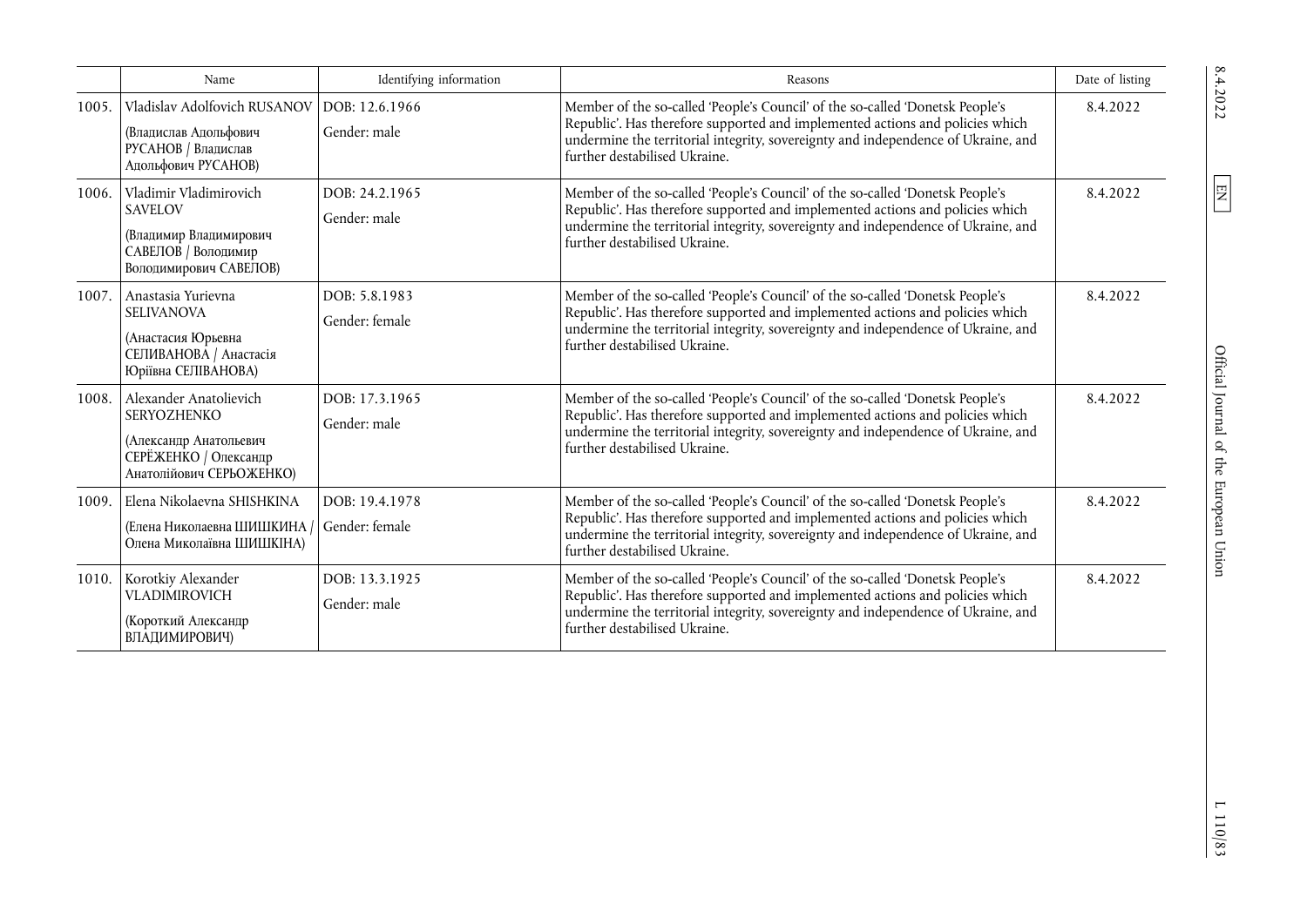|       | Name                                                                                                                                                                                                  | Identifying information          | Reasons                                                                                                                                                                                                                                                                              | Date of listing |
|-------|-------------------------------------------------------------------------------------------------------------------------------------------------------------------------------------------------------|----------------------------------|--------------------------------------------------------------------------------------------------------------------------------------------------------------------------------------------------------------------------------------------------------------------------------------|-----------------|
| 1011. | Oksana Viktorovna SIGIDINA<br>(Оксана Викторовна СИГИДИНА   Gender: female<br>Оксана Вікторівна СІГІДІНА)                                                                                             | DOB: 17.8.1976                   | Member of the so-called 'People's Council' of the so-called 'Donetsk People's<br>Republic'. Has therefore supported and implemented actions and policies which<br>undermine the territorial integrity, sovereignty and independence of Ukraine, and<br>further destabilised Ukraine. | 8.4.2022        |
| 1012. | Valery Vladimirovich<br><b>SKOROKHODOV</b><br>(Валерий Владимирович<br>СКОРОХОДОВ / Валерій<br>Володимирович СКОРОХОДОВ)                                                                              | DOB: 22.5.1976<br>Gender: male   | Member of the so-called 'People's Council' of the so-called 'Donetsk People's<br>Republic'. Has therefore supported and implemented actions and policies which<br>undermine the territorial integrity, sovereignty and independence of Ukraine, and<br>further destabilised Ukraine. | 8.4.2022        |
| 1013. | Natalya Ivanovna STRELCHUK<br>(Наталья Ивановна СТРЕЛЬЧУК /<br>Наталія Іванівна СТРЕЛЬЧУК)                                                                                                            | DOB: 10.9.1974<br>Gender: female | Member of the so-called 'People's Council' of the so-called 'Donetsk People's<br>Republic'. Has therefore supported and implemented actions and policies which<br>undermine the territorial integrity, sovereignty and independence of Ukraine, and<br>further destabilised Ukraine. | 8.4.2022        |
| 1014. | Pavel Alexandrovich SHEPOTKO   DOB: 15.4.1986<br>(Павел Александрович<br>ШЕПОТЬКО / Павло<br>Олександрович ШЕПОТЬКО)<br>a.k.a. Pavel Alexandrovich<br>ТСНАІКОVSKY (Павел<br>Александрович ЧАЙКОВСКИЙ) | Gender: male                     | Member of the so-called 'People's Council' of the so-called 'Donetsk People's<br>Republic'. Has therefore supported and implemented actions and policies which<br>undermine the territorial integrity, sovereignty and independence of Ukraine, and<br>further destabilised Ukraine. | 8.4.2022        |
| 1015. | Sergey Leonidovich TELNYKH<br>(Сергей Леонидович ТЕЛЬНЫХ /<br>Сергій Леонідович ТЕЛЬНИХ)                                                                                                              | DOB: 29.4.1972<br>Gender: male   | Member of the so-called 'People's Council' of the so-called 'Donetsk People's<br>Republic'. Has therefore supported and implemented actions and policies which<br>undermine the territorial integrity, sovereignty and independence of Ukraine, and<br>further destabilised Ukraine. | 8.4.2022        |

 $L$  110/84  $\hfill$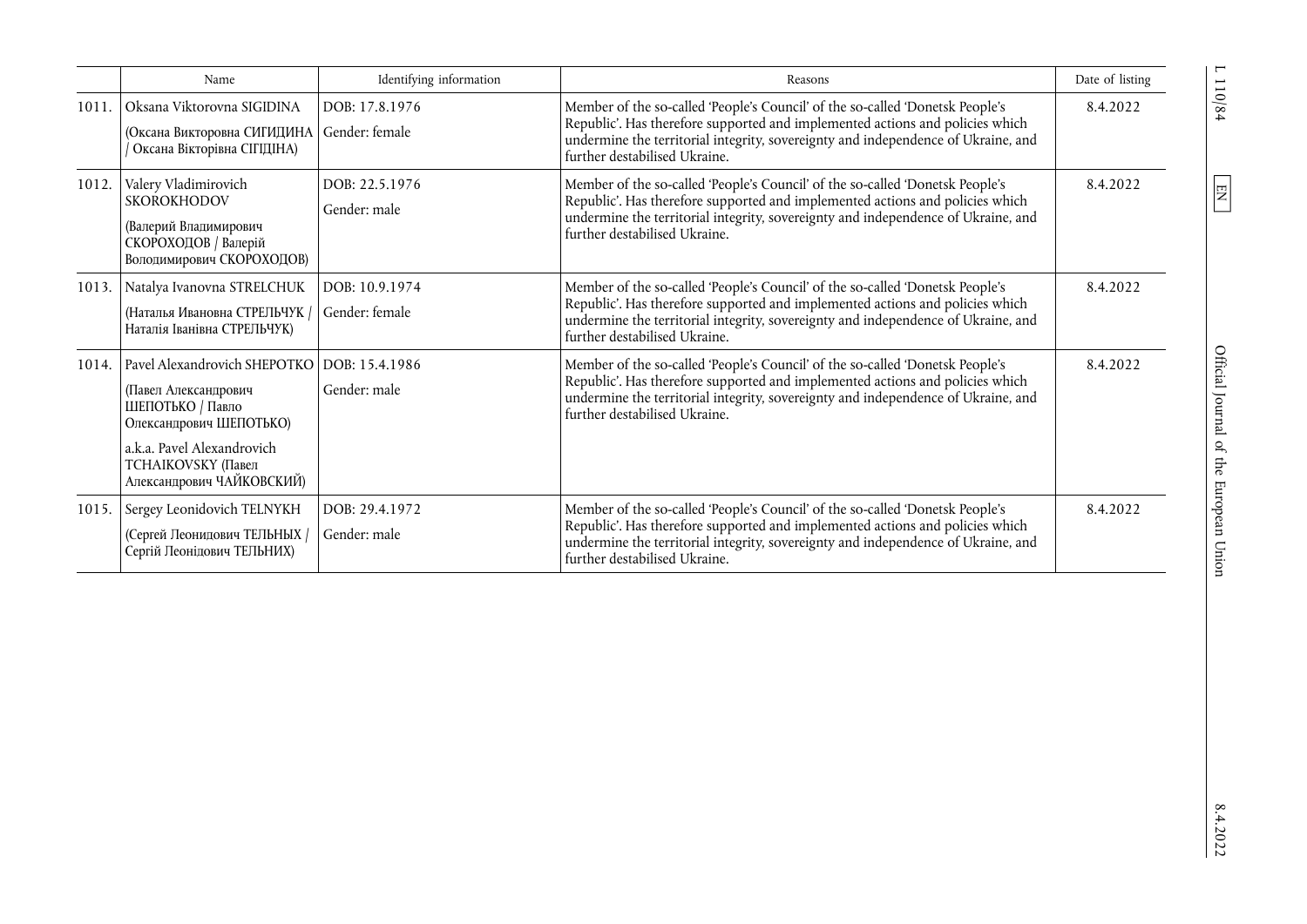|       | Name                                                                                                                           | Identifying information                            | Reasons                                                                                                                                                                                                                                                                              | Date of listing |
|-------|--------------------------------------------------------------------------------------------------------------------------------|----------------------------------------------------|--------------------------------------------------------------------------------------------------------------------------------------------------------------------------------------------------------------------------------------------------------------------------------------|-----------------|
|       | 1016. Roman Sergeevich UDALOV<br>(Роман Сергеевич УДАЛОВ /<br>Роман Сергійович УДАЛОВ)                                         | DOB: 27.5.1994<br>Gender: male                     | Member of the so-called 'People's Council' of the so-called 'Donetsk People's<br>Republic'. Has therefore supported and implemented actions and policies which<br>undermine the territorial integrity, sovereignty and independence of Ukraine, and<br>further destabilised Ukraine. | 8.4.2022        |
|       | 1017. Alexandra Alexandrovna<br><b>USACHEVA</b><br>(Александра Александровна<br>УСАЧЕВА / Олександра<br>Олександрівна УСАЧОВА) | DOB: 28 September (year unknown)<br>Gender: female | Member of the so-called 'People's Council' of the so-called 'Donetsk People's<br>Republic'. Has therefore supported and implemented actions and policies which<br>undermine the territorial integrity, sovereignty and independence of Ukraine, and<br>further destabilised Ukraine. | 8.4.2022        |
|       | 1018. Natalya Markovna VOLKOVA<br>(Наталья Марковна ВОЛКОВА /<br>Наталія Марківна ВОЛКОВА)                                     | DOB: 11.10.1976<br>Gender: female                  | Member of the so-called 'People's Council' of the so-called 'Donetsk People's<br>Republic'. Has therefore supported and implemented actions and policies which<br>undermine the territorial integrity, sovereignty and independence of Ukraine, and<br>further destabilised Ukraine. | 8.4.2022        |
| 1019. | Yuri Mikhailovich ZAKABLUK<br>(Юрий Михайлович ЗАКАБЛУК)                                                                       | DOB: 19.8.1957<br>Gender: male                     | Member of the so-called 'People's Council' of the so-called 'Donetsk People's<br>Republic'. Has therefore supported and implemented actions and policies which<br>undermine the territorial integrity, sovereignty and independence of Ukraine, and<br>further destabilised Ukraine. | 8.4.2022        |
| 1020. | Marina Nikolaevna ZHEYNOVA<br>(Марина Николаевна ЖЕЙНОВА<br>/ Марина Миколаївна<br>ЖЕЙНОВА)                                    | DOB: 15.2.1985<br>Gender: female                   | Member of the so-called 'People's Council' of the so-called 'Donetsk People's<br>Republic'. Has therefore supported and implemented actions and policies which<br>undermine the territorial integrity, sovereignty and independence of Ukraine, and<br>further destabilised Ukraine. | 8.4.2022        |
| 1021. | Aleksei Mikhailovich ZHIGULIN   DOB: 29.1.1979<br>(Алексей Михайлович<br>ЖИГУЛИН / Олексій<br>Михайлович ЖИГУЛІН)              | Gender: male                                       | Member of the so-called 'People's Council' of the so-called 'Donetsk People's<br>Republic'. Has therefore supported and implemented actions and policies which<br>undermine the territorial integrity, sovereignty and independence of Ukraine, and<br>further destabilised Ukraine. | 8.4.2022        |

 $\boxed{\text{EN}}$ 

 $1110/85$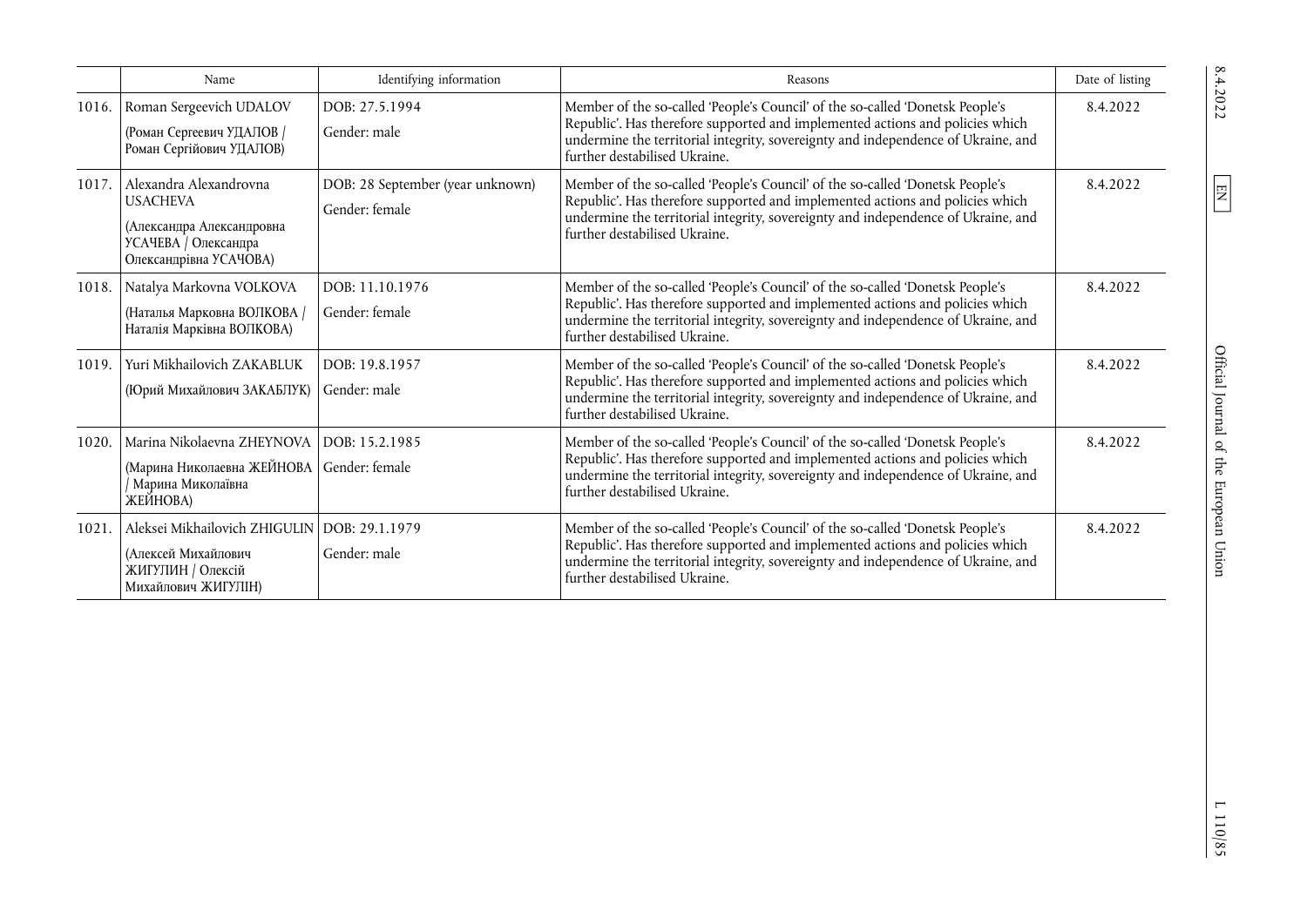|       | Name                                                                                                                 | Identifying information           | Reasons                                                                                                                                                                                                                                                                              | Date of listing |
|-------|----------------------------------------------------------------------------------------------------------------------|-----------------------------------|--------------------------------------------------------------------------------------------------------------------------------------------------------------------------------------------------------------------------------------------------------------------------------------|-----------------|
| 1022. | Mikhail Valerievich ZHUKOV<br>(Михаил Валерьевич ЖУКОВ /<br>Михайло Валерійович ЖУКОВ)                               | DOB: 1.11.1978<br>Gender: male    | Member of the so-called 'People's Council' of the so-called 'Donetsk People's<br>Republic'. Has therefore supported and implemented actions and policies which<br>undermine the territorial integrity, sovereignty and independence of Ukraine, and<br>further destabilised Ukraine. | 8.4.2022        |
| 1023. | Tatyana Vladimirovna<br><b>ZHURAVLEVA</b><br>(Татьяна Владимировна<br>ЖУРАВЛЕВА / Тетяна<br>Володимирівна ЖУРАВЛЕВА) | DOB: 19.12.1967<br>Gender: female | Member of the so-called 'People's Council' of the so-called 'Donetsk People's<br>Republic'. Has therefore supported and implemented actions and policies which<br>undermine the territorial integrity, sovereignty and independence of Ukraine, and<br>further destabilised Ukraine. | 8.4.2022        |
| 1024. | Abdu Tamer HASSAN<br>(Абду Тамер ХАССАН)                                                                             | DOB: 12.6.1994<br>Gender: male    | Member of the so-called 'People's Council' of the so-called 'Donetsk People's<br>Republic'. Has therefore supported and implemented actions and policies which<br>undermine the territorial integrity, sovereignty and independence of Ukraine, and<br>further destabilised Ukraine. | 8.4.2022        |
| 1025. | Sergei Navilievich ABUKOV<br>(Сергей Навильевич АБУКОВ)                                                              | DOB: 17.3.1971<br>Gender: male    | Member of the so-called 'People's Council' of the so-called 'Donetsk People's<br>Republic'. Has therefore supported and implemented actions and policies which<br>undermine the territorial integrity, sovereignty and independence of Ukraine, and<br>further destabilised Ukraine. | 8.4.2022        |
| 1026. | Vladimir Nikolaevich<br><b>ANDRIENKO</b><br>(Владимир Николаевич<br>АНДРИЕНКО)                                       | DOB: 27.4.1957<br>Gender: male    | Member of the so-called 'People's Council' of the so-called 'Donetsk People's<br>Republic'. Has therefore supported and implemented actions and policies which<br>undermine the territorial integrity, sovereignty and independence of Ukraine, and<br>further destabilised Ukraine. | 8.4.2022        |
| 1027. | Alexander Vasilievich AVDEEV<br>(Александр Васильевич АВДЕЕВ)                                                        | DOB: 7.12.1958<br>Gender: male    | Member of the so-called 'People's Council' of the so-called 'Donetsk People's<br>Republic'. Has therefore supported and implemented actions and policies which<br>undermine the territorial integrity, sovereignty and independence of Ukraine, and<br>further destabilised Ukraine. | 8.4.2022        |
| 1028. | Oksana Alexandrovna<br><b>BABENKO</b><br>(Оксана Александровна<br>БАБЕНКО / Оксана<br>Олександрівна БАБЕНКО)         | DOB: 3.6.1987<br>Gender: female   | Member of the so-called 'People's Council' of the so-called 'Donetsk People's<br>Republic'. Has therefore supported and implemented actions and policies which<br>undermine the territorial integrity, sovereignty and independence of Ukraine, and<br>further destabilised Ukraine. | 8.4.2022        |

110/86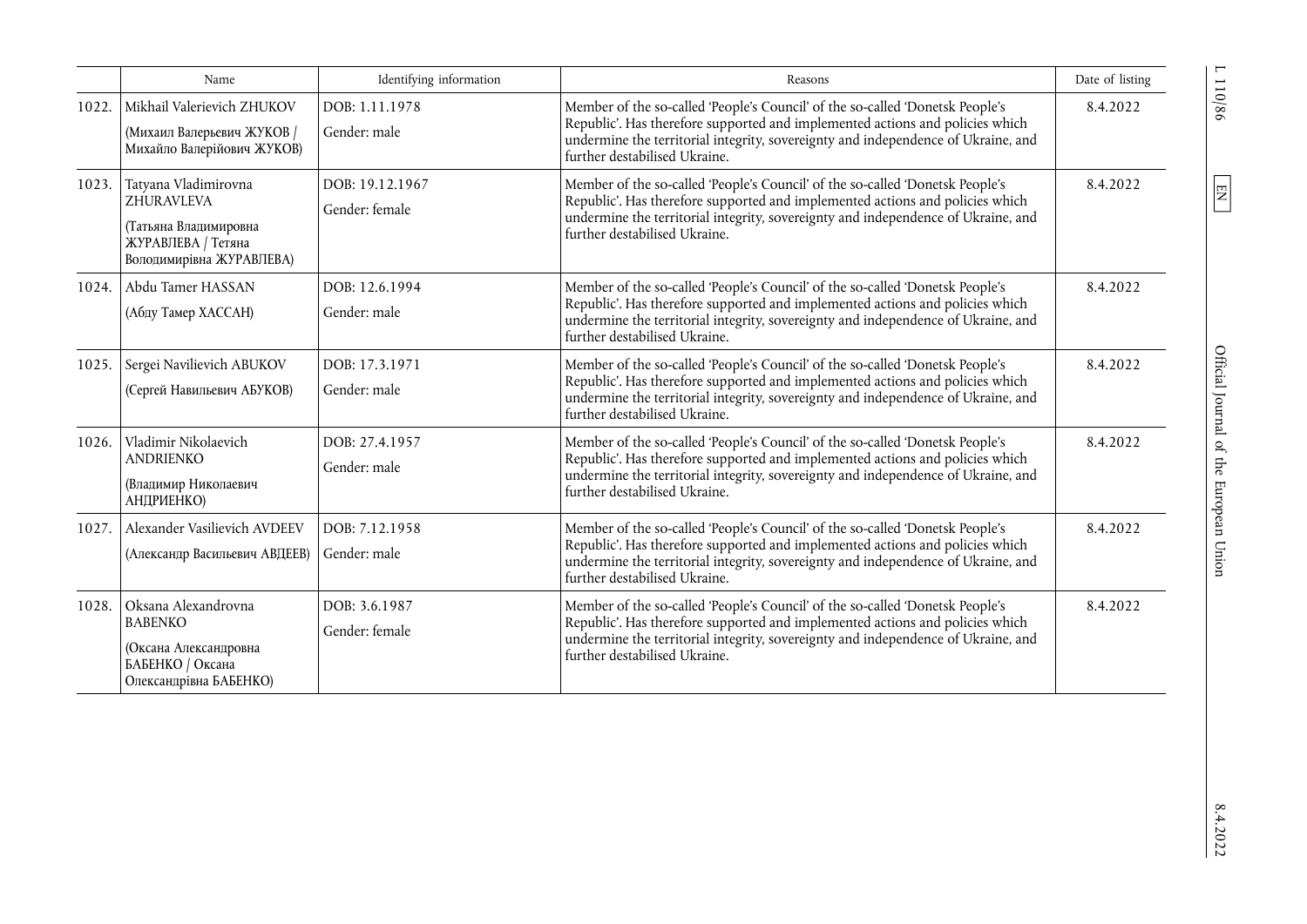|       | Name                                                                                                                                         | Identifying information          | Reasons                                                                                                                                                                                                                                                                              | Date of listing |
|-------|----------------------------------------------------------------------------------------------------------------------------------------------|----------------------------------|--------------------------------------------------------------------------------------------------------------------------------------------------------------------------------------------------------------------------------------------------------------------------------------|-----------------|
| 1029. | Andrey Vasilievich BAEVSKY<br>(Андрей Васильевич БАЕВСКИЙ)                                                                                   | DOB: 19.8.1972<br>Gender: male   | Member of the so-called 'People's Council' of the so-called 'Donetsk People's<br>Republic'. Has therefore supported and implemented actions and policies which<br>undermine the territorial integrity, sovereignty and independence of Ukraine, and<br>further destabilised Ukraine. | 8.4.2022        |
| 1030. | Alexander Sergeevich BANAKH<br>(Александр Сергеевич БАНАХ)                                                                                   | DOB: 23.7.1985<br>Gender: male   | Member of the so-called 'People's Council' of the so-called 'Donetsk People's<br>Republic'. Has therefore supported and implemented actions and policies which<br>undermine the territorial integrity, sovereignty and independence of Ukraine, and<br>further destabilised Ukraine. | 8.4.2022        |
| 1031. | Rinat Alievich BILYALOV<br>(Ринат Алиевич БИЛЯЛОВ)                                                                                           | DOB: 20.10.1969<br>Gender: male  | Member of the so-called 'People's Council' of the so-called 'Donetsk People's<br>Republic'. Has therefore supported and implemented actions and policies which<br>undermine the territorial integrity, sovereignty and independence of Ukraine, and<br>further destabilised Ukraine. | 8.4.2022        |
| 1032. | Maria Viktorovna BOGATOVA<br>(Мария Викторовна БОГАТОВА)                                                                                     | DOB: 21.4.1997<br>Gender: female | Member of the so-called 'People's Council' of the so-called 'Donetsk People's<br>Republic'. Has therefore supported and implemented actions and policies which<br>undermine the territorial integrity, sovereignty and independence of Ukraine, and<br>further destabilised Ukraine. | 8.4.2022        |
| 1033. | Anatoly Vladimirovich<br><b>BONDARCHUK</b><br>(Анатолий Владимирович<br>БОНДАРЧУК / Анатолій<br>Володимирович БОНДАРЧУК)                     | DOB: 1.6.1948<br>Gender: male    | Member of the so-called 'People's Council' of the so-called 'Donetsk People's<br>Republic'. Has therefore supported and implemented actions and policies which<br>undermine the territorial integrity, sovereignty and independence of Ukraine, and<br>further destabilised Ukraine. | 8.4.2022        |
| 1034. | Alexander Alexandrovich<br><b>BONDARENKO</b><br><b>(АЛЕКСАНДР</b><br>АЛЕКСАНДРОВИЧ<br>БОНДАРЕНКО / ОЛЕКСАНДР<br>ОЛЕКСАНДРОВИЧ<br>БОНДАРЕНКО) | DOB: 2.9.1983<br>Gender: male    | Member of the so-called 'People's Council' of the so-called 'Donetsk People's<br>Republic'. Has therefore supported and implemented actions and policies which<br>undermine the territorial integrity, sovereignty and independence of Ukraine, and<br>further destabilised Ukraine. | 8.4.2022        |
|       | 1035. Alexander Viktorovich<br><b>BYKADOROV</b><br>(Александр Викторович<br>БЫКАДОРОВ / Олександр<br>Вікторович БИКАДОРОВ)                   | DOB: 28.9.1985<br>Gender: male   | Member of the so-called 'People's Council' of the so-called 'Donetsk People's<br>Republic'. Has therefore supported and implemented actions and policies which<br>undermine the territorial integrity, sovereignty and independence of Ukraine, and<br>further destabilised Ukraine. | 8.4.2022        |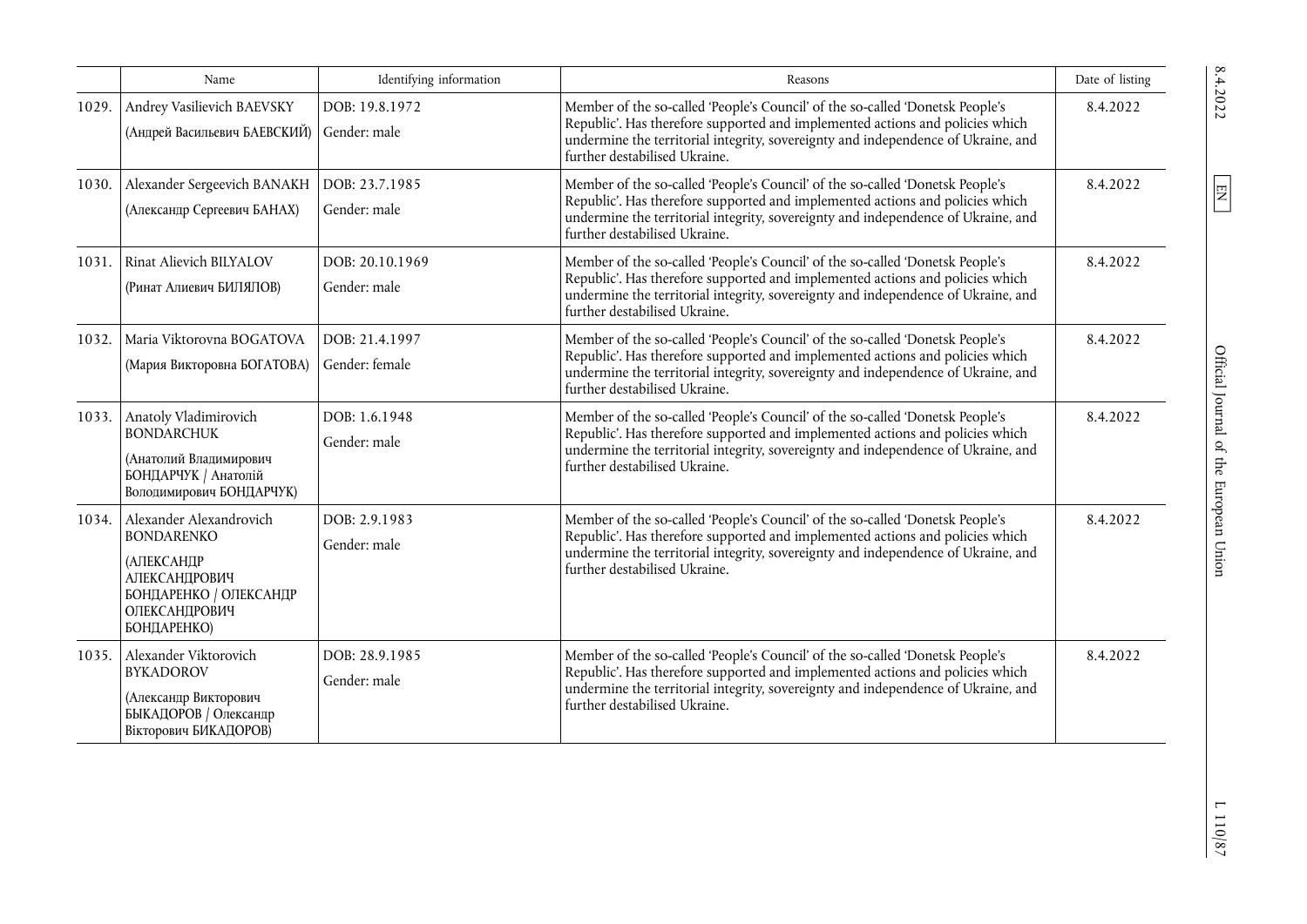|       | Name                                                                                                      | Identifying information           | Reasons                                                                                                                                                                                                                                                                              | Date of listing |
|-------|-----------------------------------------------------------------------------------------------------------|-----------------------------------|--------------------------------------------------------------------------------------------------------------------------------------------------------------------------------------------------------------------------------------------------------------------------------------|-----------------|
| 1036. | Natalya Dmitrievna<br><b>CHEKAREVA</b><br>(Наталья Дмитриевна ЧЕКАРЕВА<br>Наталя Дмитриевна ЧЕКАРЄВА)     | DOB: 13.5.1969<br>Gender: female  | Member of the so-called 'People's Council' of the so-called 'Donetsk People's<br>Republic'. Has therefore supported and implemented actions and policies which<br>undermine the territorial integrity, sovereignty and independence of Ukraine, and<br>further destabilised Ukraine. | 8.4.2022        |
| 1037. | Sergey Anatolievich CHUCHIN<br>(Сергей Анатольевич ЧУЧИН /<br>Сергій Анатолійович ЧУЧИН)                  | DOB: 11.12.1959<br>Gender: male   | Member of the so-called 'People's Council' of the so-called 'Donetsk People's<br>Republic'. Has therefore supported and implemented actions and policies which<br>undermine the territorial integrity, sovereignty and independence of Ukraine, and<br>further destabilised Ukraine. | 8.4.2022        |
| 1038. | Dmitry Murtazievich<br><b>CHURADZE</b><br>(Дмитрий Муртазиевич ЧУРАДЗЕ<br>Дмитро Муртазійович<br>ЧУРАДЗЕ) | DOB: 24.10.1974<br>Gender: male   | Member of the so-called 'People's Council' of the so-called 'Donetsk People's<br>Republic'. Has therefore supported and implemented actions and policies which<br>undermine the territorial integrity, sovereignty and independence of Ukraine, and<br>further destabilised Ukraine. | 8.4.2022        |
| 1039. | Dmitry Eduardovich<br><b>DEZORTSEV</b><br>(Дмитрий Эдуардович ДЕЗОРЦЕВ<br>/ Дмитро Едуардович ДЕЗОРЦЕВ)   | DOB: 19.6.1966<br>Gender: male    | Member of the so-called 'People's Council' of the so-called 'Donetsk People's<br>Republic'. Has therefore supported and implemented actions and policies which<br>undermine the territorial integrity, sovereignty and independence of Ukraine, and<br>further destabilised Ukraine. | 8.4.2022        |
| 1040. | Irina Leontievna DIANOVA<br>(Ирина Леонтьевна ДИАНОВА /<br>Ірина Леонтіївна ДІАНОВА)                      | DOB: 13.10.1962<br>Gender: female | Member of the so-called 'People's Council' of the so-called 'Donetsk People's<br>Republic'. Has therefore supported and implemented actions and policies which<br>undermine the territorial integrity, sovereignty and independence of Ukraine, and<br>further destabilised Ukraine. | 8.4.2022        |
| 1041. | Alexey Sergeevich DOROFEEV<br>(Алексей Сергеевич ДОРОФЕЕВ /<br>Олексій Сергійович ДОРОФЄЄВ)               | DOB: 11.11.1986<br>Gender: male   | Member of the so-called 'People's Council' of the so-called 'Donetsk People's<br>Republic'. Has therefore supported and implemented actions and policies which<br>undermine the territorial integrity, sovereignty and independence of Ukraine, and<br>further destabilised Ukraine. | 8.4.2022        |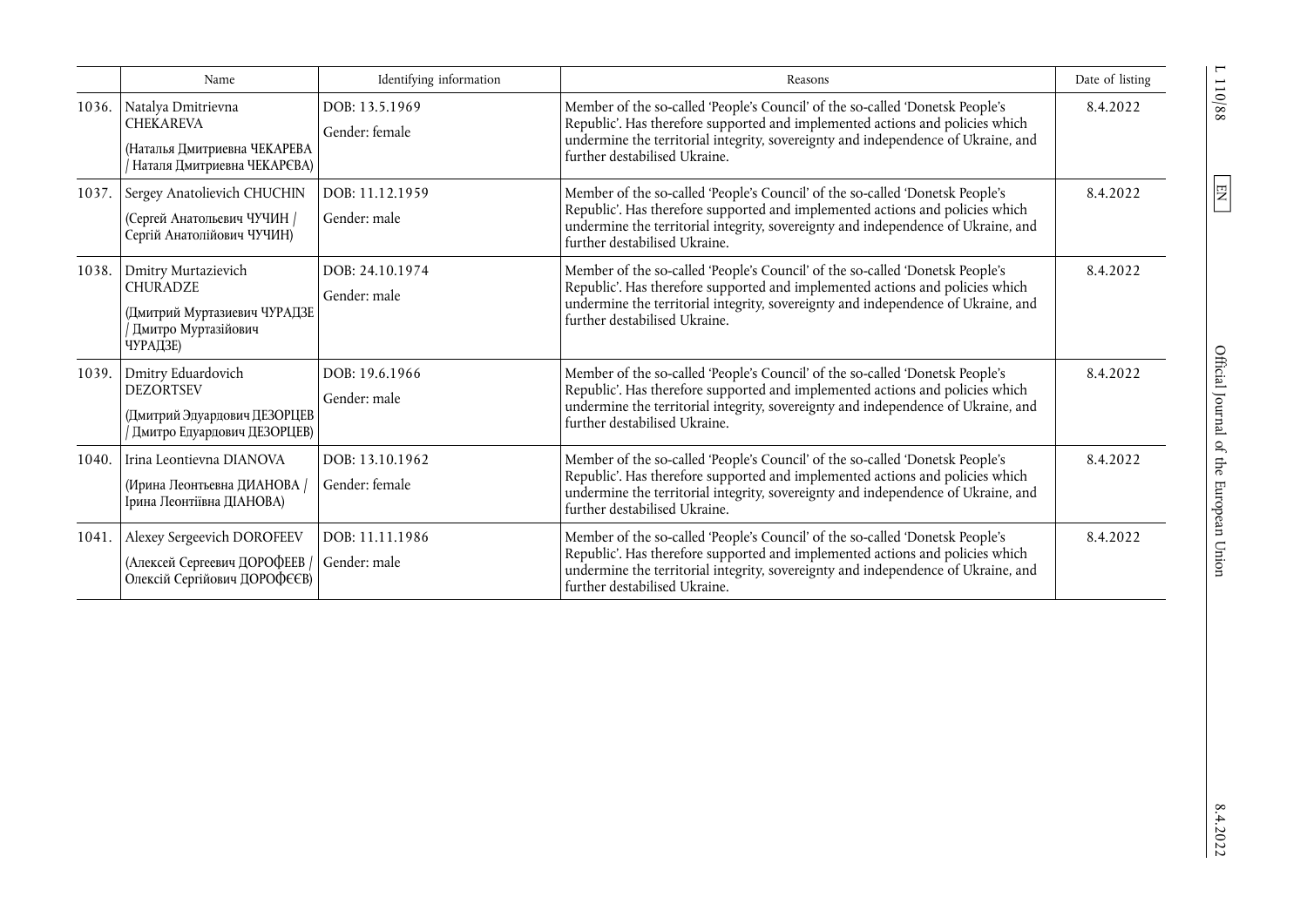|       | Name                                                                                                               | Identifying information          | Reasons                                                                                                                                                                                                                                                                              | Date of listing |
|-------|--------------------------------------------------------------------------------------------------------------------|----------------------------------|--------------------------------------------------------------------------------------------------------------------------------------------------------------------------------------------------------------------------------------------------------------------------------------|-----------------|
| 1042. | Vladimir Nikolaevich DUBOVKA DOB: 14.9.1982<br>(Владимир Николаевич<br>ДУБОВКА / Володимир<br>Миколайович ДУБОВКА) | Gender: male                     | Member of the so-called 'People's Council' of the so-called 'Donetsk People's<br>Republic'. Has therefore supported and implemented actions and policies which<br>undermine the territorial integrity, sovereignty and independence of Ukraine, and<br>further destabilised Ukraine. | 8.4.2022        |
| 1043. | Alexander Pavlovich<br><b>DYAGOVETS</b><br>(Александр Павлович ДЯГОВЕЦ /<br>Олександр Павлович ДЯГОВЕЦЬ)           | DOB: 12.1.1962<br>Gender: male   | Member of the so-called 'People's Council' of the so-called 'Donetsk People's<br>Republic'. Has therefore supported and implemented actions and policies which<br>undermine the territorial integrity, sovereignty and independence of Ukraine, and<br>further destabilised Ukraine. | 8.4.2022        |
| 1044. | Olga Petrovna GRYAZNOVA<br>(Ольга Петровна ГРЯЗНОВА /<br>Ольга Петрівна ГРЯЗНОВА)                                  | DOB: 16.5.1983<br>Gender: female | Member of the so-called 'People's Council' of the so-called 'Donetsk People's<br>Republic'. Has therefore supported and implemented actions and policies which<br>undermine the territorial integrity, sovereignty and independence of Ukraine, and<br>further destabilised Ukraine. | 8.4.2022        |
| 1045. | Natalya Vladimirovna<br><b>GUBAREVA</b><br>(Наталья Владимировна<br>ГУБАРЕВА / Наталя<br>Володимирівна ГУБАРЄВА)   | DOB: 23.6.1981<br>Gender: female | Member of the so-called 'People's Council' of the so-called 'Donetsk People's<br>Republic'. Has therefore supported and implemented actions and policies which<br>undermine the territorial integrity, sovereignty and independence of Ukraine, and<br>further destabilised Ukraine. | 8.4.2022        |
| 1046. | Evgeny Alekseevich ILYENKO<br>(Евгений Алексеевич ИЛЬЕНКО /<br>Євгеній Олексійович ІЛЬЄНКО)                        | DOB: 5.11.1995<br>Gender: male   | Member of the so-called 'People's Council' of the so-called 'Donetsk People's<br>Republic'. Has therefore supported and implemented actions and policies which<br>undermine the territorial integrity, sovereignty and independence of Ukraine, and<br>further destabilised Ukraine. | 8.4.2022        |
| 1047. | Viktor Dmitrievich ISHCHENKO   DOB: 23.9.1958<br>(Виктор Дмитриевич ИЩЕНКО /<br>Віктор Дмитрович ШЈЕНКО)           | Gender: male                     | Member of the so-called 'People's Council' of the so-called 'Donetsk People's<br>Republic'. Has therefore supported and implemented actions and policies which<br>undermine the territorial integrity, sovereignty and independence of Ukraine, and<br>further destabilised Ukraine. | 8.4.2022        |

 $\boxed{\text{EN}}$ 

 $\;$  1 10/89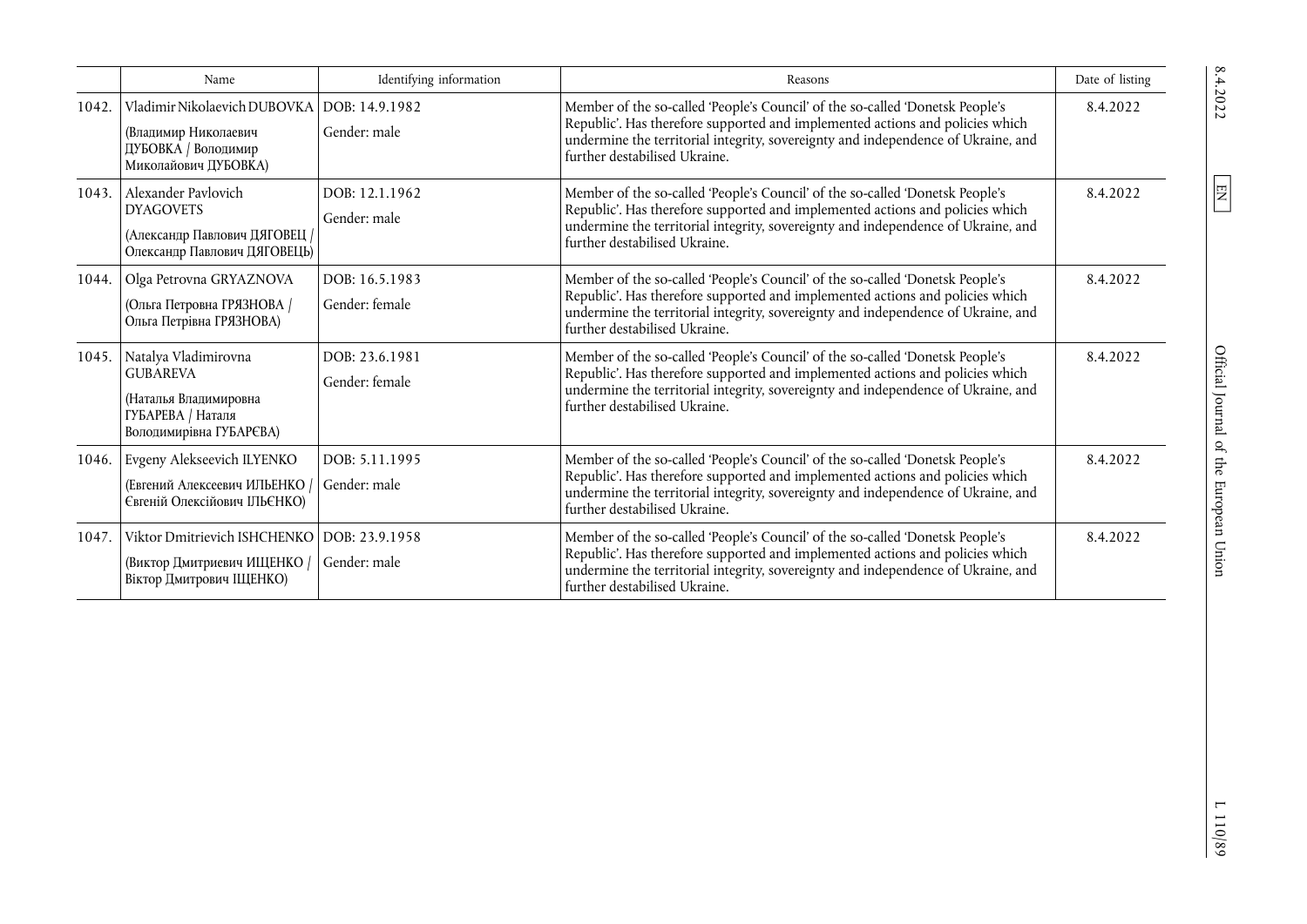|       | Name                                                                                                                | Identifying information         | Reasons                                                                                                                                                                                                                                                                              | Date of listing |
|-------|---------------------------------------------------------------------------------------------------------------------|---------------------------------|--------------------------------------------------------------------------------------------------------------------------------------------------------------------------------------------------------------------------------------------------------------------------------------|-----------------|
| 1048. | German Rustemovich<br><b>KADYROV</b><br>(Герман Рустемович КАДЫРОВ /<br>Герман Рустемович КАДИРОВ)                  | DOB: 15.10.1965<br>Gender: male | Member of the so-called 'People's Council' of the so-called 'Donetsk People's<br>Republic'. Has therefore supported and implemented actions and policies which<br>undermine the territorial integrity, sovereignty and independence of Ukraine, and<br>further destabilised Ukraine. | 8.4.2022        |
|       | 1049. Alexander Sergeevich<br><b>KAMYSHOV</b><br>(Александр Сергеевич<br>КАМЫШОВ / Олександр<br>Сергійович КАМИШОВ) | DOB: 24.5.1987<br>Gender: male  | Member of the so-called 'People's Council' of the so-called 'Donetsk People's<br>Republic'. Has therefore supported and implemented actions and policies which<br>undermine the territorial integrity, sovereignty and independence of Ukraine, and<br>further destabilised Ukraine. | 8.4.2022        |
| 1050. | Maxim Gennadievich Knysh<br>(Максим Геннадиевич Кныш /<br>Максим Геннадійович Книш)                                 | DOB: 27.5.1983<br>Gender: male  | Member of the so-called 'People's Council' of the so-called 'Donetsk People's<br>Republic'. Has therefore supported and implemented actions and policies which<br>undermine the territorial integrity, sovereignty and independence of Ukraine, and<br>further destabilised Ukraine. | 8.4.2022        |
| 1051. | Maxim Vitalievich KOROLYUK<br>(Максим Витальевич КОРОЛЮК /<br>Максим Віталійович КОРОЛЮК)                           | DOB: 22.12.1982<br>Gender: male | Member of the so-called 'People's Council' of the so-called 'Donetsk People's<br>Republic'. Has therefore supported and implemented actions and policies which<br>undermine the territorial integrity, sovereignty and independence of Ukraine, and<br>further destabilised Ukraine. | 8.4.2022        |
| 1052. | Irina Anatolievna KOSTENKO<br>(Ирина Анатольевна КОСТЕНКО<br>/ Ірина Анатоліївна КОСТЕНКО)                          | DOB: 4.4.1974<br>Gender: female | Member of the so-called 'People's Council' of the so-called 'Donetsk People's<br>Republic'. Has therefore supported and implemented actions and policies which<br>undermine the territorial integrity, sovereignty and independence of Ukraine, and<br>further destabilised Ukraine. | 8.4.2022        |
| 1053. | Gennady Evgenievich<br><b>KOVALCHUK</b><br>(Геннадий Евгеньевич<br>КОВАЛЬЧУК / Геннадій<br>Євгенович КОВАЛЬЧУК)     | DOB: 16.9.1969<br>Gender: male  | Member of the so-called 'People's Council' of the so-called 'Donetsk People's<br>Republic'. Has therefore supported and implemented actions and policies which<br>undermine the territorial integrity, sovereignty and independence of Ukraine, and<br>further destabilised Ukraine. | 8.4.2022        |

 $06/011$  J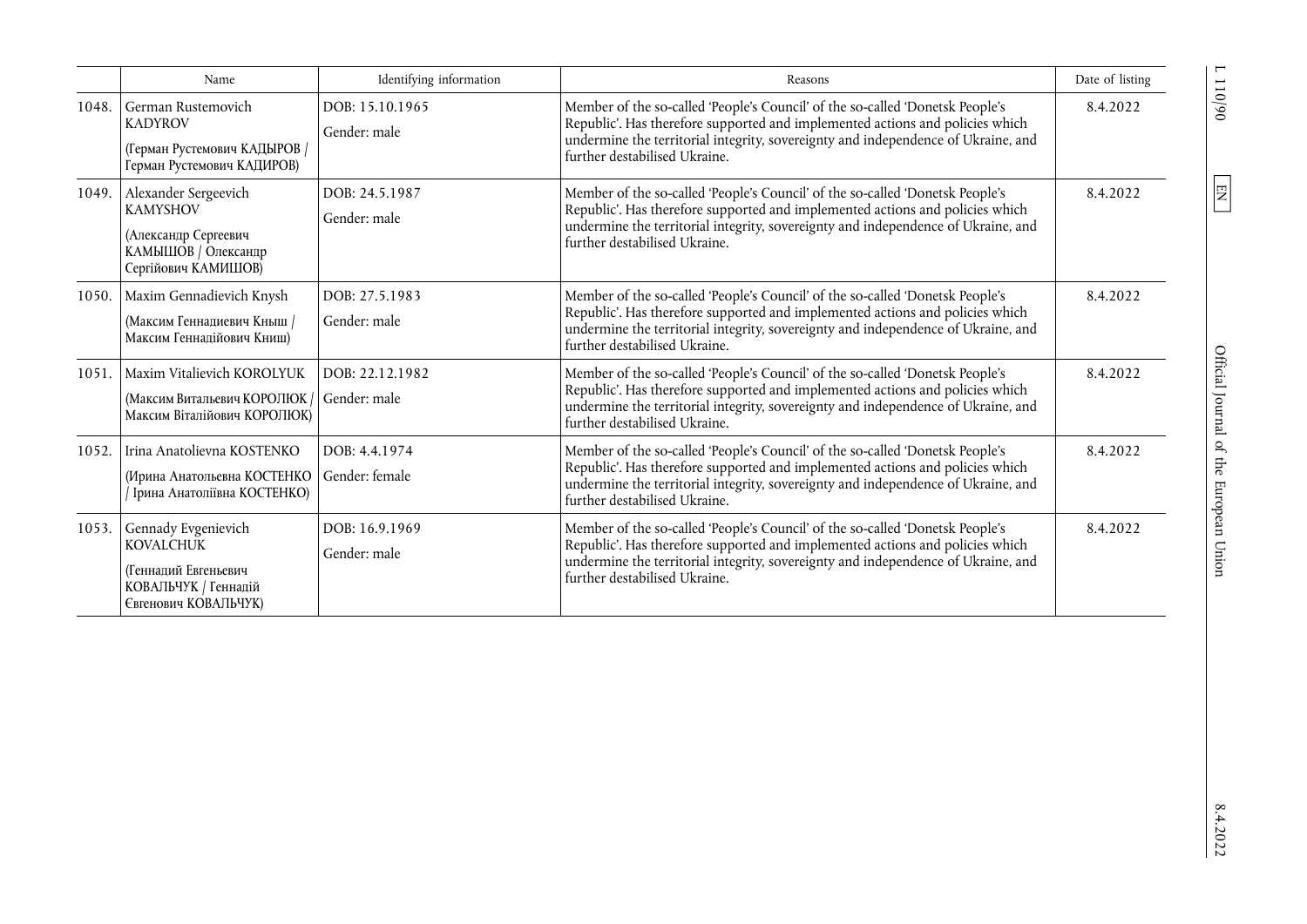|       | Name                                                                                                                     | Identifying information          | Reasons                                                                                                                                                                                                                                                                              | Date of listing |
|-------|--------------------------------------------------------------------------------------------------------------------------|----------------------------------|--------------------------------------------------------------------------------------------------------------------------------------------------------------------------------------------------------------------------------------------------------------------------------------|-----------------|
| 1054. | Sergey Alexandrovich<br><b>KOVALCHUK</b><br>(Сергей Александрович<br>КОВАЛЬЧУК / Сергій<br>Олександрович КОВАЛЬЧУК)      | DOB: 27.1.1966<br>Gender: male   | Member of the so-called 'People's Council' of the so-called 'Donetsk People's<br>Republic'. Has therefore supported and implemented actions and policies which<br>undermine the territorial integrity, sovereignty and independence of Ukraine, and<br>further destabilised Ukraine. | 8.4.2022        |
| 1055. | Alexander Vladimirovich<br><b>KOVTYRIN</b><br>(Александр Владимирович<br>КОВТЫРИН / Олександр<br>Володимирович КОВТИРІН) | DOB: 10.10.1977<br>Gender: male  | Member of the so-called 'People's Council' of the so-called 'Donetsk People's<br>Republic'. Has therefore supported and implemented actions and policies which<br>undermine the territorial integrity, sovereignty and independence of Ukraine, and<br>further destabilised Ukraine. | 8.4.2022        |
| 1056. | Olga Alexandrovna<br><b>KRAVTSOVA</b><br>(Ольга Александровна<br>КРАВЦОВА / Ольга<br>Олександрівна КРАВЦОВА)             | DOB: 19.2.1972<br>Gender: female | Member of the so-called 'People's Council' of the so-called 'Donetsk People's<br>Republic'. Has therefore supported and implemented actions and policies which<br>undermine the territorial integrity, sovereignty and independence of Ukraine, and<br>further destabilised Ukraine. | 8.4.2022        |
| 1057. | Julia Mikhailovna KRYUKOVA<br>(Юлия Михайловна КРЮКОВА /<br>Юлія Михайлівна КРЮКОВА)                                     | DOB: 28.5.1978<br>Gender: female | Member of the so-called 'People's Council' of the so-called 'Donetsk People's<br>Republic'. Has therefore supported and implemented actions and policies which<br>undermine the territorial integrity, sovereignty and independence of Ukraine, and<br>further destabilised Ukraine. | 8.4.2022        |
| 1058. | Klavdia Yurievna<br><b>KULBATSKAYA</b><br>(Клавдия Юрьевна КУЛЬБАЦКАЯ<br>Клавдія Юр'ївна КУЛЬБАЦЬКА)                     | DOB: 30.3.1967<br>Gender: female | Member of the so-called 'People's Council' of the so-called 'Donetsk People's<br>Republic'. Has therefore supported and implemented actions and policies which<br>undermine the territorial integrity, sovereignty and independence of Ukraine, and<br>further destabilised Ukraine. | 8.4.2022        |
| 1059. | Konstantin Alexandrovich<br><b>KUZMIN</b><br>(Константин Александрович<br>КУЗЬМИН / Костянтин<br>Олександрович КУЗЬМІН)  | DOB: 28.11.1976<br>Gender: male  | Member of the so-called 'People's Council' of the so-called 'Donetsk People's<br>Republic'. Has therefore supported and implemented actions and policies which<br>undermine the territorial integrity, sovereignty and independence of Ukraine, and<br>further destabilised Ukraine. | 8.4.2022        |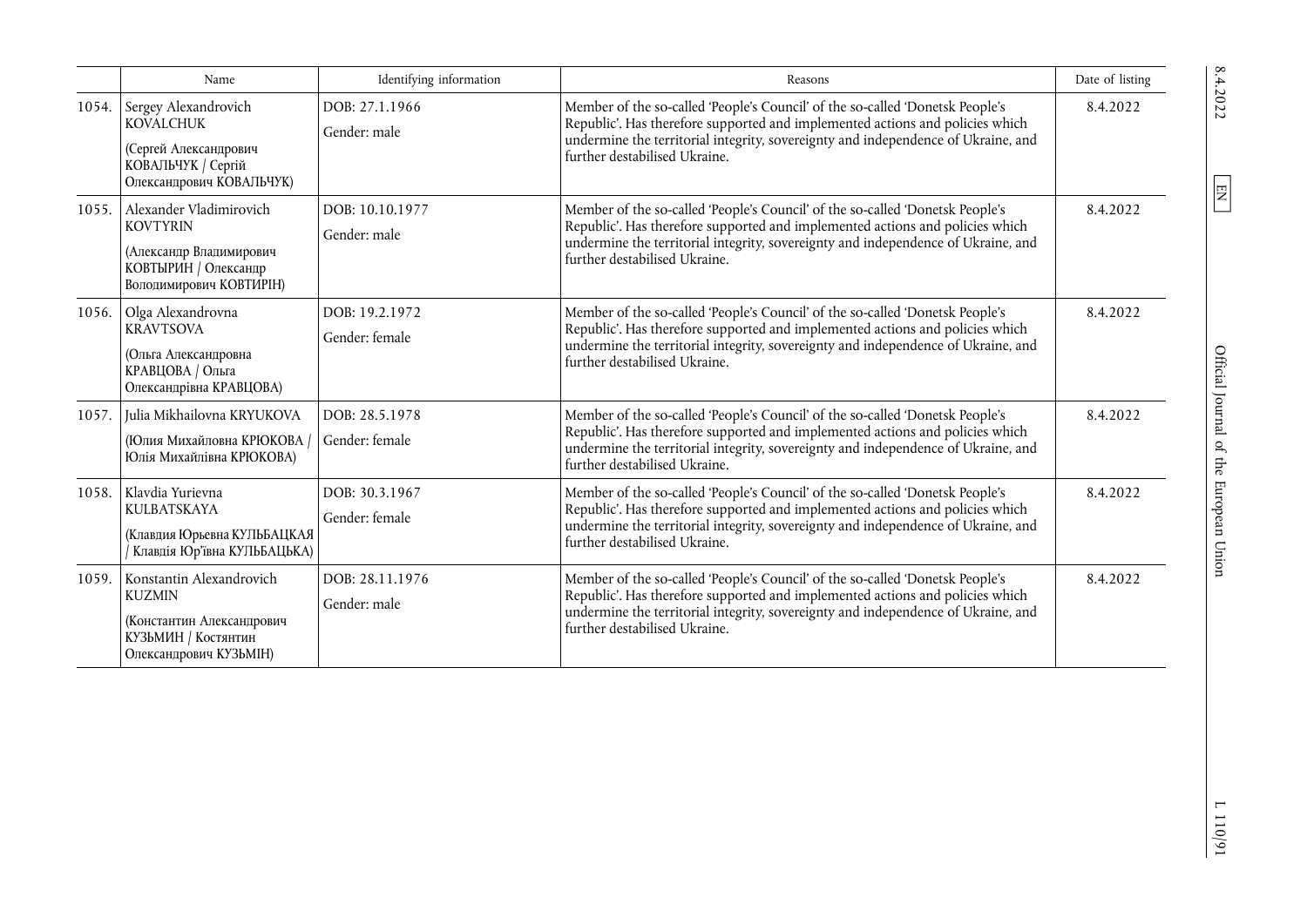|       | Name                                                                                         | Identifying information                                   | Reasons                                                                                                                                                                                                                                                                              | Date of listing |
|-------|----------------------------------------------------------------------------------------------|-----------------------------------------------------------|--------------------------------------------------------------------------------------------------------------------------------------------------------------------------------------------------------------------------------------------------------------------------------------|-----------------|
| 1060. | Yury Vladimirovich LEONOV<br>(Юрий Владимирович ЛЕОНОВ<br>Юрій Володимирович ЛЕОНОВ)         | DOB: 1.4.1980<br>Gender: male                             | Member of the so-called 'People's Council' of the so-called 'Donetsk People's<br>Republic'. Has therefore supported and implemented actions and policies which<br>undermine the territorial integrity, sovereignty and independence of Ukraine, and<br>further destabilised Ukraine. | 8.4.2022        |
| 1061. | Roman Nikolaevich LEPA<br>(Роман Николаевич ЛЕПА / Роман   Gender: male<br>Миколайович ЛЕПА) | DOB: 3.6.1974                                             | Member of the so-called 'People's Council' of the so-called 'Donetsk People's<br>Republic'. Has therefore supported and implemented actions and policies which<br>undermine the territorial integrity, sovereignty and independence of Ukraine, and<br>further destabilised Ukraine. | 8.4.2022        |
| 1062. | Yaroslav Igorevich LISOBEY<br>(Ярослав Игоревич ЛИСОБЕЙ)                                     | DOB: 24.1.1988<br>Gender: male                            | Member of the so-called 'People's Council' of the so-called 'Donetsk People's<br>Republic'. Has therefore supported and implemented actions and policies which<br>undermine the territorial integrity, sovereignty and independence of Ukraine, and<br>further destabilised Ukraine. | 8.4.2022        |
| 1063. | Irina Ivanovna ANDRUKH<br>(Ирина Ивановна АНДРУХ)                                            | DOB: 21.9.1959<br>POB: Luhansk, Ukraine<br>Gender: female | Member of the so-called 'People's Council' of the so-called 'Luhansk People's<br>Republic'. Has therefore supported and implemented actions and policies which<br>undermine the territorial integrity, sovereignty and independence of Ukraine, and<br>further destabilised Ukraine. | 8.4.2022        |
| 1064. | Aleksei Yuryevich BELETSKY<br>(Алексей Юрьевич БЕЛЕЦКИЙ)                                     | DOB: 23.7.1988<br>Gender: male                            | Member of the so-called 'People's Council' of the so-called 'Luhansk People's<br>Republic'. Has therefore supported and implemented actions and policies which<br>undermine the territorial integrity, sovereignty and independence of Ukraine, and<br>further destabilised Ukraine. | 8.4.2022        |
| 1065. | Gennadiy Mikhaylovich<br><b>BUNEEV</b><br>(Геннадий Михайлович БУНЕЕВ)                       | DOB: 11.2.1958<br>POB: Luhansk, Ukraine<br>Gender: male   | Member of the so-called 'People's Council' of the so-called 'Luhansk People's<br>Republic'. Has therefore supported and implemented actions and policies which<br>undermine the territorial integrity, sovereignty and independence of Ukraine, and<br>further destabilised Ukraine. | 8.4.2022        |
| 1066. | Oleg Viacheslavovich<br><b>DADONOV</b><br>(Олег Вячеславович ДАДОНОВ)                        | DOB: 6.7.1968<br>Gender: male                             | Member of the so-called 'People's Council' of the so-called 'Luhansk People's<br>Republic'. Has therefore supported and implemented actions and policies which<br>undermine the territorial integrity, sovereignty and independence of Ukraine, and<br>further destabilised Ukraine. | 8.4.2022        |
| 1067. | Bella Seyranovna DEMESHKO<br>(Бэлла Сейрановна ДЕМЕШКО)                                      | DOB: 19.2.1979<br>Gender: female                          | Member of the so-called 'People's Council' of the so-called 'Luhansk People's<br>Republic'. Has therefore supported and implemented actions and policies which<br>undermine the territorial integrity, sovereignty and independence of Ukraine, and<br>further destabilised Ukraine. | 8.4.2022        |

 $L$  110/92  $\,$ 

 $\boxed{\text{EN}}$ 

 $8.4.2022$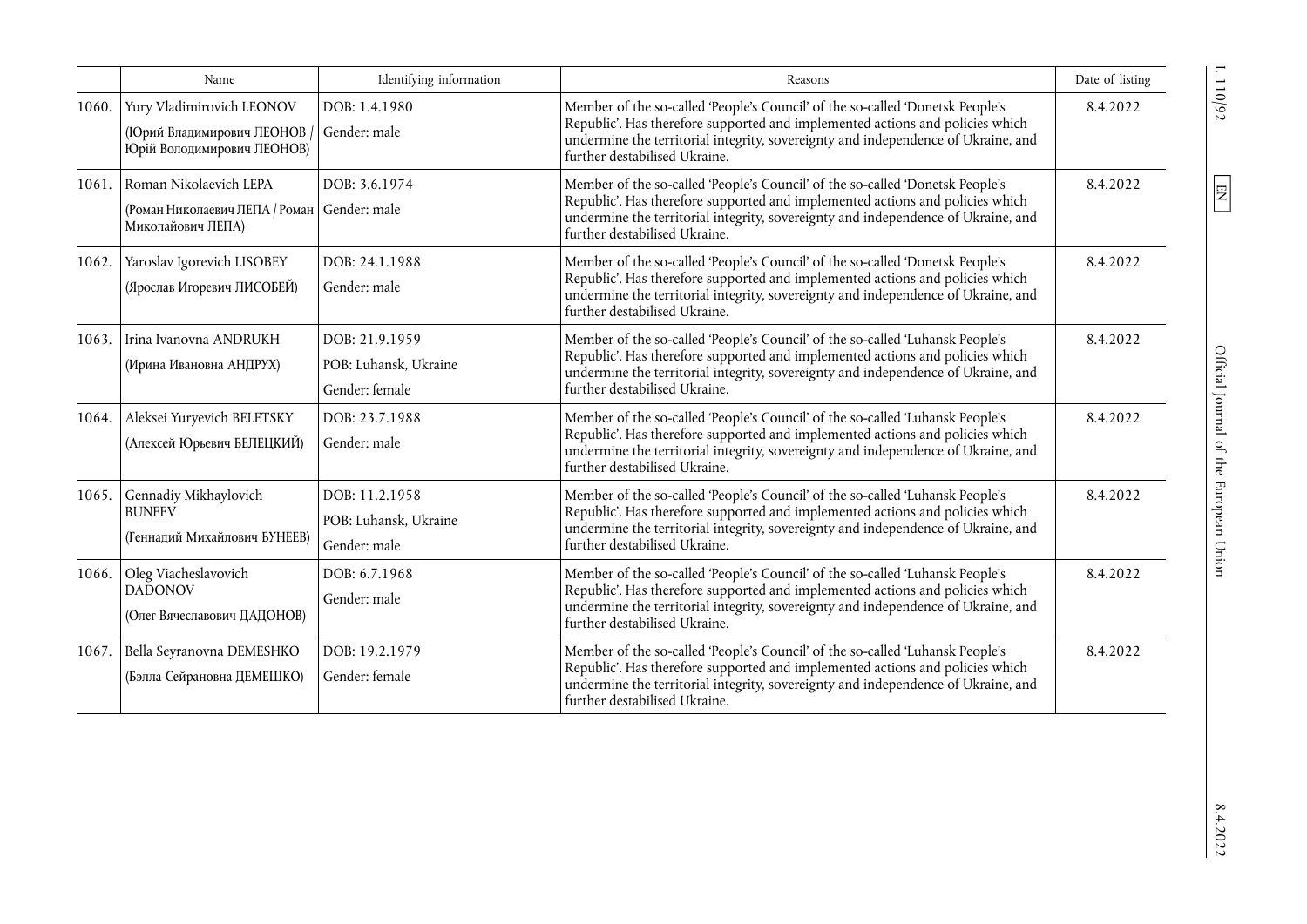|       | Name                                                                          | Identifying information                                      | Reasons                                                                                                                                                                                                                                                                              | Date of listing |
|-------|-------------------------------------------------------------------------------|--------------------------------------------------------------|--------------------------------------------------------------------------------------------------------------------------------------------------------------------------------------------------------------------------------------------------------------------------------------|-----------------|
| 1068. | Sergei Mikhaylovich DIDENKO<br>(Сергей Михайлович ДИДЕНКО)                    | DOB: 22.6.1974<br>Gender: male                               | Member of the so-called 'People's Council' of the so-called 'Luhansk People's<br>Republic'. Has therefore supported and implemented actions and policies which<br>undermine the territorial integrity, sovereignty and independence of Ukraine, and<br>further destabilised Ukraine. | 8.4.2022        |
| 1069. | Elena Evgenyevna FARAKHOVA<br>(Елена Евгеньевна ФАРАХОВА)                     | DOB: 31.12.1984<br>POB: Luhansk, Ukraine<br>Gender: female   | Member of the so-called 'People's Council' of the so-called 'Luhansk People's<br>Republic'. Has therefore supported and implemented actions and policies which<br>undermine the territorial integrity, sovereignty and independence of Ukraine, and<br>further destabilised Ukraine. | 8.4.2022        |
| 1070. | Valeriy Iosifovich GALINKIN<br>(Валерий Иосифович<br>ГАЛИНКИН)                | DOB: 1.8.1947<br>POB: Luhansk, Ukraine<br>Gender: male       | Member of the so-called 'People's Council' of the so-called 'Luhansk People's<br>Republic'. Has therefore supported and implemented actions and policies which<br>undermine the territorial integrity, sovereignty and independence of Ukraine, and<br>further destabilised Ukraine. | 8.4.2022        |
| 1071. | Svetlana Fiodorovna GIZAY<br>(Светлана Федоровна ГИЗАЙ)                       | DOB: 24.1.1965<br>POB: Kehychivka, Ukraine<br>Gender: female | Member of the so-called 'People's Council' of the so-called 'Luhansk People's<br>Republic'. Has therefore supported and implemented actions and policies which<br>undermine the territorial integrity, sovereignty and independence of Ukraine, and<br>further destabilised Ukraine. | 8.4.2022        |
| 1072. | Dmitry Yuryevich GOLDA<br>(Дмитрий Юрьевич ГОЛДА)                             | DOB: 2.8.1984<br>Gender: male                                | Member of the so-called 'People's Council' of the so-called 'Luhansk People's<br>Republic'. Has therefore supported and implemented actions and policies which<br>undermine the territorial integrity, sovereignty and independence of Ukraine, and<br>further destabilised Ukraine. | 8.4.2022        |
| 1073. | Mikhail Vasilyevich<br><b>GOLUBOVICH</b><br>(Михаил Васильевич<br>ГОЛУБОВИЧ)  | DOB: 21.11.1943<br>POB: Zolotonosha, Ukraine<br>Gender: male | Member of the so-called 'People's Council' of the so-called 'Luhansk People's<br>Republic'. Has therefore supported and implemented actions and policies which<br>undermine the territorial integrity, sovereignty and independence of Ukraine, and<br>further destabilised Ukraine. | 8.4.2022        |
| 1074. | Andrei Anatolyevich GUBAREV<br>(Андрей Анатольевич ГУБАРЕВ)                   | DOB: 22.10.1974<br>POB: Krasnodon, Ukraine<br>Gender: male   | Member of the so-called 'People's Council' of the so-called 'Luhansk People's<br>Republic'. Has therefore supported and implemented actions and policies which<br>undermine the territorial integrity, sovereignty and independence of Ukraine, and<br>further destabilised Ukraine. | 8.4.2022        |
| 1075. | Svetlana Vadimovna<br><b>KHVOROSTIAN</b><br>(Светлана Вадимовна<br>ХВОРОСТЯН) | DOB: 7.3.1990<br>POB: Luhansk, Ukraine<br>Gender: female     | Member of the so-called 'People's Council' of the so-called 'Luhansk People's<br>Republic'. Has therefore supported and implemented actions and policies which<br>undermine the territorial integrity, sovereignty and independence of Ukraine, and<br>further destabilised Ukraine. | 8.4.2022        |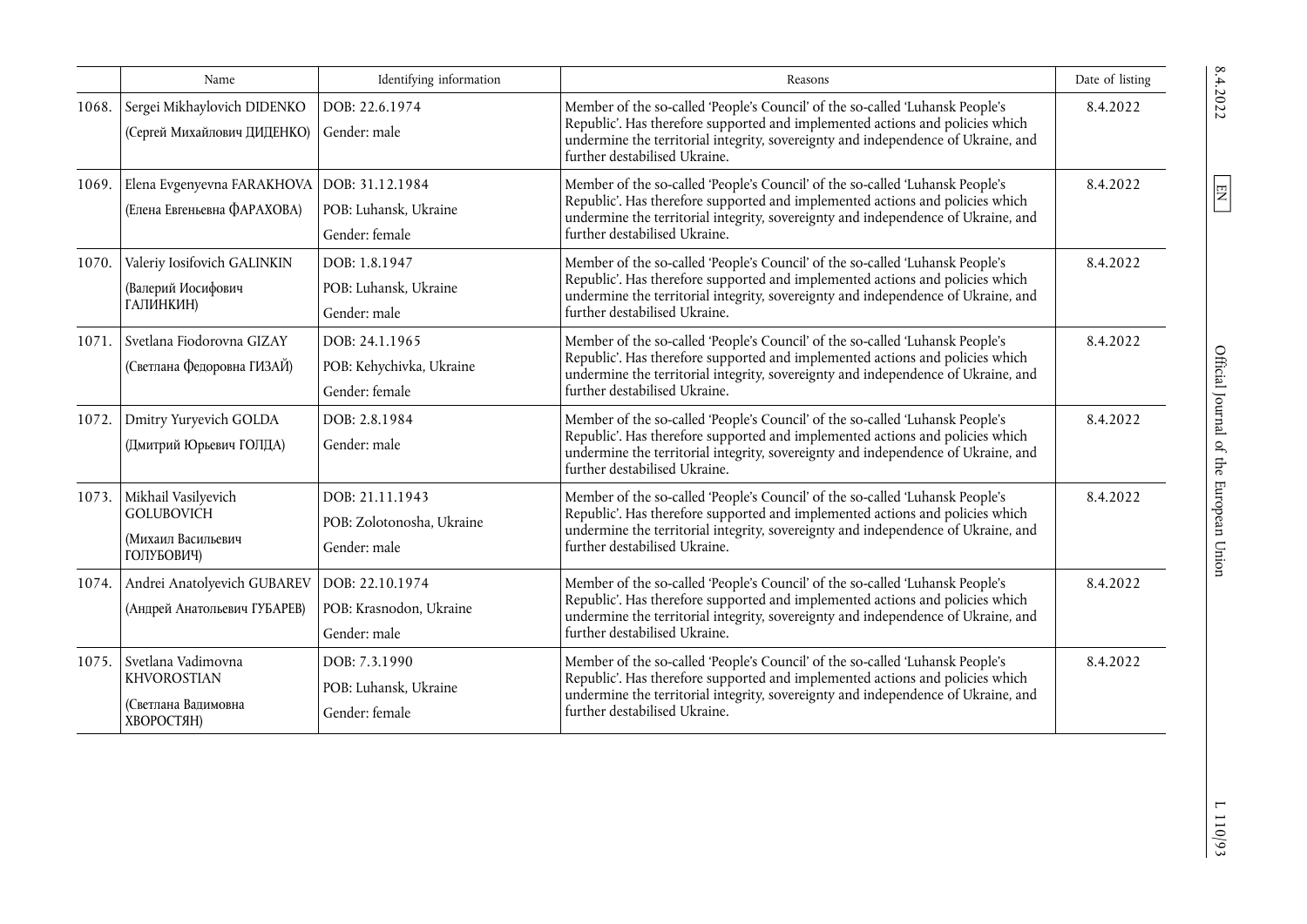|       | Name                                                                                | Identifying information                                             | Reasons                                                                                                                                                                                                                                                                              | Date of listing |
|-------|-------------------------------------------------------------------------------------|---------------------------------------------------------------------|--------------------------------------------------------------------------------------------------------------------------------------------------------------------------------------------------------------------------------------------------------------------------------------|-----------------|
| 1076. | Vitaliy Mikhaylovich<br><b>KISHKINOV</b><br>(Виталий Михайлович<br>КИШКИНОВ)        | DOB: 7.1.1983<br>Gender: male                                       | Member of the so-called 'People's Council' of the so-called 'Luhansk People's<br>Republic'. Has therefore supported and implemented actions and policies which<br>undermine the territorial integrity, sovereignty and independence of Ukraine, and<br>further destabilised Ukraine. | 8.4.2022        |
| 1077. | Olga Anatolyevna KOBTSEVA<br>(Ольга Анатольевна КОБЦЕВА)                            | DOB: 6.9.1966<br>POB: Rubizhne, Ukraine<br>Gender: female           | Member of the so-called 'People's Council' of the so-called 'Luhansk People's<br>Republic'. Has therefore supported and implemented actions and policies which<br>undermine the territorial integrity, sovereignty and independence of Ukraine, and<br>further destabilised Ukraine. | 8.4.2022        |
| 1078. | Denis Sergeevich KOLESNIKOV<br>(Денис Сергеевич КОЛЕСНИКОВ)   РОВ: Luhansk, Ukraine | DOB: 1.6.1980<br>Gender: male                                       | Member of the so-called 'People's Council' of the so-called 'Luhansk People's<br>Republic'. Has therefore supported and implemented actions and policies which<br>undermine the territorial integrity, sovereignty and independence of Ukraine, and<br>further destabilised Ukraine. | 8.4.2022        |
| 1079. | Aleksandra Sergeevna<br><b>KOVALENKO</b><br>(Александра Сергеевна<br>КОВАЛЕНКО)     | DOB: 6.9.1988<br>POB: Luhansk, Ukraine<br>Gender: female            | Member of the so-called 'People's Council' of the so-called 'Luhansk People's<br>Republic'. Has therefore supported and implemented actions and policies which<br>undermine the territorial integrity, sovereignty and independence of Ukraine, and<br>further destabilised Ukraine. | 8.4.2022        |
| 1080. | Aleksandr Valeryevich<br><b>KRIYERENKO</b><br>(Александр Валерьевич<br>КРИЕРЕНКО)   | DOB: 14.10.1993<br>POB: Luhansk, Ukraine<br>Gender: male            | Member of the so-called 'People's Council' of the so-called 'Luhansk People's<br>Republic'. Has therefore supported and implemented actions and policies which<br>undermine the territorial integrity, sovereignty and independence of Ukraine, and<br>further destabilised Ukraine. | 8.4.2022        |
| 1081. | Dmitry Leonidovich KUKARSKY<br>(Дмитрий Леонидович<br>КУКАРСКИЙ)                    | DOB: 20.1.1982<br>POB: Antipino, Russian Federation<br>Gender: male | Member of the so-called 'People's Council' of the so-called 'Luhansk People's<br>Republic'. Has therefore supported and implemented actions and policies which<br>undermine the territorial integrity, sovereignty and independence of Ukraine, and<br>further destabilised Ukraine. | 8.4.2022        |
| 1082. | Andrei Viktorovich LITSOEV<br>(Андрей Викторович ЛИЦОЕВ)                            | DOB: 6.2.1967<br>POB: Luhansk, Ukraine<br>Gender: male              | Member of the so-called 'People's Council' of the so-called 'Luhansk People's<br>Republic'. Has therefore supported and implemented actions and policies which<br>undermine the territorial integrity, sovereignty and independence of Ukraine, and<br>further destabilised Ukraine. | 8.4.2022        |

 $L 110/94$ 

 $\boxed{\text{EN}}$ 

 $8.4.2022$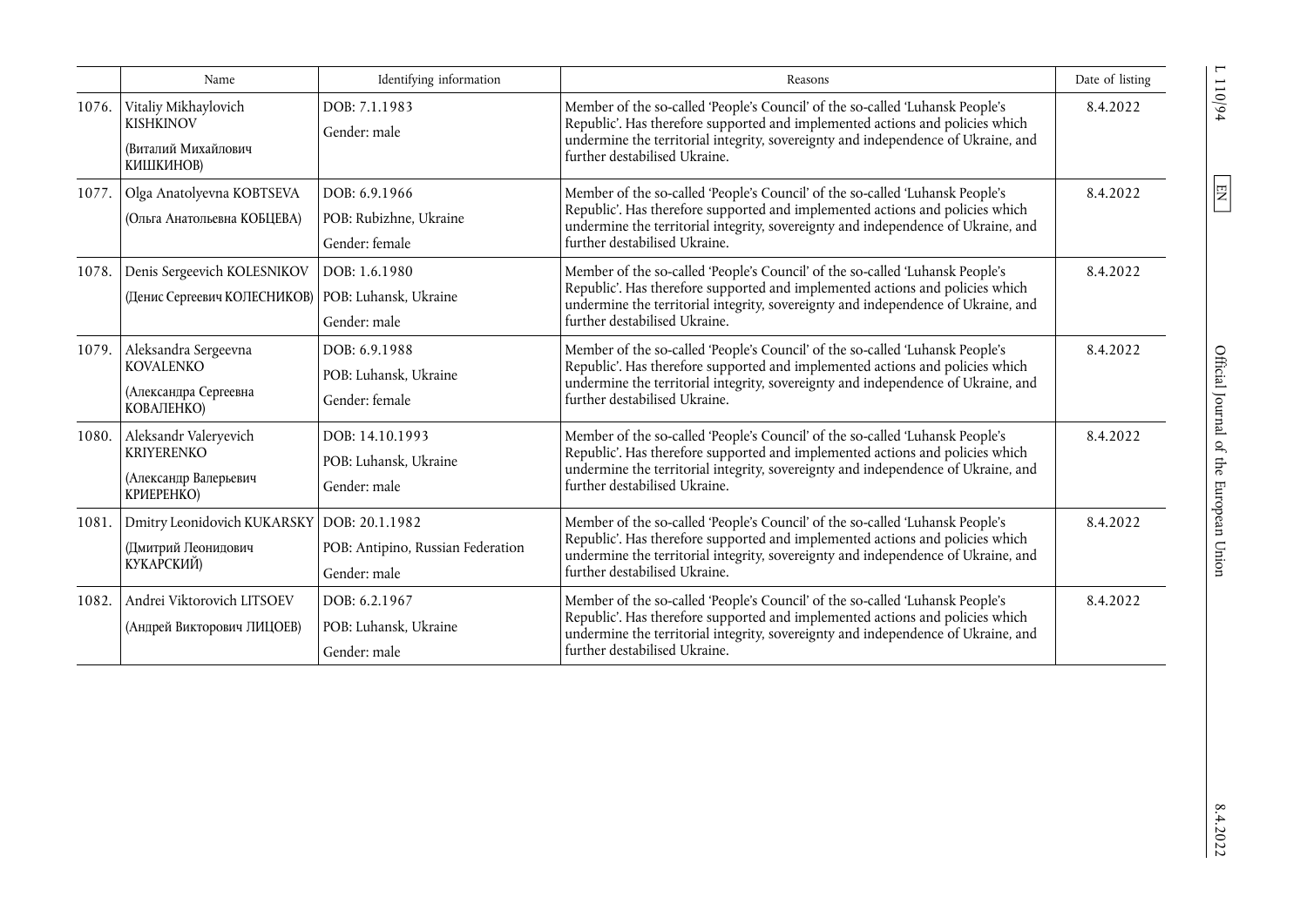|       | Name                                                                                              | Identifying information                                     | Reasons                                                                                                                                                                                                                                                                              | Date of listing |
|-------|---------------------------------------------------------------------------------------------------|-------------------------------------------------------------|--------------------------------------------------------------------------------------------------------------------------------------------------------------------------------------------------------------------------------------------------------------------------------------|-----------------|
| 1083. | Roman Grigoryevich LYSENKO<br>(Роман Григорьевич ЛЫСЕНКО)                                         | DOB: 13.8.1962<br>POB: Alchevsk, Ukraine<br>Gender: male    | Member of the so-called 'People's Council' of the so-called 'Luhansk People's<br>Republic'. Has therefore supported and implemented actions and policies which<br>undermine the territorial integrity, sovereignty and independence of Ukraine, and<br>further destabilised Ukraine. | 8.4.2022        |
| 1084. | Pavel Georgievich MALY<br>(Павел Георгиевич МАЛЫЙ)                                                | DOB: 5.11.1968<br>POB: Debaltseve, Ukraine<br>Gender: male  | Member of the so-called 'People's Council' of the so-called 'Luhansk People's<br>Republic'. Has therefore supported and implemented actions and policies which<br>undermine the territorial integrity, sovereignty and independence of Ukraine, and<br>further destabilised Ukraine. | 8.4.2022        |
| 1085. | Ruslan Raisovich MARDANOV<br>(Руслан Раисович МАРДАНОВ)                                           | DOB: 22.9.1980<br>Gender: male                              | Member of the so-called 'People's Council' of the so-called 'Luhansk People's<br>Republic'. Has therefore supported and implemented actions and policies which<br>undermine the territorial integrity, sovereignty and independence of Ukraine, and<br>further destabilised Ukraine. | 8.4.2022        |
| 1086. | Zhanna Viktorovna MARFINA<br>(Жанна Викторовна МАРФИНА)                                           | DOB: 31.1.1974<br>POB: Bile, Ukraine<br>Gender: female      | Member of the so-called 'People's Council' of the so-called 'Luhansk People's<br>Republic'. Has therefore supported and implemented actions and policies which<br>undermine the territorial integrity, sovereignty and independence of Ukraine, and<br>further destabilised Ukraine. | 8.4.2022        |
| 1087. | Anna Mikhaylovna MOSINA<br>(Анна Михайловна МОСИНА)                                               | DOB: 27.10.1957<br>POB: Luhansk, Ukraine<br>Gender: female  | Member of the so-called 'People's Council' of the so-called 'Luhansk People's<br>Republic'. Has therefore supported and implemented actions and policies which<br>undermine the territorial integrity, sovereignty and independence of Ukraine, and<br>further destabilised Ukraine. | 8.4.2022        |
| 1088. | Zinaida Gavrilovna NADEN<br>(Зинаида Гавриловна НАДЕН)                                            | DOB: 22.7.1947<br>Gender: female                            | Member of the so-called 'People's Council' of the so-called 'Luhansk People's<br>Republic'. Has therefore supported and implemented actions and policies which<br>undermine the territorial integrity, sovereignty and independence of Ukraine, and<br>further destabilised Ukraine. | 8.4.2022        |
| 1089. | Pavel Aristievich PILAVOV<br>(Павел Аристиевич ПИЛАВОВ)                                           | DOB: 17.2.1969<br>POB: Alekseyevka, Georgia<br>Gender: male | Member of the so-called 'People's Council' of the so-called 'Luhansk People's<br>Republic'. Has therefore supported and implemented actions and policies which<br>undermine the territorial integrity, sovereignty and independence of Ukraine, and<br>further destabilised Ukraine. | 8.4.2022        |
| 1090. | Alla Arkadyevna PODTYNNAYA   DOB: 8.6.1953<br>(Алла Аркадьевна ПОДТЫННАЯ)   POB: Luhansk, Ukraine | Gender: female                                              | Member of the so-called 'People's Council' of the so-called 'Luhansk People's<br>Republic'. Has therefore supported and implemented actions and policies which<br>undermine the territorial integrity, sovereignty and independence of Ukraine, and<br>further destabilised Ukraine. | 8.4.2022        |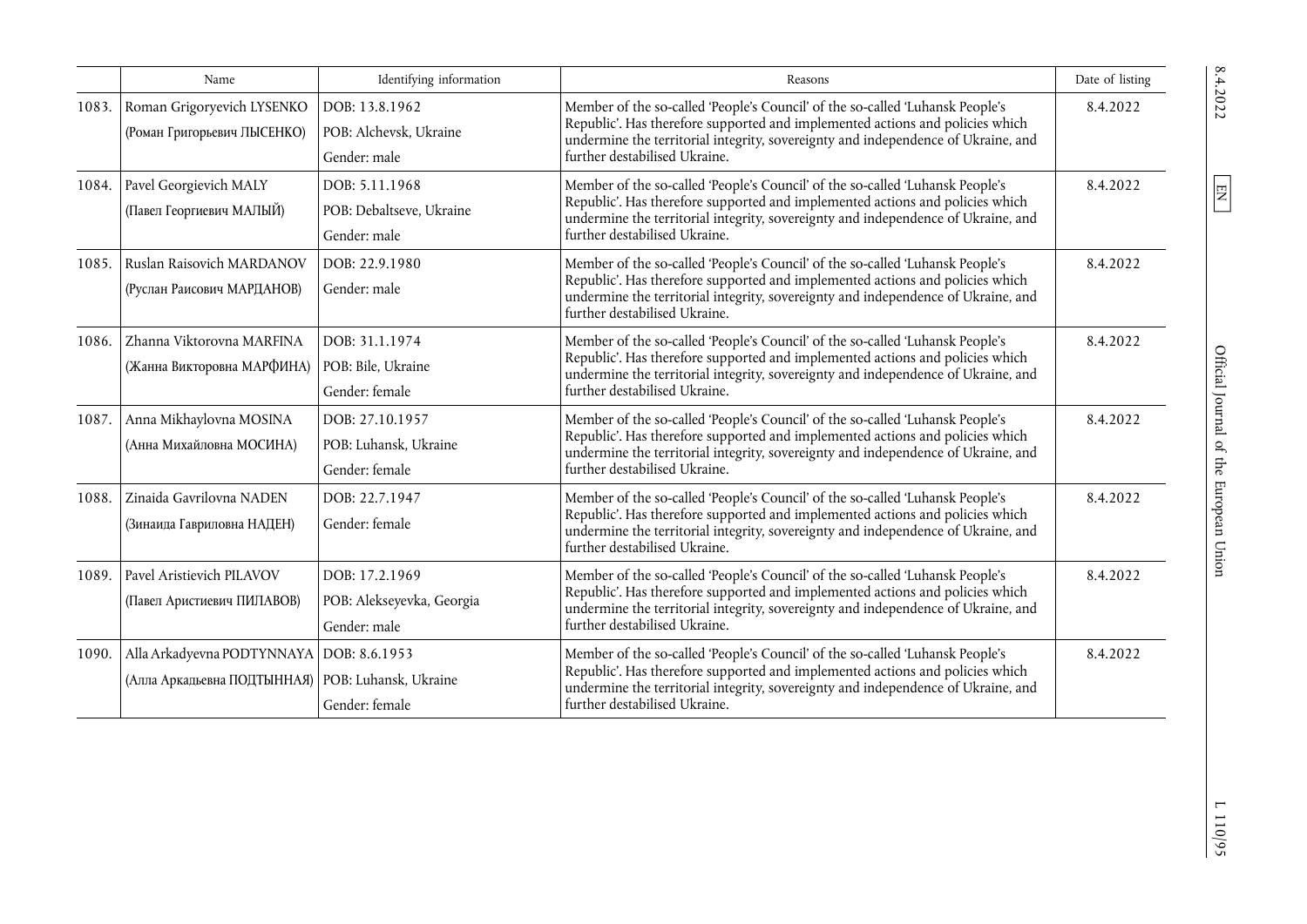|       | Name                                                                          | Identifying information                                         | Reasons                                                                                                                                                                                                                                                                              | Date of listing |
|-------|-------------------------------------------------------------------------------|-----------------------------------------------------------------|--------------------------------------------------------------------------------------------------------------------------------------------------------------------------------------------------------------------------------------------------------------------------------------|-----------------|
| 1091. | Vladimir Nikolaevich<br><b>POLYAKOV</b><br>(Владимир Николаевич<br>ПОЛЯКОВ)   | DOB: 7.4.1987<br>POB: Perevalsk, Ukraine<br>Gender: male        | Member of the so-called 'People's Council' of the so-called 'Luhansk People's<br>Republic'. Has therefore supported and implemented actions and policies which<br>undermine the territorial integrity, sovereignty and independence of Ukraine, and<br>further destabilised Ukraine. | 8.4.2022        |
| 1092. | Oleg Nikolaevich POPOV<br>(Олег Николаевич ПОПОВ)                             | DOB: 16.4.1972<br>POB: Luhansk, Ukraine<br>Gender: male         | Member of the so-called 'People's Council' of the so-called 'Luhansk People's<br>Republic'. Has therefore supported and implemented actions and policies which<br>undermine the territorial integrity, sovereignty and independence of Ukraine, and<br>further destabilised Ukraine. | 8.4.2022        |
| 1093. | Elena Ivanovna RAKHMUKOVA<br>(Елена Ивановна РАХМУКОВА)                       | DOB: 25.9.1956<br>POB: Antratsyt, Ukraine<br>Gender: female     | Member of the so-called 'People's Council' of the so-called 'Luhansk People's<br>Republic'. Has therefore supported and implemented actions and policies which<br>undermine the territorial integrity, sovereignty and independence of Ukraine, and<br>further destabilised Ukraine. | 8.4.2022        |
| 1094. | Igor Nikolaevich RYABUSHKIN<br>(Игорь Николаевич РЯБУШКИН)                    | DOB: 5.5.1970<br>POB: Rovenky, Ukraine<br>Gender: male          | Member of the so-called 'People's Council' of the so-called 'Luhansk People's<br>Republic'. Has therefore supported and implemented actions and policies which<br>undermine the territorial integrity, sovereignty and independence of Ukraine, and<br>further destabilised Ukraine. | 8.4.2022        |
| 1095. | Ivan Vladimirovich SANAYEV<br>(Иван Владимирович САНАЕВ)                      | DOB: 10.6.1986<br>POB: Molodohvardiisk, Ukraine<br>Gender: male | Member of the so-called 'People's Council' of the so-called 'Luhansk People's<br>Republic'. Has therefore supported and implemented actions and policies which<br>undermine the territorial integrity, sovereignty and independence of Ukraine, and<br>further destabilised Ukraine. | 8.4.2022        |
| 1096. | Vladimir Vladimirovich SANKIN<br>(Владимир Владимирович<br>САНКИН)            | DOB: 7.6.1984<br>POB: Luhansk, Ukraine<br>Gender: male          | Member of the so-called 'People's Council' of the so-called 'Luhansk People's<br>Republic'. Has therefore supported and implemented actions and policies which<br>undermine the territorial integrity, sovereignty and independence of Ukraine, and<br>further destabilised Ukraine. | 8.4.2022        |
| 1097. | Natalya Vladimirovna SERGUN<br>(Наталья Владимировна СЕРГУН)   Gender: female | DOB: 20.9.1973                                                  | Member of the so-called 'People's Council' of the so-called 'Luhansk People's<br>Republic'. Has therefore supported and implemented actions and policies which<br>undermine the territorial integrity, sovereignty and independence of Ukraine, and<br>further destabilised Ukraine. | 8.4.2022        |

 $110/96$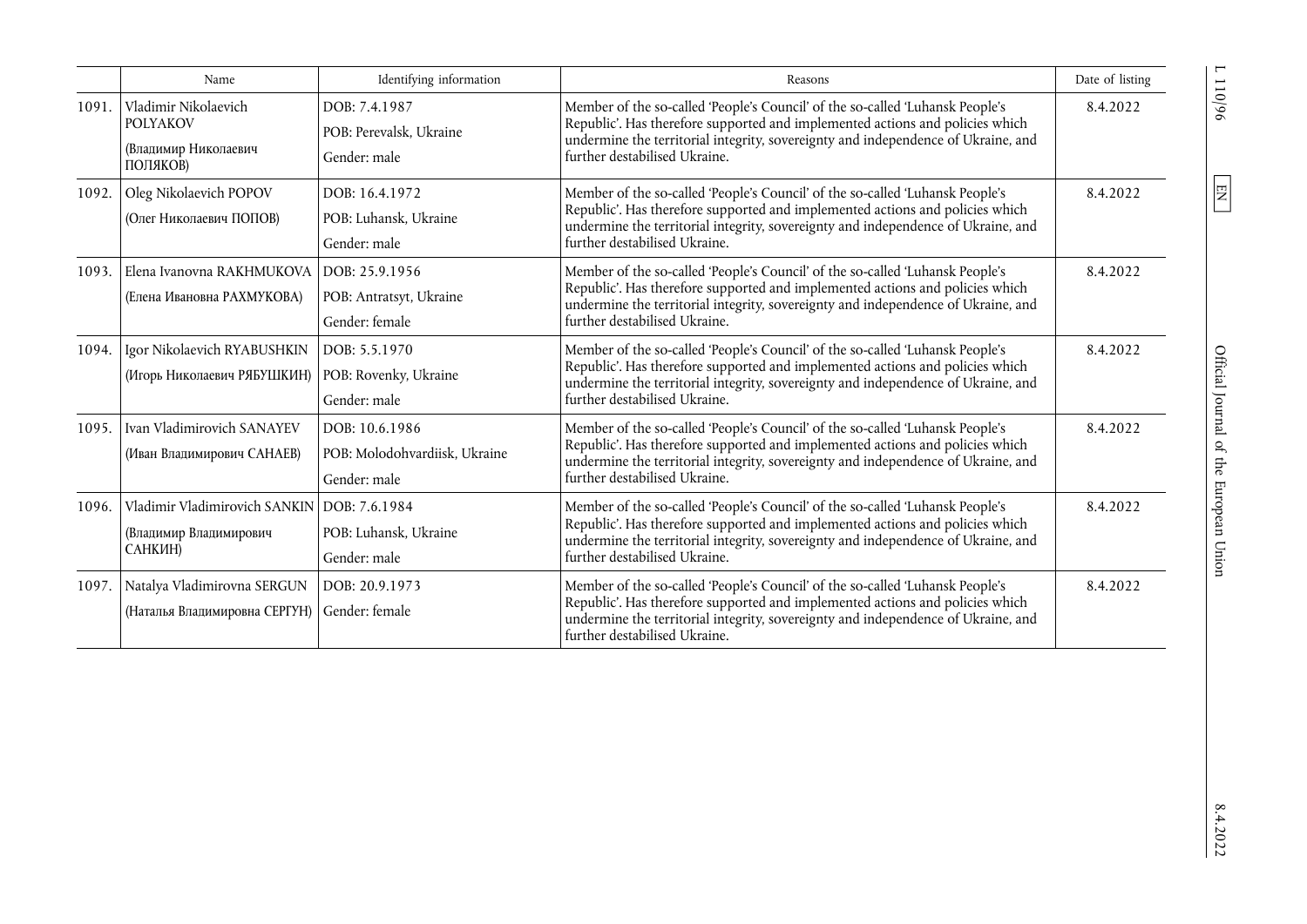|       | Name                                                                              | Identifying information                                    | Reasons                                                                                                                                                                                                                                                                              | Date of listing |
|-------|-----------------------------------------------------------------------------------|------------------------------------------------------------|--------------------------------------------------------------------------------------------------------------------------------------------------------------------------------------------------------------------------------------------------------------------------------------|-----------------|
| 1098. | Sergei Viktorovich SEROV<br>(Сергей Викторович СЕРОВ)                             | DOB: 13.12.1967<br>Gender: male                            | Member of the so-called 'People's Council' of the so-called 'Luhansk People's<br>Republic'. Has therefore supported and implemented actions and policies which<br>undermine the territorial integrity, sovereignty and independence of Ukraine, and<br>further destabilised Ukraine. | 8.4.2022        |
| 1099. | Konstantin Evgenevich<br><b>SKRYPNYK</b><br>(Константин Евгеньевич<br>СКРЫПНИК)   | DOB: 15.4.1974<br>Gender: male                             | Member of the so-called 'People's Council' of the so-called 'Luhansk People's<br>Republic'. Has therefore supported and implemented actions and policies which<br>undermine the territorial integrity, sovereignty and independence of Ukraine, and<br>further destabilised Ukraine. | 8.4.2022        |
| 1100. | Viacheslav Evgenyevich<br><b>SVETLOV</b><br>(Вячеслав Евгеньевич СВЕТЛОВ)         | DOB: 27.1.1970<br>Gender: male                             | Member of the so-called 'People's Council' of the so-called 'Luhansk People's<br>Republic'. Has therefore supported and implemented actions and policies which<br>undermine the territorial integrity, sovereignty and independence of Ukraine, and<br>further destabilised Ukraine. | 8.4.2022        |
| 1101. | Andrei Mikhaylovich<br><b>TAMBOVTSEV</b><br>(Андрей Михайлович<br>ТАМБОВЦЕВ)      | DOB: 6.8.1986<br>POB: Luhansk, Ukraine<br>Gender: male     | Member of the so-called 'People's Council' of the so-called 'Luhansk People's<br>Republic'. Has therefore supported and implemented actions and policies which<br>undermine the territorial integrity, sovereignty and independence of Ukraine, and<br>further destabilised Ukraine. | 8.4.2022        |
| 1102. | Yuriy Nikolaevich TELIKANOV<br>(Юрий Николаевич<br>ТЕЛИКАНОВ)                     | DOB: 10.5.1955<br>POB: Yenakiyeve, Ukraine<br>Gender: male | Member of the so-called 'People's Council' of the so-called 'Luhansk People's<br>Republic'. Has therefore supported and implemented actions and policies which<br>undermine the territorial integrity, sovereignty and independence of Ukraine, and<br>further destabilised Ukraine. | 8.4.2022        |
| 1103. | Maksim Anatolyevich UVAROV<br>(Максим Анатольевич УВАРОВ)                         | DOB: 14.8.1980<br>Gender: male                             | Member of the so-called 'People's Council' of the so-called 'Luhansk People's<br>Republic'. Has therefore supported and implemented actions and policies which<br>undermine the territorial integrity, sovereignty and independence of Ukraine, and<br>further destabilised Ukraine. | 8.4.2022        |
| 1104. | Aleksandr Viktorovich<br><b>YERMOLENKO</b><br>(Александр Викторович<br>ЕРМОЛЕНКО) | DOB: 20.12.1985<br>POB: Snezhnoe, Ukraine<br>Gender: male  | Member of the so-called 'People's Council' of the so-called 'Luhansk People's<br>Republic'. Has therefore supported and implemented actions and policies which<br>undermine the territorial integrity, sovereignty and independence of Ukraine, and<br>further destabilised Ukraine. | 8.4.2022        |

 $\boxed{\text{EN}}$ 

 $\;$  1 10/97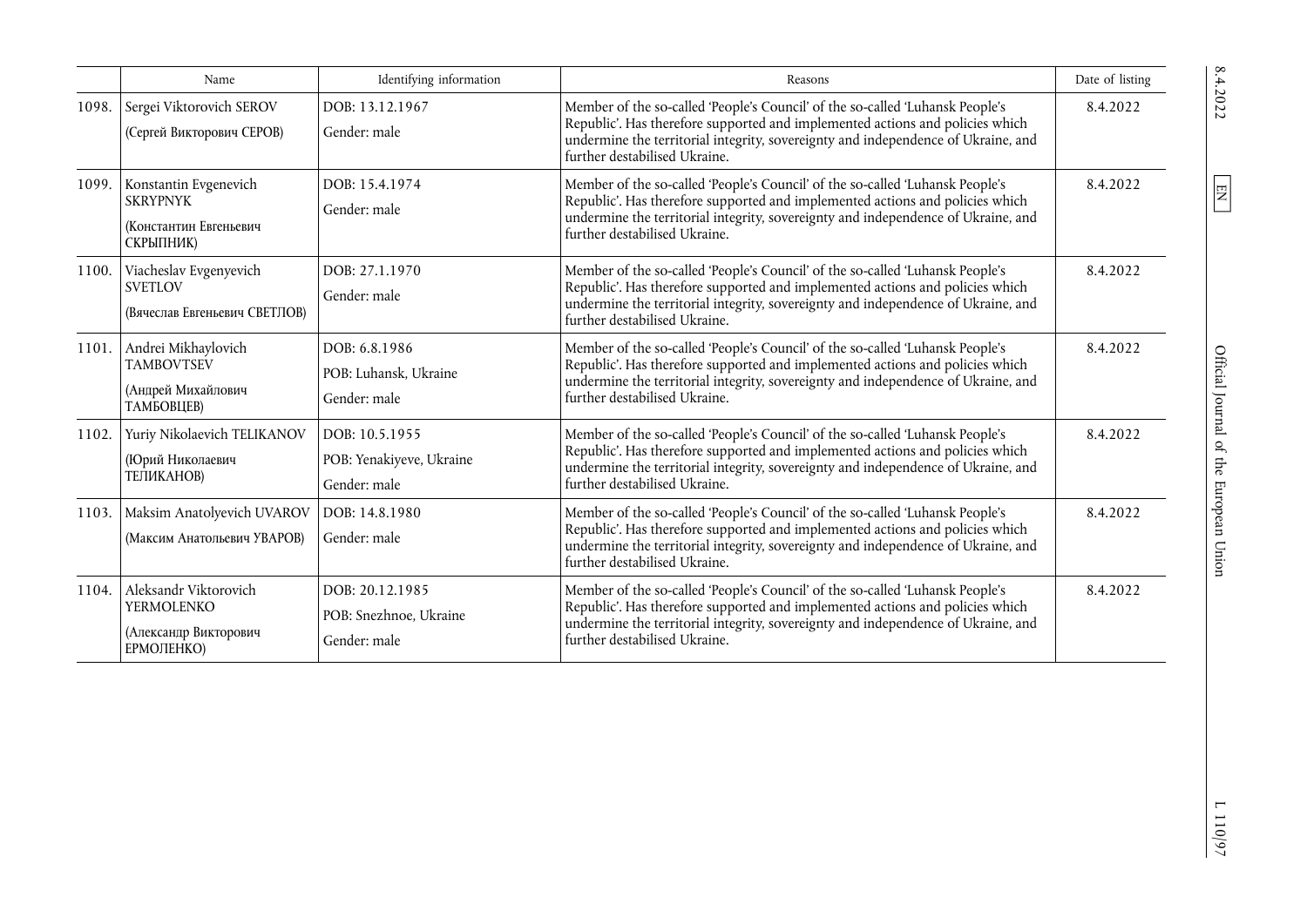|       | Name                                                                                                            | Identifying information                                                                                                                                                                                                                                      | Reasons                                                                                                                                                                                                                                                                                                                                                                                                                                                                                                                                                                                                                                                                                                                                                                             | Date of listing |
|-------|-----------------------------------------------------------------------------------------------------------------|--------------------------------------------------------------------------------------------------------------------------------------------------------------------------------------------------------------------------------------------------------------|-------------------------------------------------------------------------------------------------------------------------------------------------------------------------------------------------------------------------------------------------------------------------------------------------------------------------------------------------------------------------------------------------------------------------------------------------------------------------------------------------------------------------------------------------------------------------------------------------------------------------------------------------------------------------------------------------------------------------------------------------------------------------------------|-----------------|
| 1105. | Yuriy Pavlovich YUROV<br>(Юрий Павлович ЮРОВ)                                                                   | DOB: 17.6.1969<br>POB: Luhansk, Ukraine<br>Gender: male                                                                                                                                                                                                      | Member of the so-called 'People's Council' of the so-called 'Luhansk People's<br>Republic'. Has therefore supported and implemented actions and policies which<br>undermine the territorial integrity, sovereignty and independence of Ukraine, and<br>further destabilised Ukraine.                                                                                                                                                                                                                                                                                                                                                                                                                                                                                                | 8.4.2022        |
| 1106. | Nelli Akopovna ZADIRAKA<br>(Нелли Акоповна ЗАДИРАКА)                                                            | DOB: 24.8.1949<br>POB: Akhaltsikhe, Georgia<br>Gender: female                                                                                                                                                                                                | Member of the so-called 'People's Council' of the so-called 'Luhansk People's<br>Republic'. Has therefore supported and implemented actions and policies, which<br>undermine the territorial integrity, sovereignty and independence of Ukraine, and<br>further destabilised Ukraine.                                                                                                                                                                                                                                                                                                                                                                                                                                                                                               | 8.4.2022        |
| 1107. | Dmitry Aleksandrovich<br>KHOROSHILOV<br>(Дмитрий Александрович<br>ХОРОШИЛОВ; Дмитро<br>Олександрович ХОРОШИЛОВ) | DOB: 20.12.1982<br>Gender: male                                                                                                                                                                                                                              | Member of the so-called 'People's Council' of the so-called 'Luhansk People's<br>Republic'. Has therefore supported and implemented actions and policies which<br>undermine the territorial integrity, sovereignty and independence of Ukraine, and<br>further destabilised Ukraine.                                                                                                                                                                                                                                                                                                                                                                                                                                                                                                | 8.4.2022        |
| 1108. | Andrei Fiodorovich SOPELNIK<br>(Андрей Федорович<br>СОПЕЛЬНИК; Андрій Федорович<br>СОПЕЛЬНИК)                   | DOB: 16.3.1975<br>Gender: male                                                                                                                                                                                                                               | Member of the so-called 'People's Council' of the so-called 'Luhansk People's<br>Republic'. Has therefore supported and implemented actions and policies which<br>undermine the territorial integrity, sovereignty and independence of Ukraine, and<br>further destabilised Ukraine.                                                                                                                                                                                                                                                                                                                                                                                                                                                                                                | 8.4.2022        |
| 1109. | Oleg Valeryevich KOVAL<br>(Олег Валерьевич КОВАЛЬ; Олег<br>Валерійович КОВАЛЬ)                                  | DOB: 29.9.1974<br>Gender: male                                                                                                                                                                                                                               | Member of the so-called 'People's Council' of the so-called 'Luhansk People's<br>Republic'. Has therefore supported and implemented actions and policies which<br>undermine the territorial integrity, sovereignty and independence of Ukraine, and<br>further destabilised Ukraine.                                                                                                                                                                                                                                                                                                                                                                                                                                                                                                | 8.4.2022        |
| 1110. | Gulbakhor ISMAILOVA<br>(a.k.a. Ismailova GULBAKHOR)<br>Гульбахор ИСМАИЛОВА                                      | DOB: 22.12.1959<br>POB: Uzbekistan<br>Address: Apartment 81-83, 79<br>Ustabayeva Street 1000187 Tashkent,<br>Uzbekistan<br>Associated individual: Alisher Usmanov,<br>brother<br>Nationality: Russian<br>Passport No: 71 3059195 (Russian)<br>Gender: female | Gulbakhor Ismailova is a sister of Alisher Usmanov, a pro-Kremlin oligarch listed<br>under Decision 2014/145/CFSP. Investigations by the German Federal Criminal<br>Police Office (Bundeskriminalamt) revealed that Alisher Usmanov indirectly<br>transferred assets to his sister Gulbakhor Ismailova. In particular, the owner of the<br>yacht "Dilbar" is Navis Marine Ltd. (Cayman Islands), whose shareholder is Almenor<br>Holdings Ltd. (Cyprus). All shares in that holding company are held by Pomerol<br>Capital SA (Switzerland) in trust for the benefit of "The Sisters Trust". Since 2017,<br>Alisher Usmanov has no longer been a shareholder of this trust company, leaving his<br>sister, Gulbakhor Ismailova, as the only beneficial owner of the yacht "Dilbar". | 8.4.2022        |

 $\frac{110}{9}$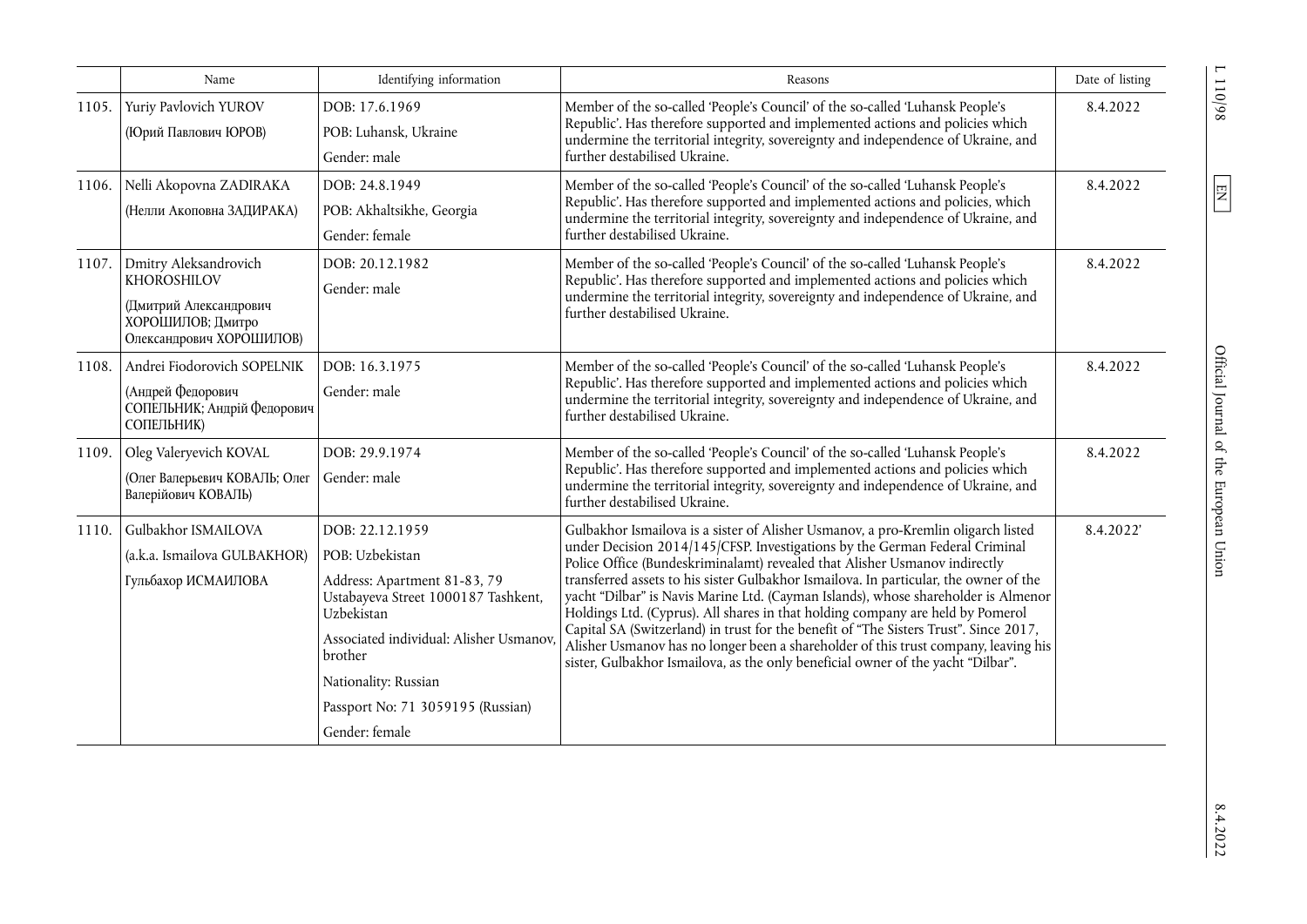| Name | Identifying information | Reasons                                                                                                                                                                                                                                                                                                                                                                                                                                                                 | Date of listing |
|------|-------------------------|-------------------------------------------------------------------------------------------------------------------------------------------------------------------------------------------------------------------------------------------------------------------------------------------------------------------------------------------------------------------------------------------------------------------------------------------------------------------------|-----------------|
|      |                         | She has also been linked to luxury real estate in Italy and Latvia, that can be linked to<br>her brother Alisher Usmanov. She is therefore a natural person associated with<br>Alisher Usmanov (her brother), who actively supported materially or financially<br>Russian decision-makers responsible for the annexation of Crimea and the<br>destabilisation of Ukraine and actively supported the Russian government's policies  <br>l of destabilisation of Ukraine. |                 |

## **Entities**

|              | Name                                                                                 | Identifying information                                                                                                                                                                | Reasons                                                                                                                                                                                                                                                                                                                                                                                                                                                                                                                                                                                                                                                                                                                                        | Date of listing |
|--------------|--------------------------------------------------------------------------------------|----------------------------------------------------------------------------------------------------------------------------------------------------------------------------------------|------------------------------------------------------------------------------------------------------------------------------------------------------------------------------------------------------------------------------------------------------------------------------------------------------------------------------------------------------------------------------------------------------------------------------------------------------------------------------------------------------------------------------------------------------------------------------------------------------------------------------------------------------------------------------------------------------------------------------------------------|-----------------|
| <i>'</i> 66. | JSC Arzamas Machine-Building<br>Plant (АО "Арзамасский<br>машиностроительный завод") | Address: Ulitsa 9 Maya, 2, Arzamas,<br>Nizhny Novgorod Oblast, 607220<br>Russian Federation<br>Telephone: +7 831 4740780<br>Website: amz.ru<br>Email: oao_amz@amz.ru                   | Arzamas Machine-Building Plant is part of Oleg Deripaska's Military Industrial<br>Company. It manufactures the BTR-80 amphibious armoured personnel carriers,<br>which were used by Russia during the unprovoked military aggression against<br>Ukraine in 2022.<br>Therefore, Arzamas Machine-Building Plant is responsible for supporting materially<br>or financially actions which undermined or threatened the territorial integrity,<br>sovereignty and independence of Ukraine.                                                                                                                                                                                                                                                         | 8.4.2022        |
| 67.          | JSC Ruselectronics (AO<br>"Росэлектроника")                                          | Address: Vereiskaya Str., 29, p. 141.,<br>Moscow 115184, Russian Federation<br>Telephone: +7 495 777 42 82<br>Website: https://www.ruselectronics.ru/<br>Email: info@ruselectronics.ru | Ruselectronics is a Russian electronics holding company owned by Rostec.<br>The Borisoglebsk-2 multi-functional electronic warfare weapon system units<br>developed and manufactured by JSC Sozvezdie Concern, which is part of the<br>Ruselectronics holding, were used by the Russian Armed Forces during Russia's<br>unprovoked military aggression against Ukraine in 2022. Prior to that, the<br>Borisoglebsk-2 system was employed on the territory of the separatist so-called<br>"Luhansk People's Republic" in Eastern Ukraine.<br>Therefore, Ruselectronics is responsible for supporting materially or financially<br>actions which undermined or threatened the territorial integrity, sovereignty and<br>independence of Ukraine. | 8.4.2022        |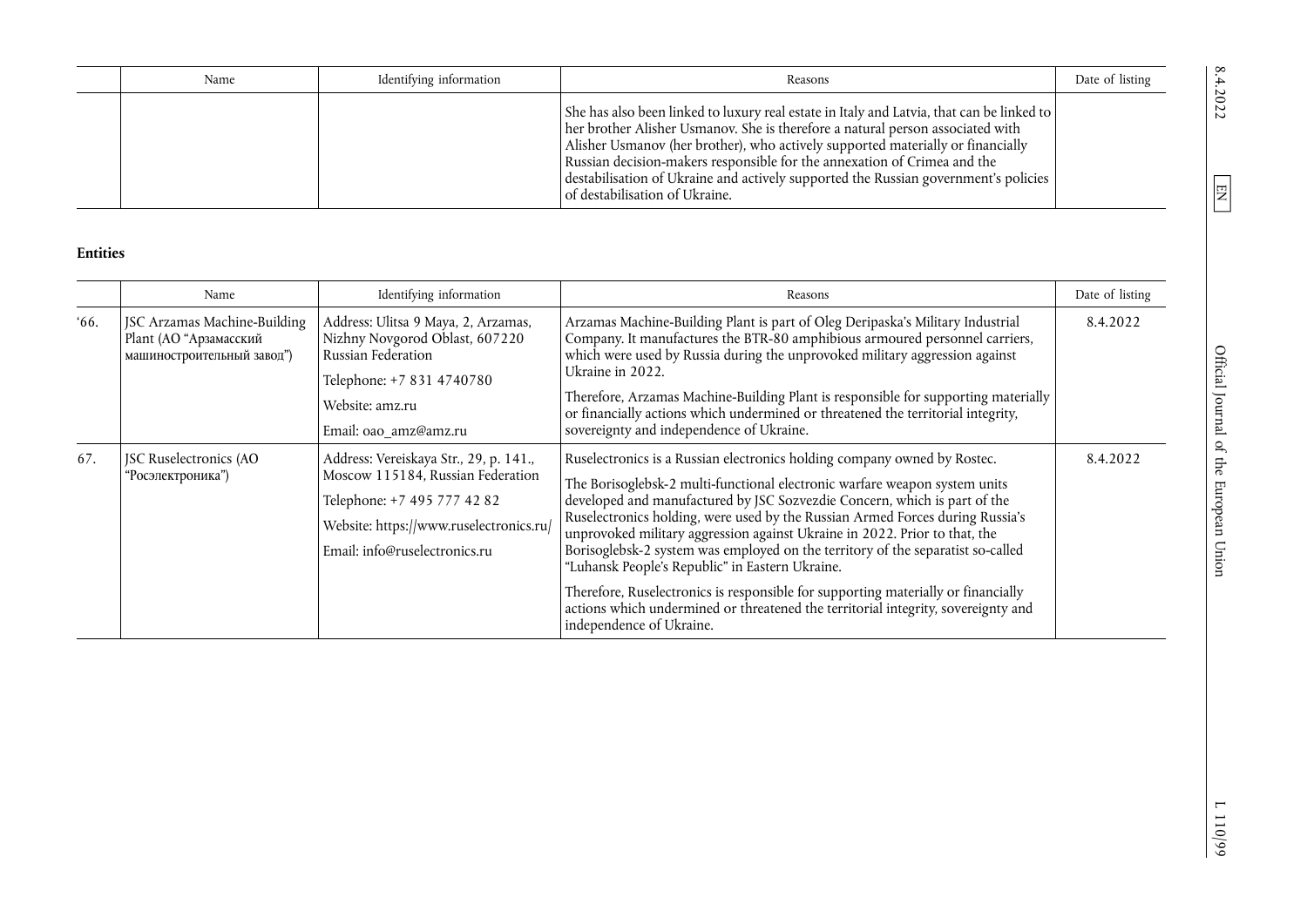|     | Name                                                                                                      | Identifying information                                                                                                                                                                                    | Reasons                                                                                                                                                                                                                                                                                                                                                                                                                                                                                                                                                                                                  | Date of listing |
|-----|-----------------------------------------------------------------------------------------------------------|------------------------------------------------------------------------------------------------------------------------------------------------------------------------------------------------------------|----------------------------------------------------------------------------------------------------------------------------------------------------------------------------------------------------------------------------------------------------------------------------------------------------------------------------------------------------------------------------------------------------------------------------------------------------------------------------------------------------------------------------------------------------------------------------------------------------------|-----------------|
| 68. | JSC Tactical Missiles Corporation<br>(KTRV)<br>(АО "Корпорация Тактическое<br>Ракетное Вооружение", КТРВ) | Address: 141080, Moscow region,<br>Korolev, Ilyicha str., 7, Russian<br>Federation<br>Telephone: +7 (495) 542-57-09; Fax: +7<br>$(495)$ 511-94-39<br>Website: http://www.ktrv.ru<br>Email: kmo@ktrv.ru     | Tactical Missiles Corporation develops, manufactures, modernises, repairs and<br>maintains strategic and tactical aviation high-precision air-to-surface and air-to-air<br>weapon systems and unified maritime weapon systems of the Russian armed forces.<br>Weapons manufactured by Tactical Missiles Corporation were used by Russia during<br>the unprovoked military aggression against Ukraine in 2022.<br>Therefore, it is responsible for supporting materially or financially actions which<br>undermine or threaten the territorial integrity, sovereignty and independence of<br>Ukraine.     | 8.4.2022        |
| 69. | <b>JSC Kalashnikov Concern</b><br>(АО Концерн "Калашников")                                               | Address: Deryabina avenue, 3B, Izhevsk<br>394018, Russian Federation<br>Telephone: +7 341 250 47 47<br>Website: https://kalashnikovgroup.ru/<br>Email: personal@kalashnikovconcern.ru                      | Kalashnikov Concern is a Russian developer and manufacturer of army equipment,<br>including personal rifles, missiles and vehicles. It is directly controlled by Rostec.<br>Vikhr-1 guided aircraft missiles and AK-12 assault rifles produced by Kalashnikov<br>Concern were used by the Russian Armed Forces during Russia's unprovoked<br>military aggression against Ukraine in 2022.<br>Therefore, JSC Kalashnikov Concern is responsible for supporting materially or<br>financially actions which undermined or threatened the territorial integrity,<br>sovereignty and independence of Ukraine. | 8.4.2022        |
| 70. | <b>JSC UEC Klimov</b><br>(АО "ОДК-Климов")                                                                | Address: 11, Kantemirovskaya st., St.<br>Petersburg 194100, Russian Federation<br>Telephone: +7 (812) 454 71 00<br>Fax: +7 (812) 647 00 29<br>Website: https://www.klimov.ru/en<br>Email: klimov@klimov.ru | JSC UEC Klimov is a leading Russian designer and producer of gas-turbine engines<br>for military and civil aircrafts. It is part of United Engine Corporation.<br>It manufactures engines mounted in the Ka-52 helicopters that were used by Russia<br>during the unprovoked military aggression against Ukraine in 2022, including<br>during the battle of Hostomel.<br>Therefore, JSC UEC Klimov is responsible for supporting materially or financially<br>actions which undermined or threatened the territorial integrity, sovereignty and<br>independence of Ukraine.                              | 8.4.2022        |
| 71. | LLC Military Industrial Company<br>(ООО Военно-промышленная<br>компания)                                  | Address: Rochdelskaya st., 15/8, 3 floor<br>r. 10-14, Moscow, 123376, Russian<br>Federation<br>Telephone: +7 (495) 662-10-57<br>Website: https://milindcom.ru                                              | Military Industrial Company is a major arms and military equipment provider to the<br>Russian armed forces. It is part of Russian Machines and is owned by Oleg Deripaska.<br>Arzamas Machine-Building Plant, which forms part of Military Industrial Company,<br>manufactures the BTR-80 amphibious armoured personnel carriers that were used<br>by Russia during the unprovoked military aggression against Ukraine in 2022.                                                                                                                                                                          | 8.4.2022        |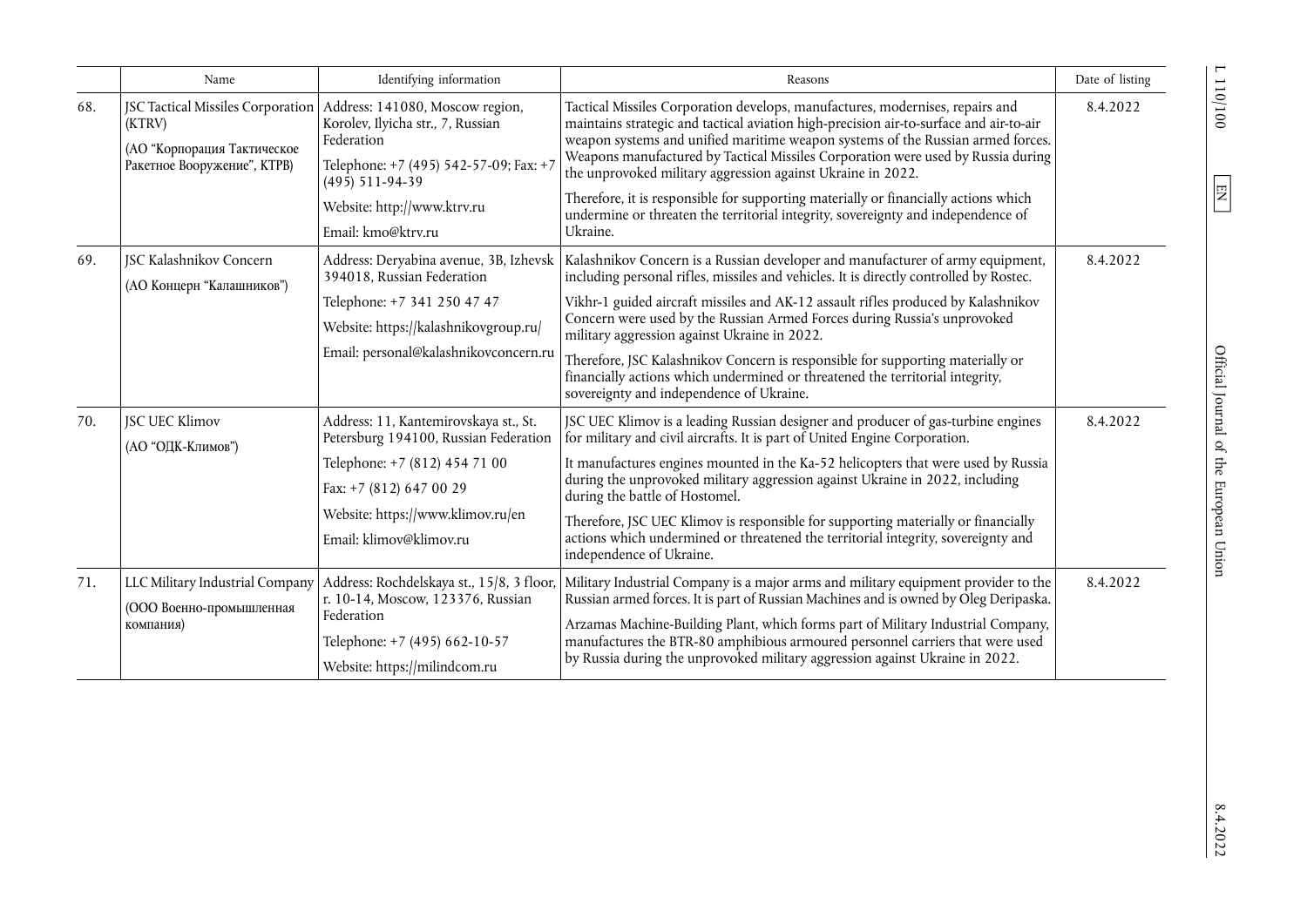|     | Name                                                                        | Identifying information                                                                                                               | Reasons                                                                                                                                                                                                                                                                                                                                                                                                    | Date of listing |
|-----|-----------------------------------------------------------------------------|---------------------------------------------------------------------------------------------------------------------------------------|------------------------------------------------------------------------------------------------------------------------------------------------------------------------------------------------------------------------------------------------------------------------------------------------------------------------------------------------------------------------------------------------------------|-----------------|
|     |                                                                             | Email: secrvpk@milindcom.ru                                                                                                           | Therefore, Military Industrial Company is responsible for supporting materially or<br>financially actions which undermined or threatened the territorial integrity,<br>sovereignty and independence of Ukraine.                                                                                                                                                                                            |                 |
| 72. | PO More Shipyard<br>(Акционерное Общество<br>Судостроительный Завод "Море") | Address: Desantnikov 1, Primorskiy,<br>Fedosia, Crimea, 298176<br>Telephone: +7 (36562) 29-3-22<br>Website: https://moreship.ru/main/ | More Shipyard is the military warships provider to the Russian Navy. After the illegal<br>annexation of the Crimean Peninsula by the Russian Federation, it was nationalised<br>by the Russian Federation, and granted a Russian state license for the development,<br>production, testing, installation, assembly, technical maintenance, repair, disposal<br>and sale of weapons and military equipment. | 8.4.2022        |
|     |                                                                             | Email: office@moreship.ru                                                                                                             | It built project 22800 corvettes for the Russian Navy, which contributed to the<br>militarisation of illegally annexed Crimea. Moreover, the logo of the company makes<br>use of the "Z" military symbol which has been employed by Russian propaganda to<br>promote Russia's unprovoked military aggression against Ukraine.                                                                              |                 |
|     |                                                                             |                                                                                                                                       | Therefore, it is responsible for supporting materially or financially actions which<br>undermined or threatened the territorial integrity, sovereignty and independence of<br>Ukraine. Furthermore, its ownership was transferred contrary to Ukrainian law.                                                                                                                                               |                 |
| 73. | JSC Omsk Transport Machine<br>Factory Omsktransmash                         | Address: Krasnyy Pereulok 2, 644020<br>Omsk, Russian Federation                                                                       | Omsktransmash is a state-owned engineering company based in Omsk (Russia). It<br>manufactures the TOS-1A multiple rocket launchers that fire thermobaric rockets.                                                                                                                                                                                                                                          | 8.4.2022        |
|     | (АО Омский завод транспортного<br>машиностроения<br>"OMCKTPAHCMAIII")       | Telephone: +7 (3812) 44 61 03<br>Website: http://transmash-omsk.ru                                                                    | Omsktransmash delivered the TOS-1A to the Russian Armed Forces. In 2022 Russia<br>used the TOS-1A during the unprovoked military aggression against Ukraine.                                                                                                                                                                                                                                               |                 |
|     |                                                                             | Email: info@transmash-omsk.ru                                                                                                         | Therefore, it is responsible for supporting materially or financially actions which<br>undermine or threaten the territorial integrity, sovereignty and independence of<br>Ukraine.                                                                                                                                                                                                                        |                 |
| 74. | <b>JSC Russian Machines</b><br>(ООО "Русские машины")                       | Address: Rochdelskaya 15, building 8,<br>Moscow 123022, Russian Federation<br>Telephone: +7 (495) 653 82 07                           | JSC Russian Machines is an industrial conglomerate owned by Oleg Deripaska. It<br>includes Military Industrial Company and Arzamas Machine-Building Plant, which<br>manufactures the BTR-80 amphibious armoured personnel carriers that were used<br>by Russia during the unprovoked military aggression against Ukraine in 2022.                                                                          | 8.4.2022        |
|     |                                                                             | Website: rm.ru<br>Email: info@rm.ru                                                                                                   | Therefore, JSC Russian Machines is responsible for supporting materially or<br>financially actions which undermined or threatened the territorial integrity,<br>sovereignty and independence of Ukraine.                                                                                                                                                                                                   |                 |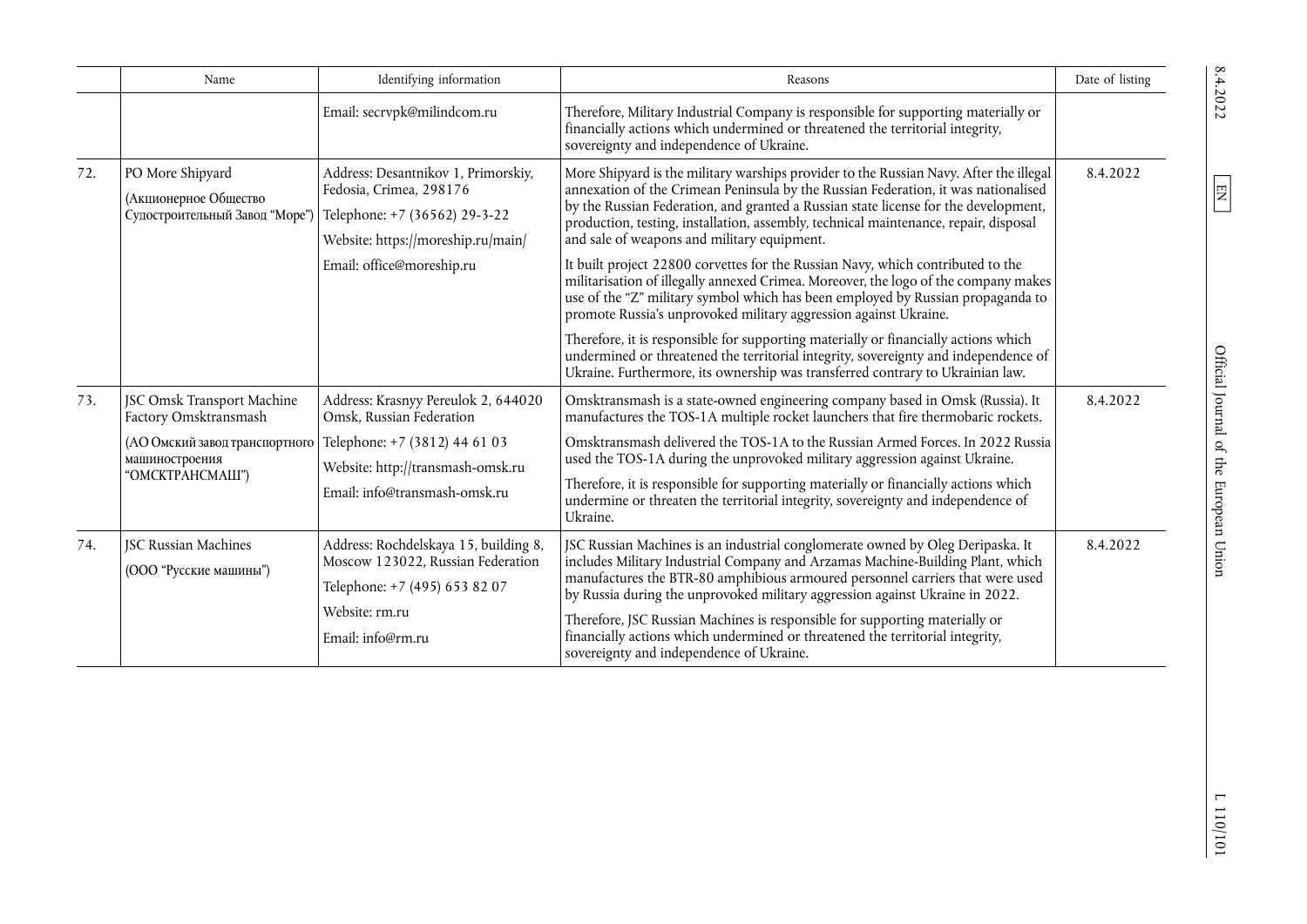|     | Name                                                                                                                                                                                                              | Identifying information                                                                                                                                                                                                                                                                                                                                                                                | Reasons                                                                                                                                                                                                                                                                                                                                                                                                                                                                                                                                                                                                                                                                                                                                                  | Date of listing |
|-----|-------------------------------------------------------------------------------------------------------------------------------------------------------------------------------------------------------------------|--------------------------------------------------------------------------------------------------------------------------------------------------------------------------------------------------------------------------------------------------------------------------------------------------------------------------------------------------------------------------------------------------------|----------------------------------------------------------------------------------------------------------------------------------------------------------------------------------------------------------------------------------------------------------------------------------------------------------------------------------------------------------------------------------------------------------------------------------------------------------------------------------------------------------------------------------------------------------------------------------------------------------------------------------------------------------------------------------------------------------------------------------------------------------|-----------------|
| 75. | <b>ISC Sozvezdie Concern</b><br>(АО Концерн "Созвездие")                                                                                                                                                          | Address: Plekhanovskaya Str., 14,<br>Voronezh 394018, Russian Federation                                                                                                                                                                                                                                                                                                                               | JSC Sozvezdie Concern is a developer and manufacturer of electronic warfare, radio<br>communications, electronic countermeasures systems and equipment.                                                                                                                                                                                                                                                                                                                                                                                                                                                                                                                                                                                                  | 8.4.2022        |
|     | Telephone: +7 473 252 52 52<br>Website: https://www.sozvezdie.su<br>Email: office@sozvezdie.su                                                                                                                    | The Borisoglebsk-2 multi-functional electronic warfare weapon system units<br>developed and manufactured by JSC Sozvezdie Concern were used by the Russian<br>armed forces during Russia's unprovoked military aggression against Ukraine<br>in 2022. Prior to this Borisoglebsk-2 system was employed on the territory of the<br>separatist so-called "Luhansk People's Republic" in Eastern Ukraine. |                                                                                                                                                                                                                                                                                                                                                                                                                                                                                                                                                                                                                                                                                                                                                          |                 |
|     |                                                                                                                                                                                                                   |                                                                                                                                                                                                                                                                                                                                                                                                        | Therefore, JSC Sozvezdie Concern is responsible for supporting materially or<br>financially actions which undermined or threatened the territorial integrity,<br>sovereignty and independence of Ukraine.                                                                                                                                                                                                                                                                                                                                                                                                                                                                                                                                                |                 |
| 76. | <b>ISC Research and Industrial</b><br>Concern "Machine Engineering<br>Technologies" - JSC RIC<br><b>TECMASH</b><br>(Холпинговая компания АО<br>"Научно-производственный<br>концерн Технологии<br>машиностроения") | Address: Bolshaya Tatarskaya Str. 35/5,<br>Moscow 115184, Russian Federation<br>Telephone: +7 495 459 98 81<br>Website: http://tecmash.ru<br>Email: info@tecmash.ru                                                                                                                                                                                                                                    | Tecmash Concern is a key designer and manufacturer of missiles and munitions used<br>by the Russian armed forces. It is a Rostec subsidiary.<br>Its subordinate company, NPO Splav, manufactures BM-27 Uragan and BM-30<br>Smerch multiple rocket launchers that were used by Russia during the unprovoked<br>military aggression against Ukraine in 2022. Russian Armed Forces employed<br>BM-27 Uragan and BM-30 Smerch multiple rocket launchers in cluster munitions<br>strikes against civilian targets in Ukraine which caused multiple casualties.<br>Therefore, Tecmash is responsible for supporting materially or financially actions<br>which undermined or threatened the territorial integrity, sovereignty and<br>independence of Ukraine. | 8.4.2022        |
| 77. | PJSC United Engine Corporation<br>(АО "Объединенная<br>двигателестроительная<br>корпорация")                                                                                                                      | Address: 16, Budyonny Avenue,<br>Moscow, 105118, Russian Federation<br>558-18-94<br>Website:<br>https://www.uecrus.com<br>Email: info@uecrus.com                                                                                                                                                                                                                                                       | United Engine Corporation is a Rostec subsidiary which designs, manufactures and<br>services military aviation, rocket engines and marine gas-turbine engines.<br>Telephone: $+7(495)$ 232-55-02, $+7(499)$ JSC UEC Klimov, one of the companies that forms part of Official United Engine<br>Corporation, manufactures engines mounted in the Ka-52 helicopters that were used<br>by Russia during the unprovoked military aggression against Ukraine in 2022,<br>including during the battle of Hostomel.<br>Therefore, United Engine Corporation is responsible for supporting materially or<br>financially actions which undermined or threatened the territorial integrity,<br>sovereignty and independence of Ukraine.                             | 8.4.2022        |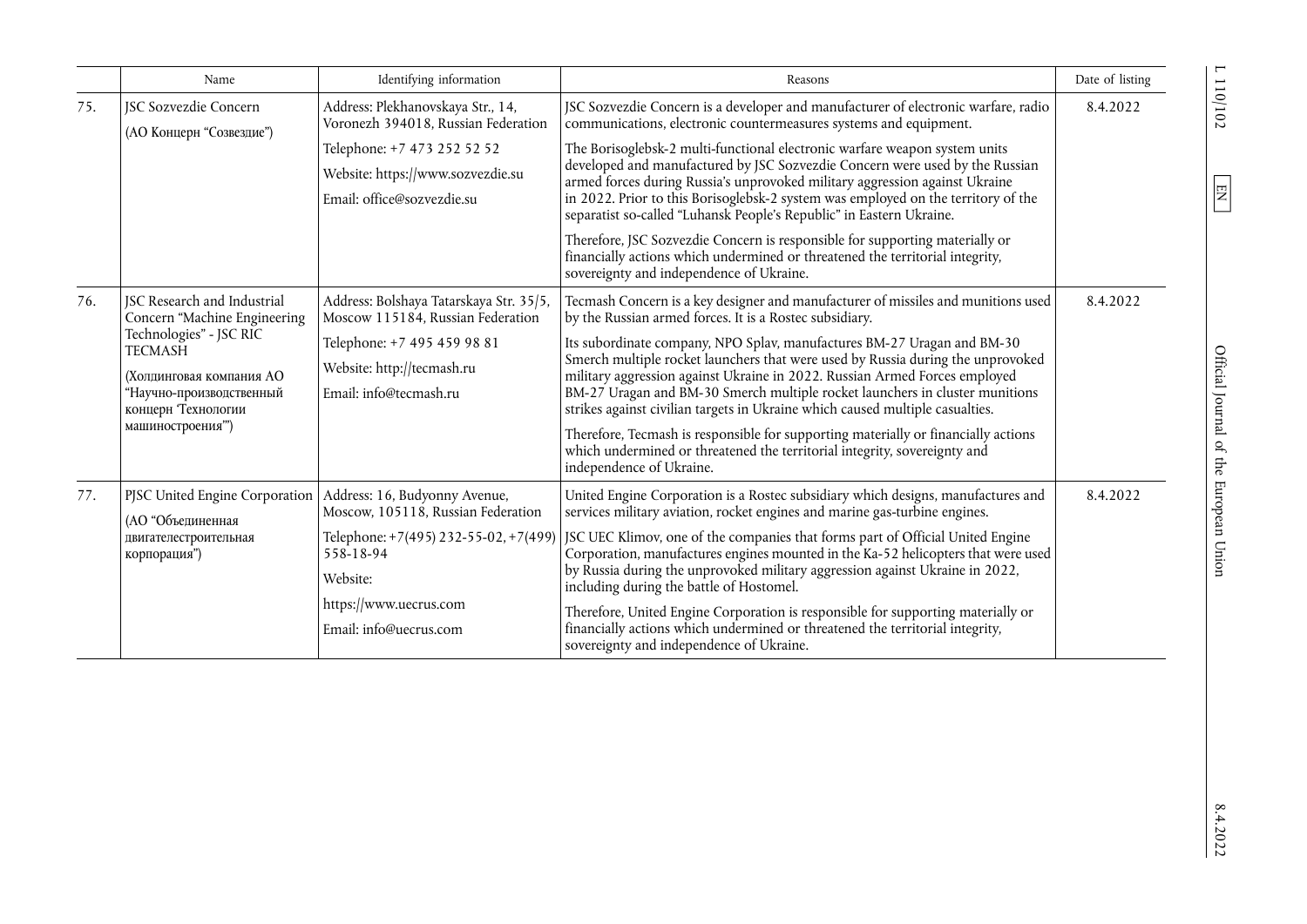|     | Name                                                                            | Identifying information                                                                                                                                                                                                                                                                                                                                                                                                                              | Reasons                                                                                                                                                                                                                                                                                                                                                                                                                                                                                                                                                                                                                                                                                                                                                                                                                                                                                                                                                                                           | Date of listing |
|-----|---------------------------------------------------------------------------------|------------------------------------------------------------------------------------------------------------------------------------------------------------------------------------------------------------------------------------------------------------------------------------------------------------------------------------------------------------------------------------------------------------------------------------------------------|---------------------------------------------------------------------------------------------------------------------------------------------------------------------------------------------------------------------------------------------------------------------------------------------------------------------------------------------------------------------------------------------------------------------------------------------------------------------------------------------------------------------------------------------------------------------------------------------------------------------------------------------------------------------------------------------------------------------------------------------------------------------------------------------------------------------------------------------------------------------------------------------------------------------------------------------------------------------------------------------------|-----------------|
| 78. | Yantar Shipyard<br><b>(Прибалтийский</b><br>судостроительный завод<br>"Янтарь") | Address: 1 Guskova square, 236005,<br>Kaliningrad, Russian Federation<br>Telephone: +7 (4012) 61 30 83<br>Website: https://shipyard-yantar.ru/en                                                                                                                                                                                                                                                                                                     | Yantar Shipyard is part of the United Shipbuilding Corporation, a Russian state-<br>owned shipbuilding conglomerate which is the main provider of the military<br>warships to the Russian Navy.<br>It built "Pyotr Morgunov" project 11711 large landing ship, which was used by<br>Russia during the unprovoked military aggression against Ukraine in 2022.                                                                                                                                                                                                                                                                                                                                                                                                                                                                                                                                                                                                                                     | 8.4.2022        |
|     |                                                                                 | Email: office@shipyard-yantar.ru                                                                                                                                                                                                                                                                                                                                                                                                                     | Therefore, it is responsible for supporting materially or financially actions which<br>undermined or threatened the territorial integrity, sovereignty and independence of<br>Ukraine.                                                                                                                                                                                                                                                                                                                                                                                                                                                                                                                                                                                                                                                                                                                                                                                                            |                 |
| 79. | Otkritie FC Bank<br>(formerly known as NOMOS<br>Bank)                           | Type of company: Public Joint Stock<br>Company<br>Address: D. 2, str. 4, ul. Letnikovskaya,<br>115114, Moscow, Russian Federation<br>Date of registration: 15.12.1999<br>Registration number: 1027739019208<br>Tax ID number: 7706092528<br>SWIFT/BIC: JSNMRUMM<br>Associated individual: Igor Finogenov,<br>Co-founder (now CEO of the Eurasian<br>Development Bank)<br>Associated: Central Bank of Russia;<br>Government of the Russian Federation | Otkritie FC Bank, formerly known as NOMOS Bank, is one of Russia's 10 largest<br>banks and a systemically important financial institution for the Government of the<br>Russian Federation. The Central Bank of Russia is the main investor of Otkritie Bank,<br>holding 99-100 % of the shares. As one of Russia's leading State-owned financial<br>institutions, Otkritie Bank generates high revenue for the Russian Central Bank and<br>the Government of the Russian Federation. Otkritie Bank is therefore an entity or<br>body supporting, materially or financially, or benefitting from the Government of<br>the Russian Federation, which is responsible for the annexation of Crimea and the<br>destabilisation of Ukraine as well as a legal person, entity or body involved in<br>economic sectors providing a substantial source of revenue to the Government of the<br>Russian Federation, which is responsible for the annexation of Crimea and the<br>destabilisation of Ukraine. | 8.4.2022        |
| 80. | Novikombank<br>Новикомбанк                                                      | Type of company: Joint Stock<br>Commercial Bank<br>Address: Bld.1, Polyanka Bolshaya str.<br>50/1, Moscow, 119180, Russian<br>Federation<br>Place of registration: Moscow, Russian<br>Federation<br>Registration number: 1027739075891                                                                                                                                                                                                               | Novikombank is a subsidiary of Rostec (Russian Technologies State Corporation), a<br>major Russian state owned defence conglomerate. Novikombank plays a significant<br>role in the implementation of Russian government programmes that aim to develop<br>high technology industries in Russia by providing financing to key military and<br>civilian projects. Novikombank carries out business in sectors of strategic<br>significance to the Government of the Russian Federation, in particular the defence<br>sector. Novikombank is therefore an entity or body supporting, materially or<br>financially, or benefitting from the Government of the Russian Federation, which is                                                                                                                                                                                                                                                                                                           | 8.4.2022        |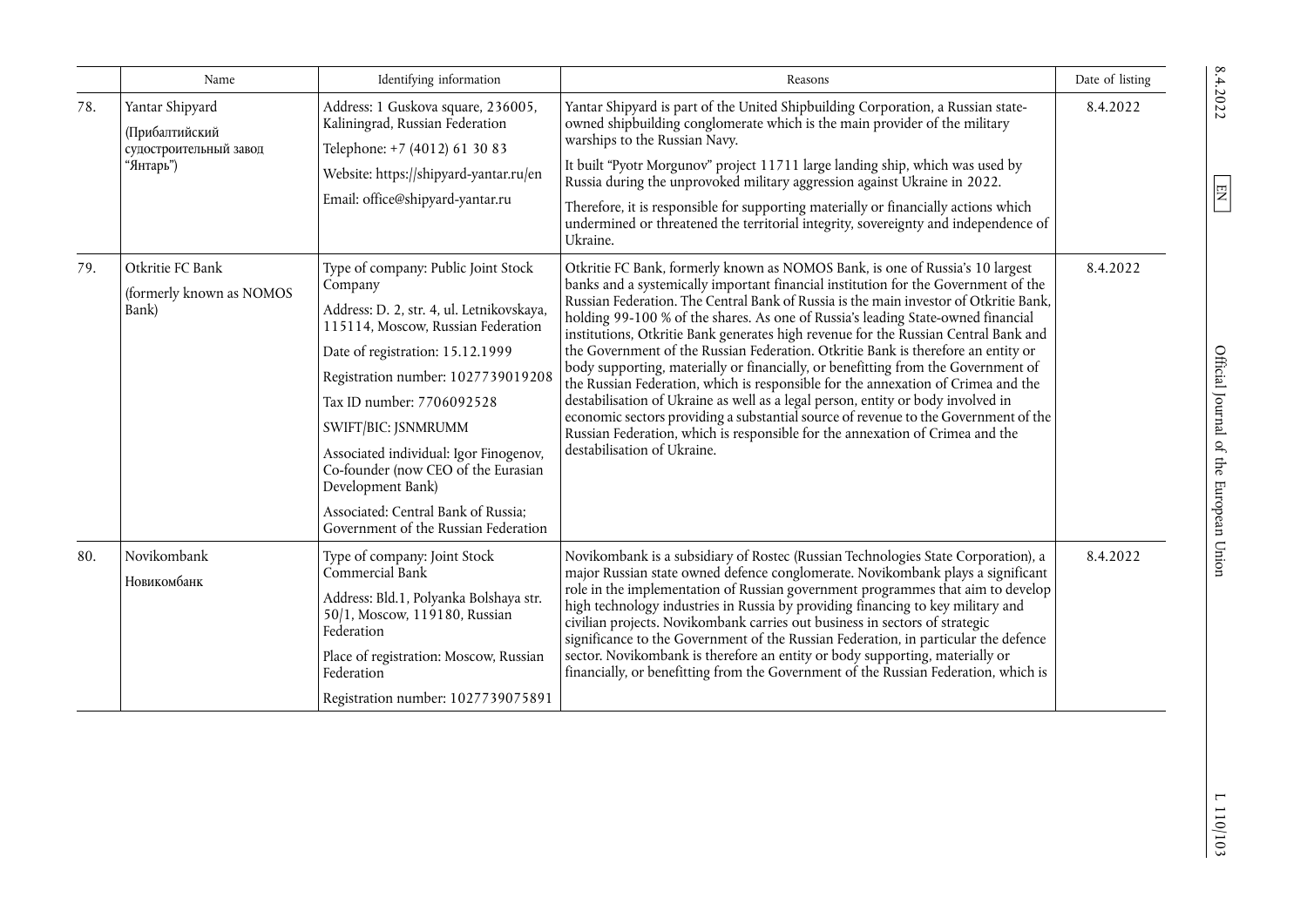|     | Name                                                                                                                                      | Identifying information                                                                                                                                                                                                                                                                                 | Reasons                                                                                                                                                                                                                                                                                                                                                                                                                                                                                                                                                                                                                                                                                                                                                                                                                                                                                                                                                                                                                                                                                                                                                                                                                                                                                      | Date of listing |
|-----|-------------------------------------------------------------------------------------------------------------------------------------------|---------------------------------------------------------------------------------------------------------------------------------------------------------------------------------------------------------------------------------------------------------------------------------------------------------|----------------------------------------------------------------------------------------------------------------------------------------------------------------------------------------------------------------------------------------------------------------------------------------------------------------------------------------------------------------------------------------------------------------------------------------------------------------------------------------------------------------------------------------------------------------------------------------------------------------------------------------------------------------------------------------------------------------------------------------------------------------------------------------------------------------------------------------------------------------------------------------------------------------------------------------------------------------------------------------------------------------------------------------------------------------------------------------------------------------------------------------------------------------------------------------------------------------------------------------------------------------------------------------------|-----------------|
|     |                                                                                                                                           | Associated individuals; Georgieva Elena<br>ALEKSANDROVNA (Chairwoman of<br>the Management Board); Andrey<br>Valeryevich KONDRATYEV (Chairman<br>of the Board of Directors)<br>Associated entity: Rostec (Russian                                                                                        | responsible for the annexation of Crimea and the destabilisation of Ukraine as well as<br>a legal person, entity or body involved in economic sectors providing a substantial<br>source of revenue to the Government of the Russian Federation, which is responsible<br>for the annexation of Crimea and the destabilisation of Ukraine.                                                                                                                                                                                                                                                                                                                                                                                                                                                                                                                                                                                                                                                                                                                                                                                                                                                                                                                                                     |                 |
|     |                                                                                                                                           | Technologies State Corporation)                                                                                                                                                                                                                                                                         |                                                                                                                                                                                                                                                                                                                                                                                                                                                                                                                                                                                                                                                                                                                                                                                                                                                                                                                                                                                                                                                                                                                                                                                                                                                                                              |                 |
| 81. | Sovcombank<br>Type of entity: Public Joint Stock<br>Company<br>(formerly known as<br>Buycombank)<br>Address: Ul. Butyrskaya, D. 76, P. 1, | Sovcombank, formerly known as Buycombank, is one of Russia's largest banks and it<br>is recognised as a systemically important Russian financial-credit institution by the<br>Government and the Central Bank of Russia. Sovcombank is therefore a legal person,                                        | 8.4.2022                                                                                                                                                                                                                                                                                                                                                                                                                                                                                                                                                                                                                                                                                                                                                                                                                                                                                                                                                                                                                                                                                                                                                                                                                                                                                     |                 |
|     |                                                                                                                                           | 127015, Moscow, Russian Federation<br>Date of registration: 1.11.1990                                                                                                                                                                                                                                   | entity or body involved in economic sectors providing a substantial source of<br>revenue to the Government of the Russian Federation, which is responsible for the<br>annexation of Crimea and the destabilisation of Ukraine.<br>The VTB Bank is a systemically important financial institution for the Government of<br>the Russian Federation, which in turn is a major shareholder of VTB Bank. The bank<br>itself has close ties to Russian intelligence, and its CEO was appointed by President<br>Vladimir Putin and has defended his actions including the annexation of the Crimean<br>peninsula. As one of Russia's leading financial institutions, largely owned by the<br>Government of the Russian Federation, VTB furthermore generates high revenue for<br>the Government of the Russian Federation. VTB Bank is therefore an entity or body<br>supporting, materially or financially, or benefitting from the Government of the<br>Russian Federation, which is responsible for the annexation of Crimea and the<br>destabilisation of Ukraine as well as a legal person, entity or body involved in<br>economic sectors providing a substantial source of revenue to the Government of the<br>Russian Federation, which is responsible for the annexation of Crimea and the |                 |
|     |                                                                                                                                           | Registration number: 1027739059754                                                                                                                                                                                                                                                                      |                                                                                                                                                                                                                                                                                                                                                                                                                                                                                                                                                                                                                                                                                                                                                                                                                                                                                                                                                                                                                                                                                                                                                                                                                                                                                              |                 |
|     |                                                                                                                                           | Tax ID number: 7730058711                                                                                                                                                                                                                                                                               |                                                                                                                                                                                                                                                                                                                                                                                                                                                                                                                                                                                                                                                                                                                                                                                                                                                                                                                                                                                                                                                                                                                                                                                                                                                                                              |                 |
|     |                                                                                                                                           | Associated entity: Government of the<br>Russian Federation                                                                                                                                                                                                                                              |                                                                                                                                                                                                                                                                                                                                                                                                                                                                                                                                                                                                                                                                                                                                                                                                                                                                                                                                                                                                                                                                                                                                                                                                                                                                                              |                 |
| 82. | VTB Bank<br>ВТБ/Внешторгбанк                                                                                                              | Type of entity: Public Joint Stock<br>Company<br>Address: Vorontsovskaya Str., 43,<br>Moscow, 109044, Russian Federation<br>Place of registration: Degtyarnyy<br>Pereulok, 11a, St. Petersburg, 191144,<br>Russian Federation<br>Date of registration: 17.10.1990<br>Registration number: 1027739609391 | destabilisation of Ukraine.                                                                                                                                                                                                                                                                                                                                                                                                                                                                                                                                                                                                                                                                                                                                                                                                                                                                                                                                                                                                                                                                                                                                                                                                                                                                  | 8.4.2022        |